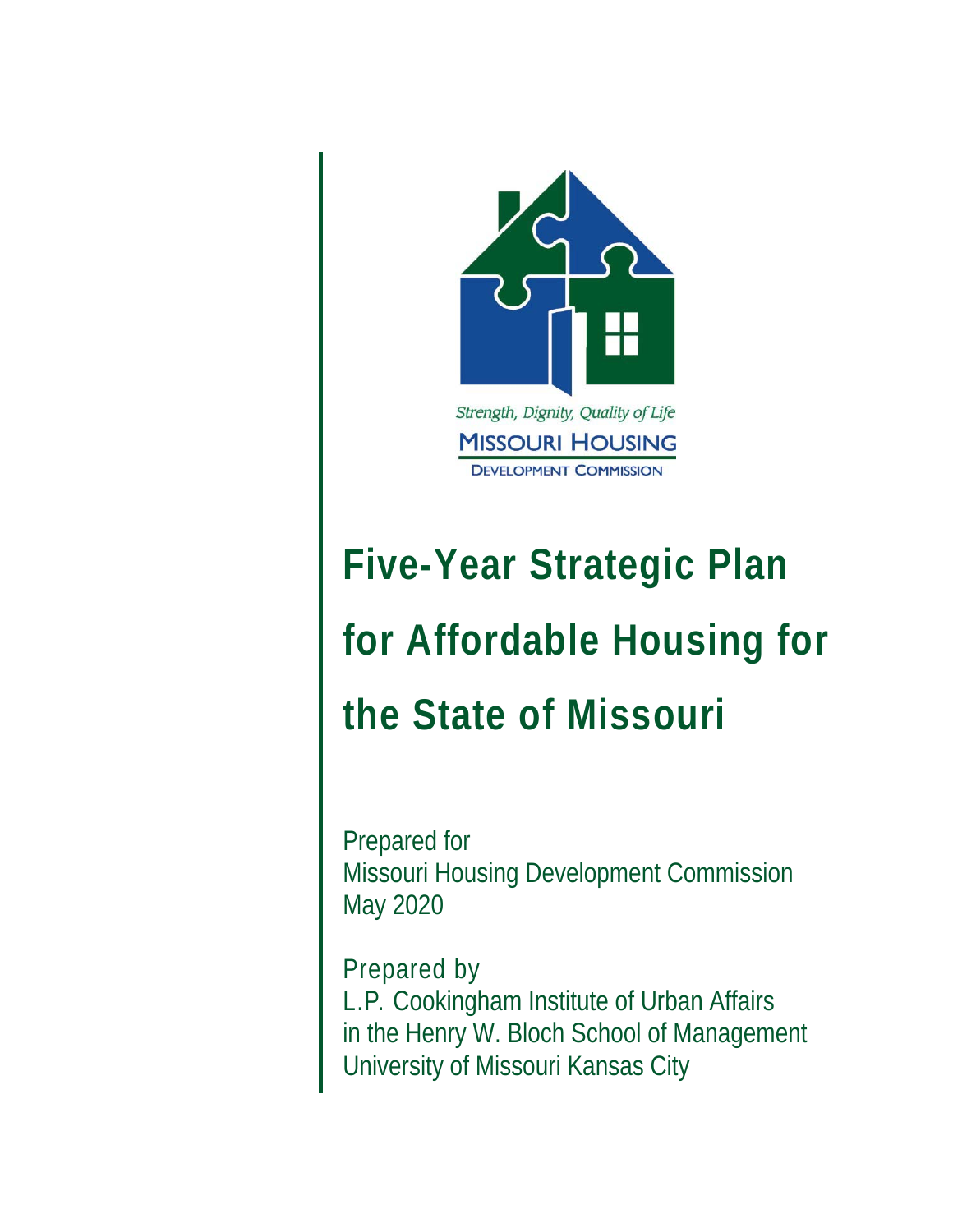## **TABLE OF CONTENTS**

| Executive Summary                                           | $\overline{2}$ |
|-------------------------------------------------------------|----------------|
| Affordable Housing is a National Policy Issue               | $\overline{2}$ |
| <b>Federal Housing Policy Tools</b>                         | $\overline{2}$ |
| <b>Housing Choice Vouchers</b>                              | 3              |
| Low Income Housing Tax Credit                               | 4              |
| <b>HOME Investment Partnership</b>                          | 4              |
| Role of the States                                          | 5              |
| Focus of this Plan                                          | 6              |
| Housing Need in Missouri                                    | 6              |
| <b>Quantitative Analysis</b>                                | 6              |
| Stakeholder Input                                           | 7              |
| <b>Strategic Priorities</b>                                 | 7              |
| Purpose of this Plan                                        | 9              |
| What is Affordable Housing?                                 | 9              |
| <b>Housing Cost Burden</b>                                  | 9              |
| National Shortage of Affordable Housing                     | 10             |
| Affordable Housing and Missouri                             | 10             |
| Every State Faces Affordable Housing Challenges             | 10             |
| Affordable Housing's Role in Missouri's Economy             | 11             |
| <b>Federal Housing Policy Overview</b>                      | 12             |
| Low Income Housing Tax Credit                               | 12             |
| <b>Housing Choice Vouchers</b>                              | 14             |
| <b>Other Federal Housing Programs</b>                       | 15             |
| <b>Public Housing</b>                                       | 15             |
| <b>HOME Investment Partnership</b>                          | 15             |
| Section 202 Elderly Housing                                 | 16             |
| Section 811Supportive Housing for Persons with Disabilities | 16             |
| <b>National Housing Trust Fund</b>                          | 16             |
| Rural Development                                           | 16             |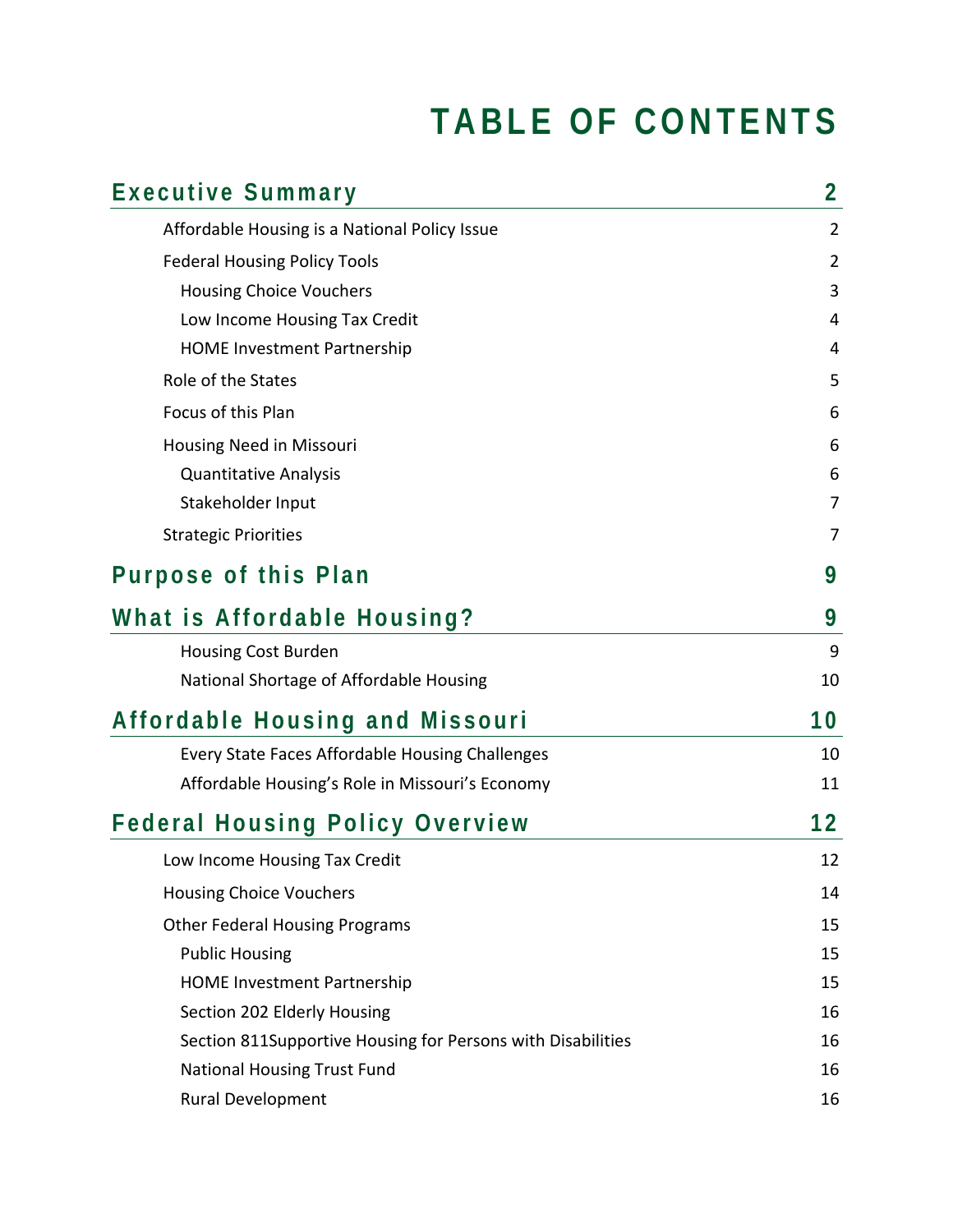| <b>Tax-Exempt Municipal Bonds</b>                                               | 17 |
|---------------------------------------------------------------------------------|----|
| <b>Other Programs</b>                                                           | 17 |
| Affordable Housing Preservation                                                 | 17 |
| Housing Programs Administered by MHDC                                           | 18 |
| Missouri's Most Urgent Affordable Housing Needs                                 | 19 |
| Severe Housing Cost Burden                                                      | 19 |
| Severe Housing Cost Burden Among Missouri Renter Households                     | 19 |
| Severe Housing Cost Burden Among ELI Renter Households                          | 27 |
| Affordable and Available ELI Units                                              | 29 |
| Stakeholder Perspectives                                                        | 31 |
| The Need for Affordable Housing in Missouri                                     | 32 |
| Missouri Low Income Housing Tax Credit                                          | 33 |
| Preservation and Rehabilitation of Existing Affordable Housing                  | 33 |
| <b>Wage Stagnation</b>                                                          | 34 |
| <b>Rural-Urban Distinctions</b>                                                 | 34 |
| Public Perceptions About Affordable Housing and NIMBYism                        | 34 |
| <b>Voucher Effectiveness</b>                                                    | 35 |
| <b>Construction and Land Costs</b>                                              | 35 |
| Missouri Qualified Allocation Plan Scoring                                      | 35 |
| <b>AFFORDABLE HOUSING STRATEGIES</b>                                            | 37 |
| Affordable Housing Strategies                                                   | 38 |
| Strategic Priority 1: ELI Production and Preservation                           | 38 |
| Strategic Priority 2: Special Needs and Vulnerable Populations                  | 38 |
| <b>Strategic Priority 3: Rural Housing</b>                                      | 39 |
| Strategic Priority 4: Affordable Housing Linked with Economic Development       | 40 |
| Strategic Priority 5: Implementation Practices in Support of the Strategic Plan | 40 |
| Appendix: Research Methods                                                      | 42 |
| Affordable Housing Supply Data                                                  | 42 |
| Number of Households and Income Data                                            | 42 |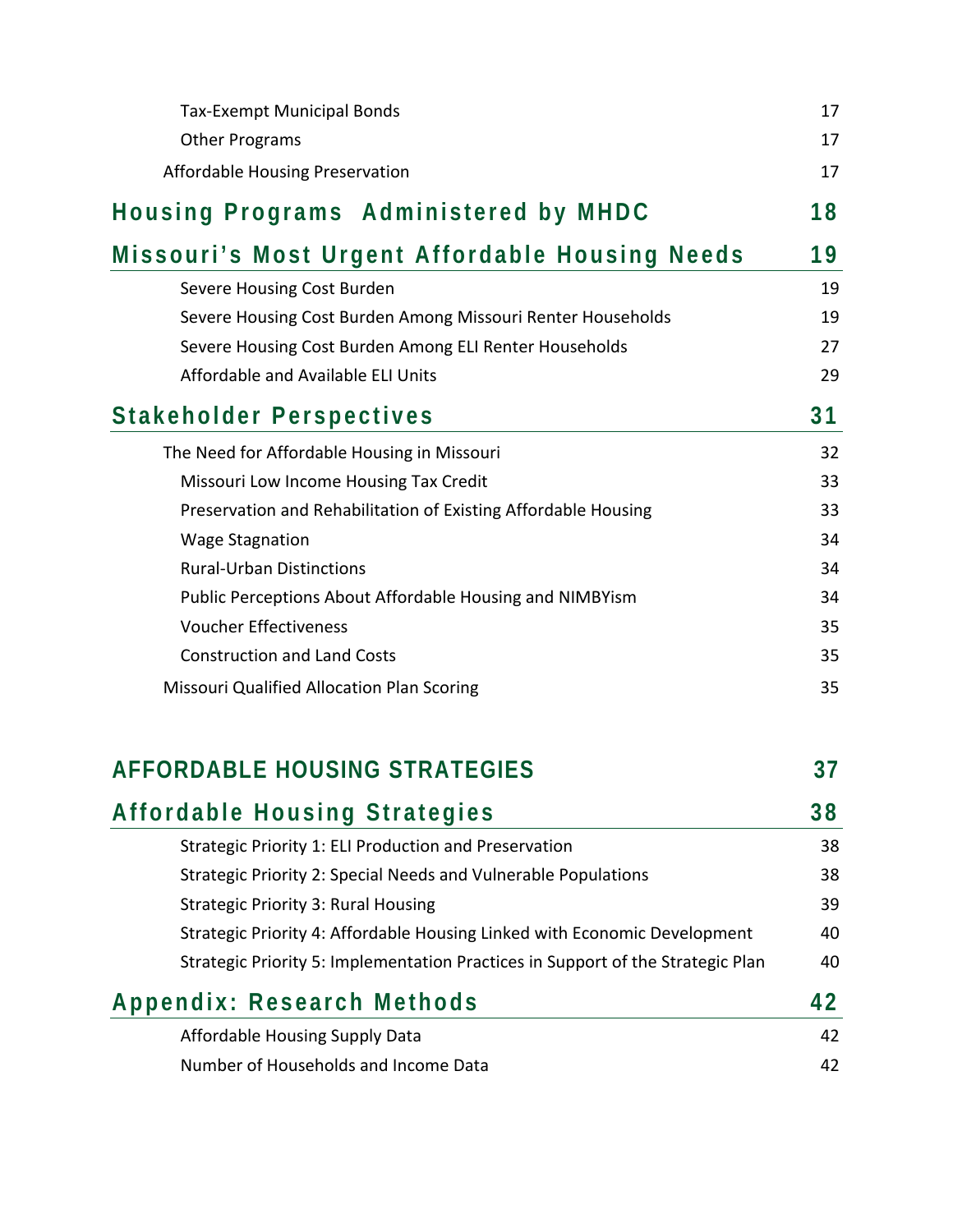## Project Team 52

## **List of Tables**

| Table 1. Renter Households With Severe Cost Burden, 2017                      | 20 |
|-------------------------------------------------------------------------------|----|
| Table 2. Extremely Low Income Renter Households With Severe Cost Burden, 2017 | 28 |
| Table 3. ELI: Affordable and Available Unit Analysis                          | 30 |
| Table 4. Affordable Housing Stakeholder Meetings                              | 31 |
| Table 5. Springfield, MO (Metropolitan Statistical Area) AMI Comparison       | 44 |
| Table 6. Census and Constructed MSAs Missouri                                 | 47 |

## **List of Maps**

| $Map_1$ . | Renter Households With Severe Cost Burden as a percentage of All Renter        |     |  |  |  |
|-----------|--------------------------------------------------------------------------------|-----|--|--|--|
|           | Households, 2017                                                               | 26  |  |  |  |
| Map 2.    | Extremely Low Income Renter Households With Severe Cost Burden as a percentage |     |  |  |  |
|           | of All Extremely Low Income Renter Households, 2017                            | 29. |  |  |  |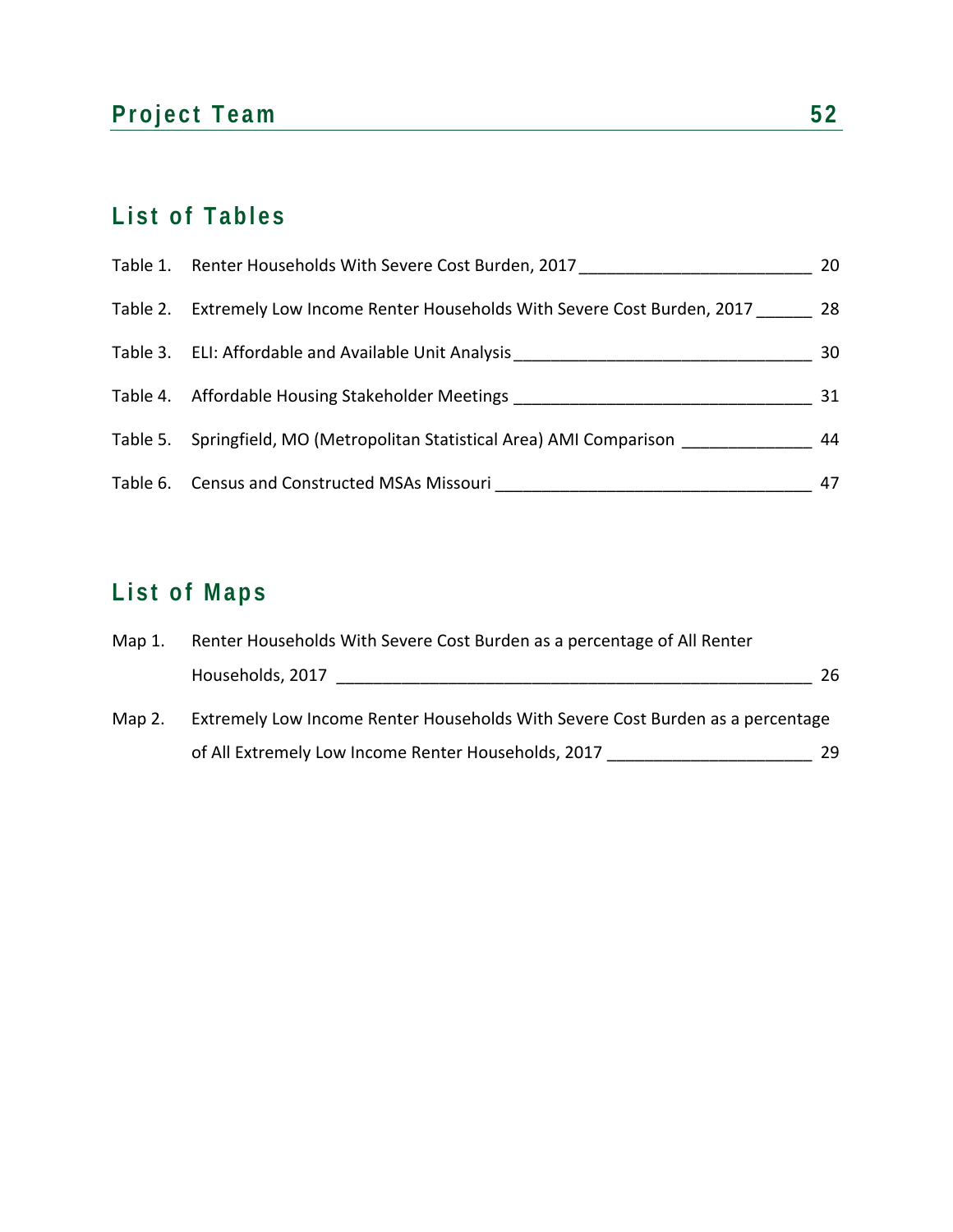## **EXECUTIVE SUMMARY**

The Missouri Housing Development Commission (MHDC) contracted with the L.P. Cookingham Institute of Urban Affairs, Henry W. Bloch School of Management, University of Missouri‐Kansas City to prepare this *5‐Year Strategic Plan for Affordable Housing for the State of Missouri*.

## **AFFORDABLE HOUSING IS A NATIONAL POLICY ISSUE**

A lack of housing affordable for individuals and families at all levels of income has been a national public policy issue for decades. However, the lack of affordable housing has become severe in many communities in recent years, particularly for those whose incomes are at or below 30% of Area Median Income (AMI). The U.S. Department of Housing and Urban Development (HUD) determines AMIs for Metropolitan Statistical Areas (MSAs) and non‐ metropolitan regions throughout the country each year. Households with incomes at or below 30% AMI are considered Extremely Low Income (ELI).

Members of the ELI group are often members of the workforce, including people employed in education, child care, health care, food service, retail, delivery drivers, and other necessary occupations. Other members of the ELI group may be seniors, veterans, or members of special needs and vulnerable populations such as persons with disabilities, victims of domestic violence, and others.

## **FEDERAL HOUSING POLICY TOOLS**

Congress first introduced housing policy tools designed to address the nation's need for affordable housing during the Great Depression. Innovations such as federal mortgage insurance (Federal Housing Administration or FHA) helped homeowners stay in their homes during trying economic times. Later, federal mortgage insurance programs (including Veterans Administration loans which began with the GI Bill of 1944) helped millions of Americans buy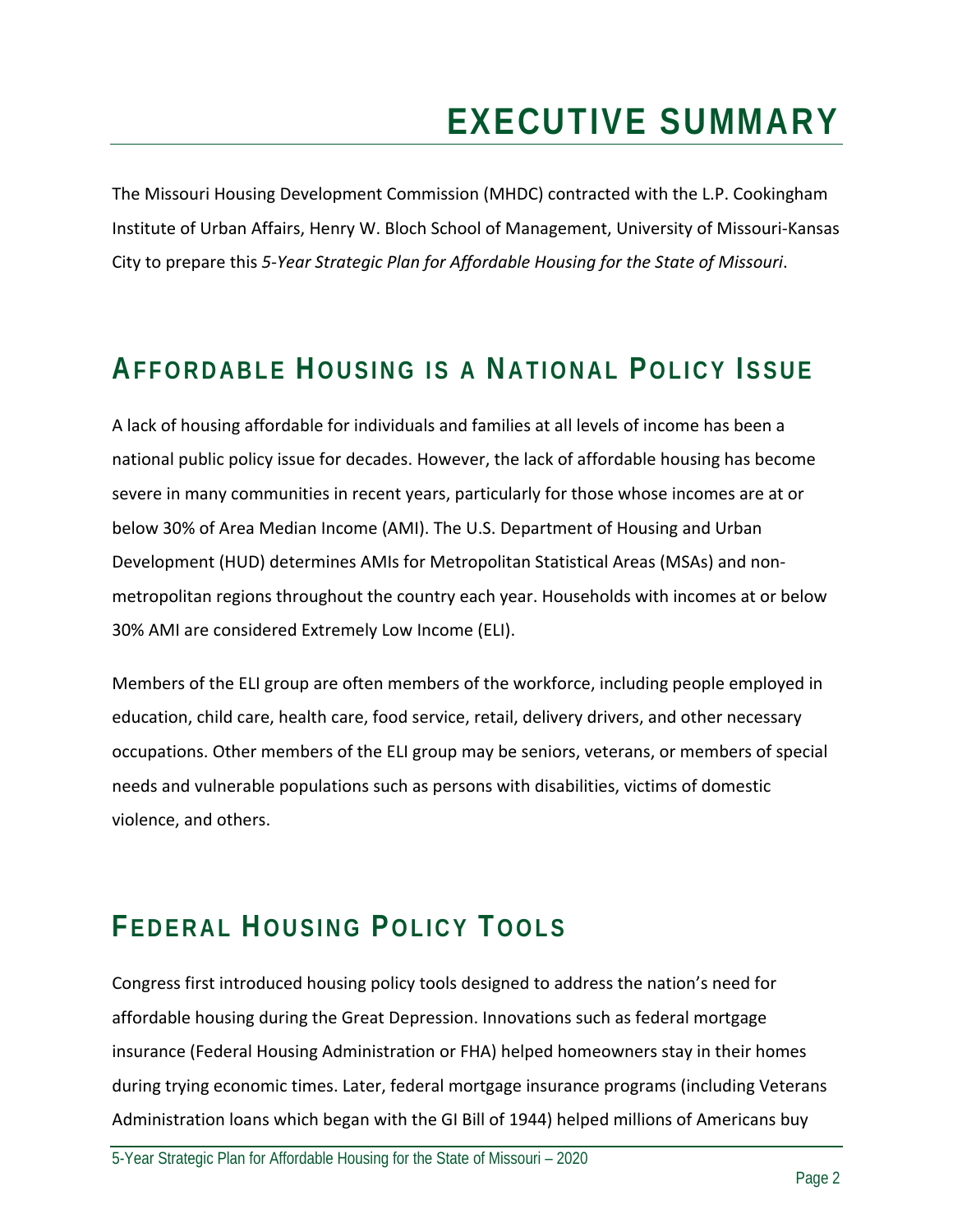homes. FHA and Veterans Administration (VA) mortgage insurance programs continue to this day.

Another innovation introduced during the Great Depression was public housing. Originally intended primarily as an economic stimulus for the construction industry, real estate industry concerns with public competition in private markets led to income restrictions being placed on public housing units.

The Housing Act of 1949 stated the goal of "a decent home and suitable living environment for every American family."<sup>1</sup> As a result, a number of federal housing programs were introduced between 1949 and 1973. After President Richard Nixon placed a moratorium on housing programs in 1973, federal housing policy evolved over time to primarily rely on three types of housing assistance for low‐income renters: Housing Choice Vouchers (formerly known as Section 8 Voucher and Certificate Programs), the Low Income Housing Tax Credit (LIHTC), and the HOME Investment Partnership (HOME) block grant.

### HOUSING CHOICE VOUCHERS

The Housing Choice Voucher program provides income‐qualified households with a voucher they may use to rent privately owned housing units. While vouchers can be a powerful tool for making housing affordable for low‐income households, federal funding is limited. In some instances, waiting lists for vouchers are so long that local authorities administering the program close them for periods of up to five years. Another potential limitation to the effectiveness of the voucher program is that it can be difficult to find a landlord willing to accept the voucher in some communities. Alternatively, situations may arise where a landlord is willing to accept the voucher, but the housing unit does not meet federal Housing Quality Standards (HQS). These limitations mean that most income‐qualified households do not have access to the Housing Choice Voucher.

<sup>1</sup> Orlebeke, Charles J. "The Evolution of Low‐Income Housing Policy, 1949 to 1999." *Housing Policy Debate* 11, no. 2 (2000): 489‐520.

<sup>5-</sup>Year Strategic Plan for Affordable Housing for the State of Missouri – 2020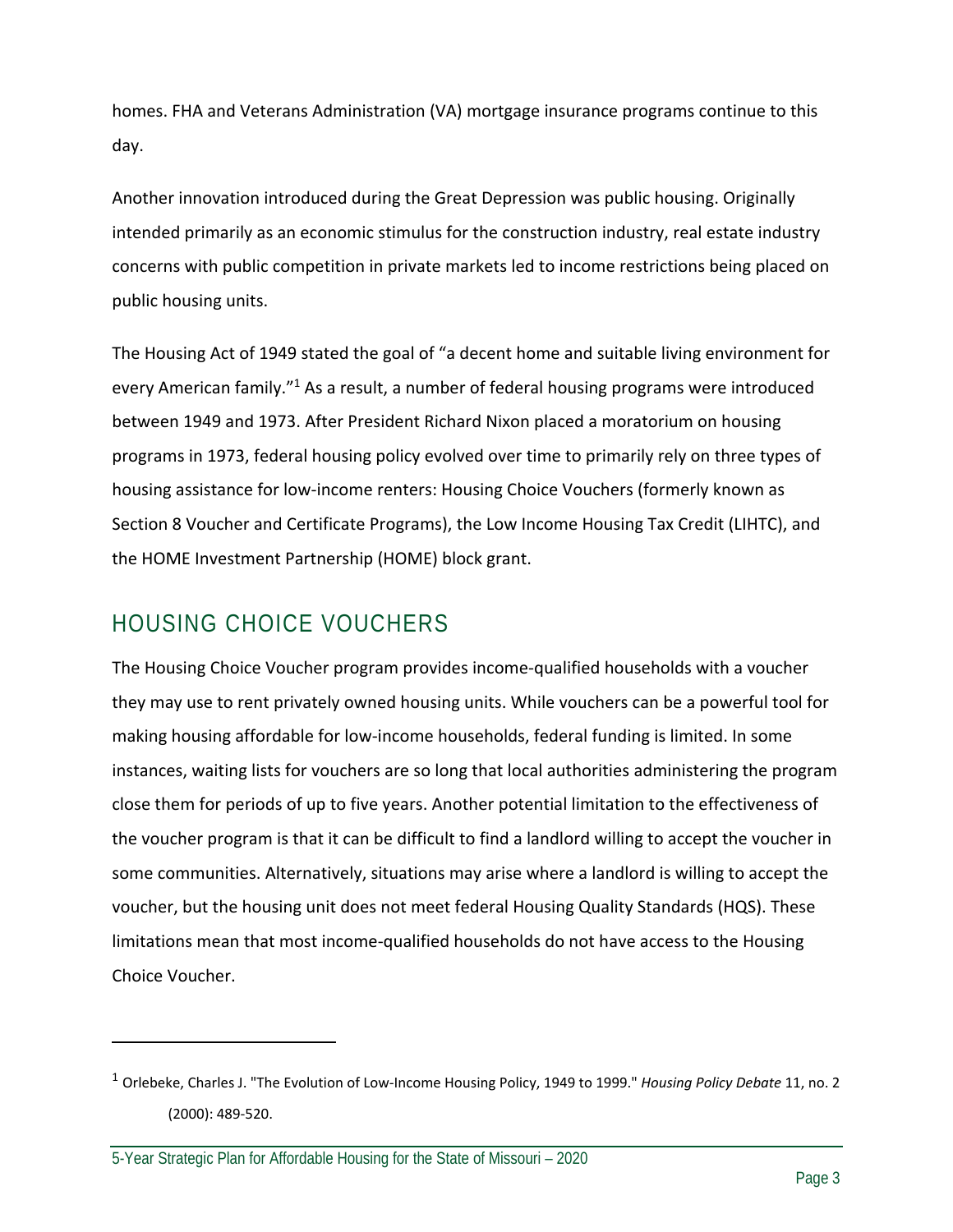### LOW INCOME HOUSING TAX CREDIT

The LIHTC is more than 30 years old, and over time it has become the centerpiece of U.S. affordable housing policy. The LIHTC provides a financial incentive through the U.S. Tax Code for private‐sector affordable housing development. Congress required LIHTC developers to newly construct or acquire and substantially rehabilitate properties where a minimum of either 20% of units were restricted to households at 50% AMI or 40% of units were restricted to households at 60% AMI.<sup>2</sup> In 2018, Congress introduced a provision intended to foster greater income mixing in LIHTC developments by allowing tenant incomes up to 80% AMI, as long as the *average* tenant household income meets the 50% or 60% AMI requirements. Most LIHTC units throughout the country have income restrictions at 60% AMI.

Unlike earlier federal housing programs where rents were based on actual tenant incomes, LIHTC rents are based on area median income. Thus, if a unit has an income restriction of 60% AMI and the HUD‐adjusted area median income is \$60,000, the unit would rent for \$900 per month.3 This means that tenants with incomes below 60% AMI who rent this unit will be housing cost burdened. Despite the mismatch between many tenant household incomes and rent levels, the LIHTC has produced better-quality housing for many low-income households.<sup>4</sup>

### HOME INVESTMENT PARTNERSHIP

Congress introduced the HOME program in the Cranston‐Gonzalez National Housing Act of 1990. HOME was designed as a block grant to be administered by federal entitlement jurisdictions, including states. HOME funds may be used flexibly to support various types of affordable housing, including homeownership and rental opportunities for low‐income

<sup>2</sup> Williamson, Anne R., Marc T. Smith, and Marta Strambi‐Kramer. "Housing Choice Vouchers, the Low‐Income Housing Tax Credit, and the Federal Poverty Deconcentration Goal." *Urban Affairs Review* 45, no. 1 (2009): 119‐32.

<sup>3</sup> Rent is calculated as 30% of gross monthly income where gross monthly income is 60% AMI, or (\$60,000/12) x .60  $x .30 = $900.$ 

<sup>&</sup>lt;sup>4</sup> Cummings, Jean L. and Denise DiPasquale. "The Low Income Housing Tax Credit: An Analysis of the First Ten Years." *Housing Policy Debate* 10, no. 2 (1999): 251‐307.

<sup>5-</sup>Year Strategic Plan for Affordable Housing for the State of Missouri – 2020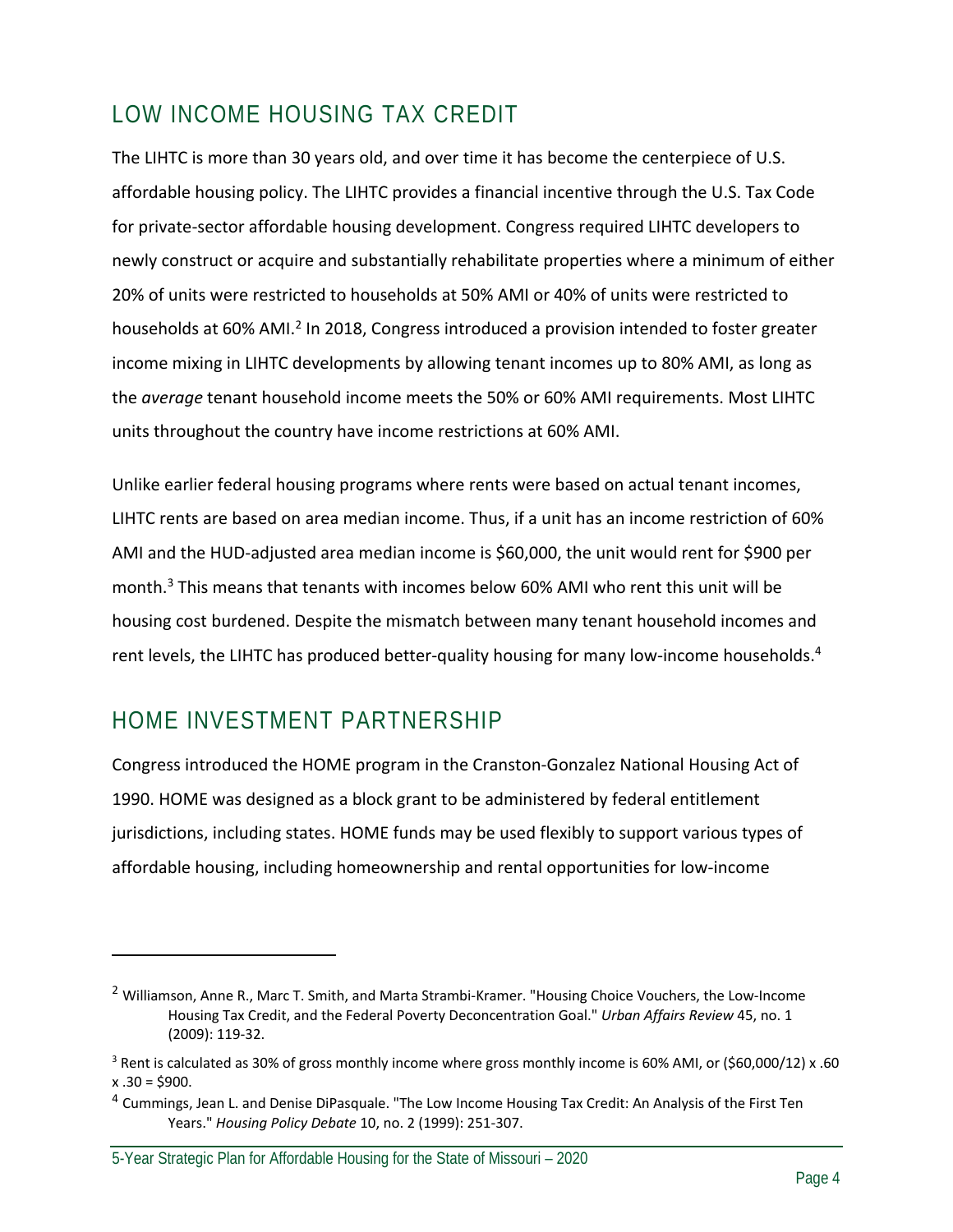households. Rental housing produced with HOME funds must have income restrictions no greater than 50% AMI. At the state level, HOME funds are allocated based on population outside of individual federal entitlement jurisdictions. Thus, the level of funding available for administration at the state level is limited.

## **ROLE OF THE STATES**

The role of states in housing policy prior to the introduction of the LIHTC was typically confined to forming state housing finance agencies that issued federally authorized tax‐exempt municipal bonds to provide homeowner mortgages at reduced interest rates. However, when Congress introduced the LIHTC as part of the Tax Reform Act of 1986, the role of state housing finance agencies grew.

The LIHTC was designed to devolve responsibility for program administration to the states. Each state was required to select a state housing credit agency when implementation began in 1987.5 Most states selected state housing finance agencies already organized and operating for the purpose of providing home mortgages. In Missouri, the Missouri Housing Development Commission (MHDC) became the state housing credit agency.

State housing finance agencies typically administer only a portion of each state's HOME funds. Local jurisdictions designated federal entitlement communities by the federal Office of Management and Budget (OMB) administer HOME funds for their jurisdiction or metropolitan area, while states administer funds for the balance of the state.

Overall, federal housing policy since the 1980s has facilitated the emergence of state housing finance agencies as major sources of federal funds for affordable housing production. However, although federal funds now make it possible for states to set their own affordable housing priorities within federal requirements and guidelines, the federal housing policy tools

<sup>&</sup>lt;sup>5</sup> Illinois is the sole exception to this rule. The City of Chicago was successful in obtaining Congressional approval to have its own LIHTC allocation administered separately from the balance of the state.

<sup>5-</sup>Year Strategic Plan for Affordable Housing for the State of Missouri – 2020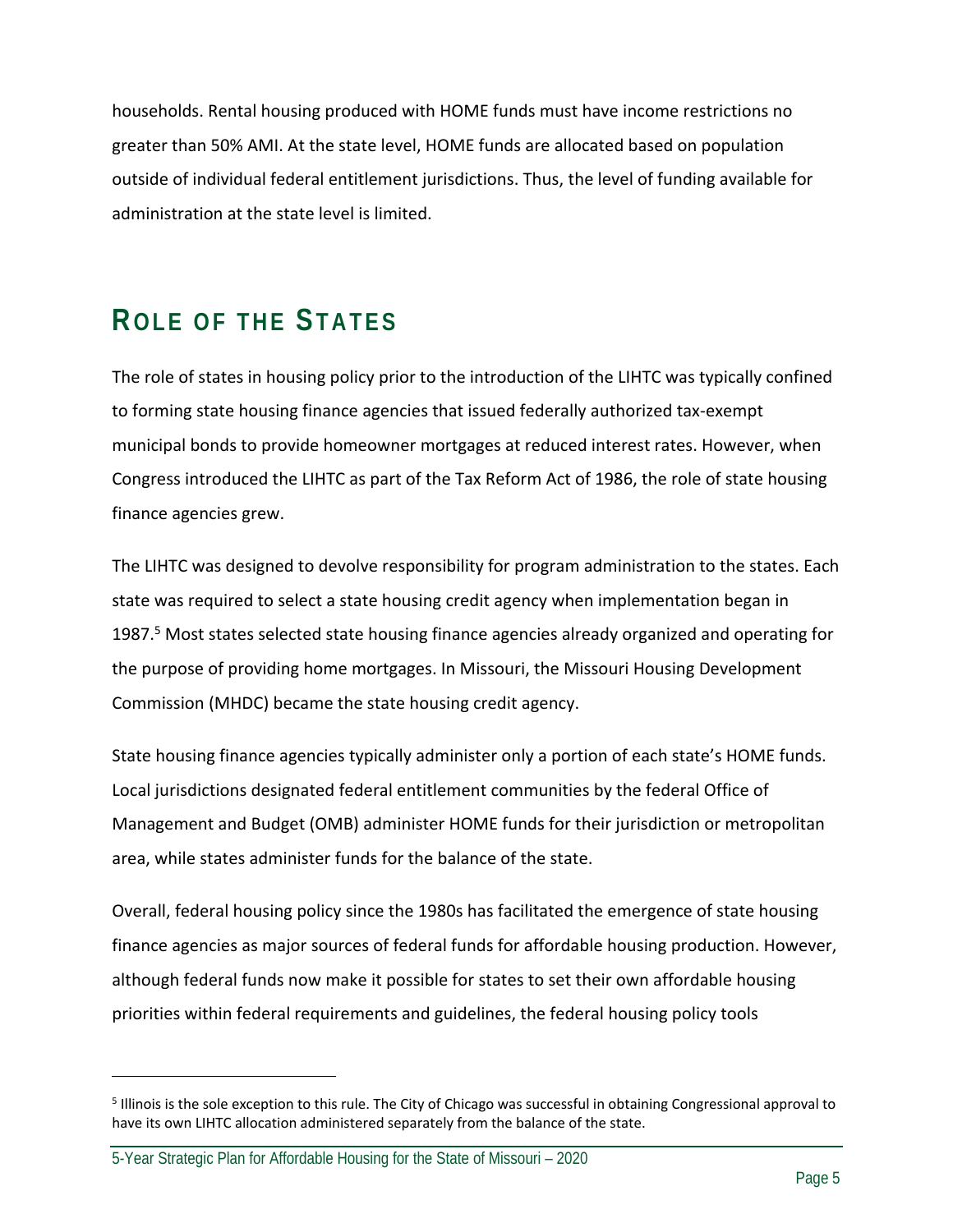administered by states were designed to meet affordable housing need for individuals and families with incomes in the 50% to 60% AMI range. Because the most urgent housing need in the U.S. is among renter households in the 30% AMI or below income range, there is a mismatch between the policy tools made available to states by the federal government and actual housing need.

## **FOCUS OF THIS PLAN**

This Plan focuses on (1) analyzing Missouri's most critical affordable housing needs; and (2) presenting strategic priorities MHDC may consider for use in guiding action for the creation and preservation of affordable housing opportunities aligned with critical affordable housing needs in our state.

## **HOUSING NEED IN MISSOURI**

The L.P. Cookingham Institute project team used both quantitative data and stakeholder input to identify and analyze Missouri's most critical housing needs.

### QUANTITATIVE ANALYSIS

Data analysis revealed that the most critical housing need among Missourians is for rental units affordable to households at or below 30% AMI (e.g., members of the federal ELI group). For instance, the rate of severe housing cost burden—paying 50% or more of gross monthly income for housing—among ELI renters ranges from a low of 45.35% in the combined area represented by Lawrence, Henry, Vernon, Cedar, Barton, St. Clair, and Dade Counties to a high of 71.97% in the Springfield MSA.

Analyzing the number of rental units affordable and available to ELI households indicates a shortfall of nearly 128,000 units on a statewide basis. Expressed in terms of households compared with affordable and available units, there are 31 units affordable and available for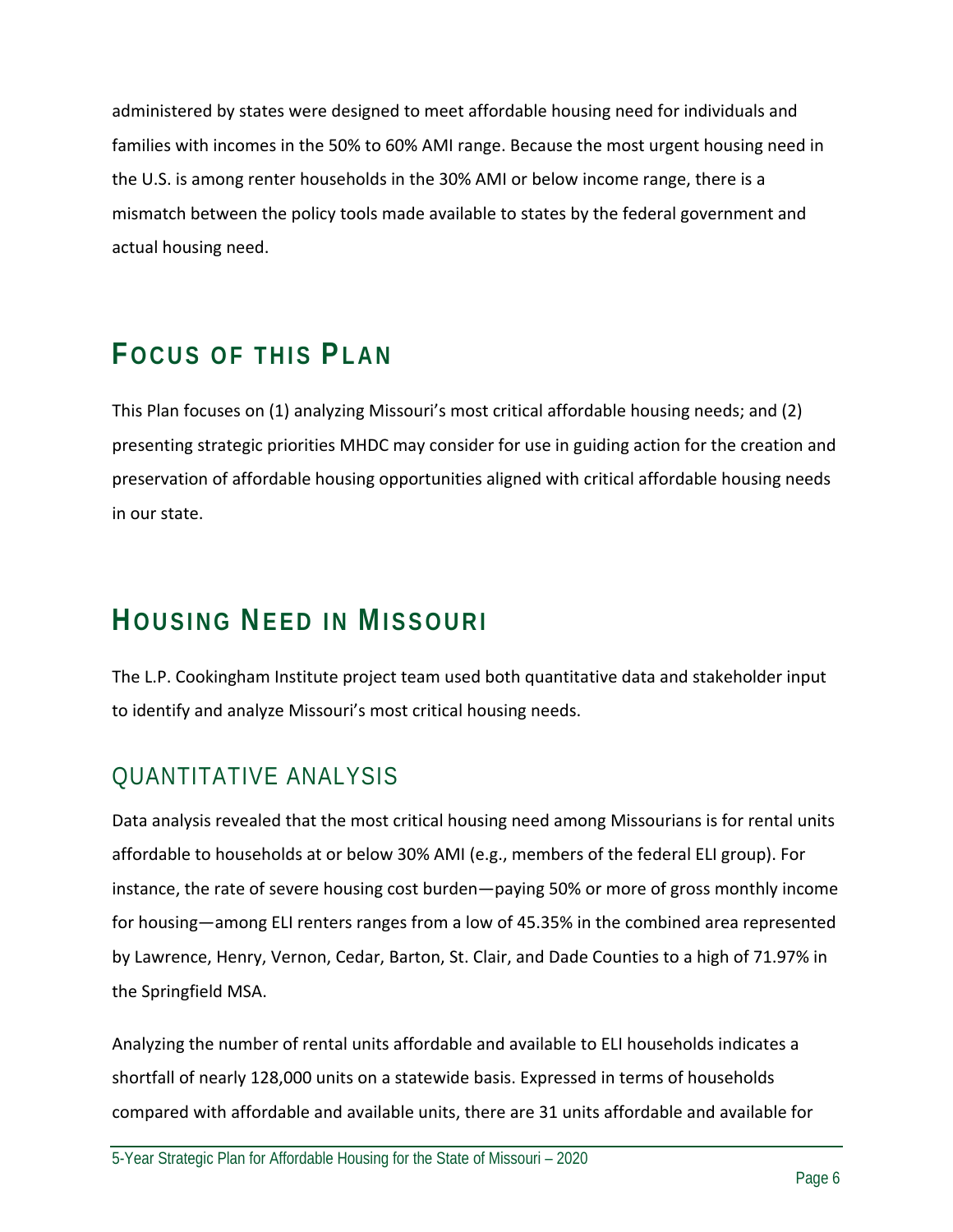every 100 ELI households in Missouri. In other words, for 69 out of every 100 ELI households in Missouri there are no available affordable rental units.

### STAKEHOLDER INPUT

A series of eight public dialogues on affordable housing need in Missouri were held to obtain stakeholder input during the preparation of this Plan.<sup>6</sup> Major themes cited by participants during these dialogues included:

- Concern with the current moratorium on the Missouri Low Income Housing Tax Credit
- Preservation and rehabilitation of existing affordable housing
- The impact of wage stagnation on housing affordability
- A need to be sensitive to rural-urban distinctions when designing efforts to address statewide affordable housing need
- The need to address public perceptions about affordable housing and NIMBYism<sup>7</sup>
- Housing Choice Voucher (HCV)<sup>8</sup> effectiveness
- Construction and land costs

## **STRATEGIC PRIORITIES**

A series of five affordable housing strategic priorities were developed based on data analysis and stakeholder input. These recommended priorities are:

- 1. Engage in increased production and preservation of rental units affordable to ELI households.
- 2. Increase the focus on housing for special needs and vulnerable populations.

<sup>&</sup>lt;sup>6</sup> One of these meetings was held via webinar to facilitate participation by those unable to attend meetings in Kansas City or St. Louis.

<sup>&</sup>lt;sup>7</sup> Not in My Back Yard (NIMBY) objections to affordable housing

<sup>8</sup> Formerly known as Section 8 Voucher and Certificates programs

<sup>5-</sup>Year Strategic Plan for Affordable Housing for the State of Missouri – 2020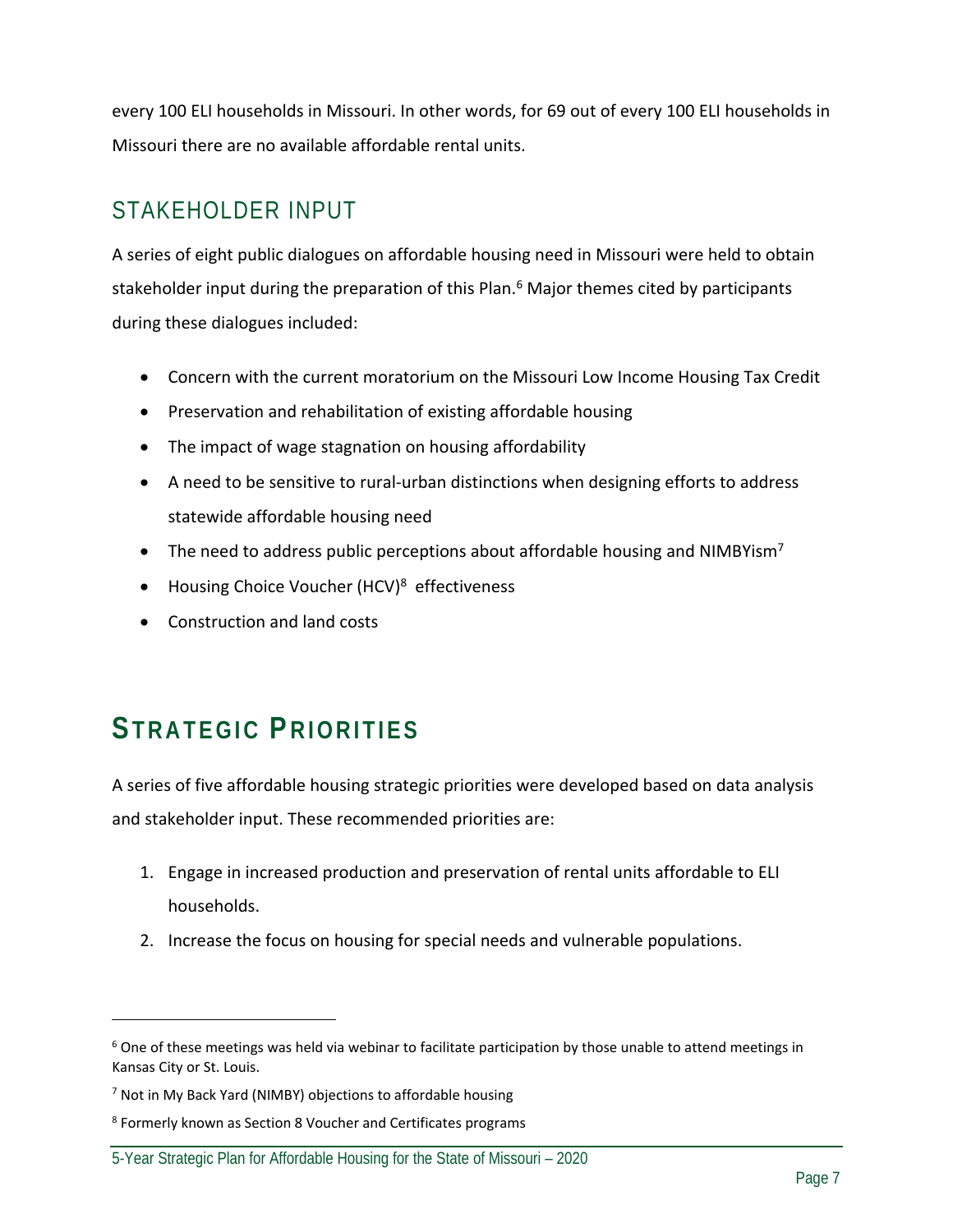- 3. Revise the Qualified Allocation Plan (QAP) scoring criteria to facilitate more production and preservation of affordable housing units in rural areas.
- 4. Work to link affordable housing production with economic development activities that bring jobs to Missouri.
- 5. Engage in effective implementation practices in support of achieving Missouri's affordable housing strategic priorities.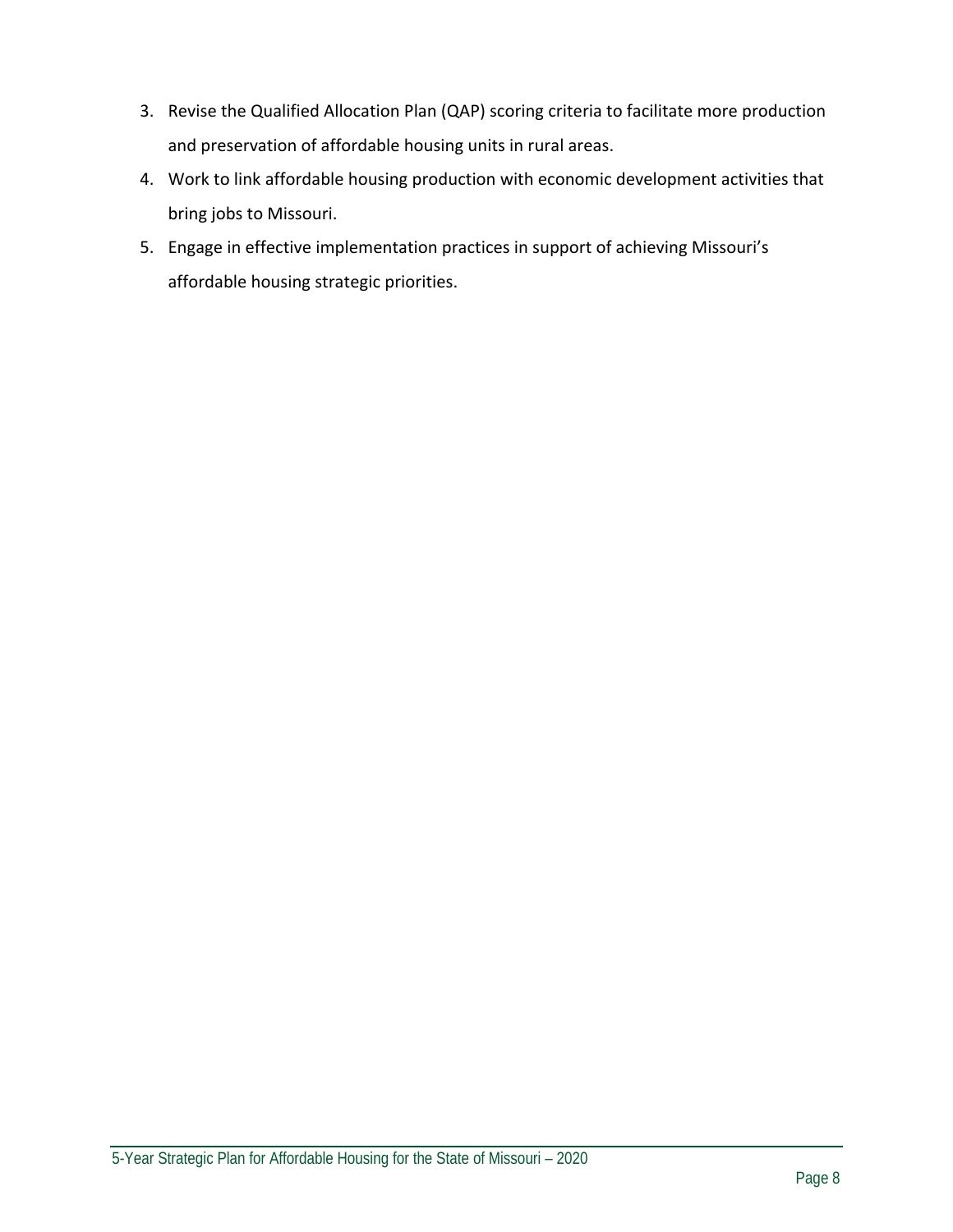## **PURPOSE OF THIS PLAN**

The *Five‐Year Affordable Housing Strategic Plan for the State of Missouri* was prepared by the L.P. Cookingham Institute of Urban Affairs in the Henry W. Bloch School of Management at the University of Missouri‐Kansas City under contract with the Missouri Housing Development Commission (MHDC). The intended purpose of this Plan is to provide a basis for informed action in addressing the need for affordable housing throughout the State of Missouri.

## **WHAT IS AFFORDABLE HOUSING?**

The term "affordable housing" has been in common use since the 1980s, yet it is seldom defined. Federal guidelines indicate that households can afford up to 30% of gross monthly income for housing costs. For renters, housing costs are calculated as rent plus utilities such as electric, gas, and water. For homeowners, housing costs are mortgage payment (principal, interest, homeowners' insurance, property taxes, mortgage insurance premiums, and homeowner association fees, if any) plus utilities.<sup>9</sup>

### HOUSING COST BURDEN

Households paying more than 30% of gross monthly income are considered **cost burdened**. Households paying more than 50% of gross monthly income are termed **severely cost burdened**. These categories are often used to analyze housing need within geographic boundaries such as local jurisdictions, states, or the nation.

<sup>&</sup>lt;sup>9</sup> Williamson, Anne R. "Can They Afford the Rent? Resident Cost Burden in Low Income Housing Tax Credit Developments." *Urban Affairs Review* 47, no. 6 (2011): 775‐99.

<sup>5-</sup>Year Strategic Plan for Affordable Housing for the State of Missouri – 2020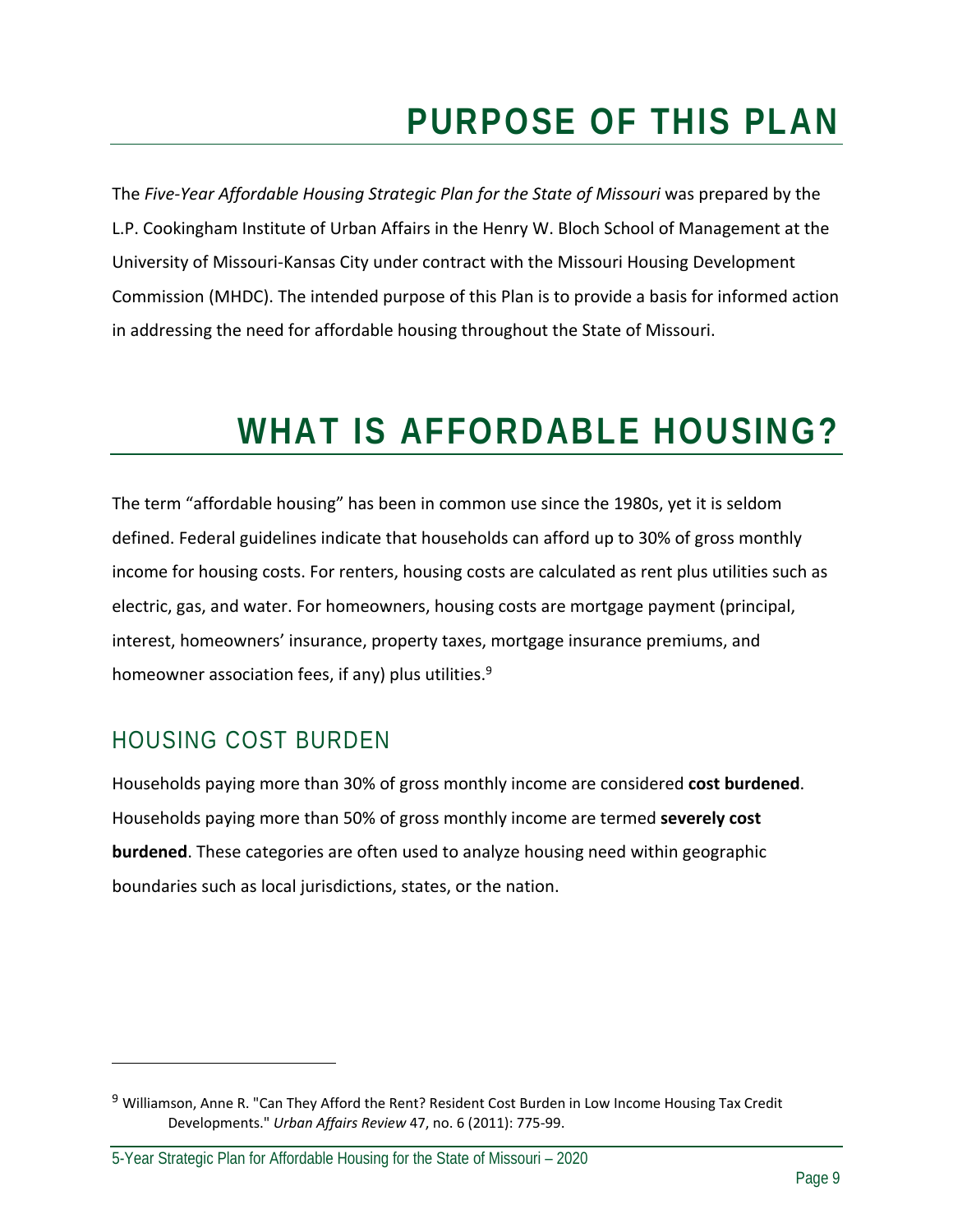### NATIONAL SHORTAGE OF AFFORDABLE HOUSING

Affordable housing is also often used to refer to publicly subsidized housing developments. While the need for housing affordability has been recognized for decades, most income‐ qualified households do not live in affordable housing, subsidized housing, or have other forms of housing assistance due to an insufficient supply.<sup>10</sup> Further, a lack of affordable housing has reached crisis proportions in some areas of the U.S., leading to record numbers of homeless individuals and families.

## **AFFORDABLE HOUSING AND MISSOURI**

This Plan focuses on Missouri's most urgent housing needs. As in other states throughout the country, our state's greatest housing needs are among renters, particularly those with incomes at or below 30% of Area Median Income (AMI) as defined by the U.S. Department of Housing and Urban Development (HUD) each year. The federal term for this group is Extremely Low Income (ELI), and it includes large numbers of working people, seniors, veterans, persons with disabilities, and members of other special needs or vulnerable groups.

### EVERY STATE FACES AFFORDABLE HOUSING CHALLENGES

Every state faces challenges in meeting the rental housing needs of their ELI residents. These challenges primarily are based on several factors:

1. The federal Low Income Housing Tax Credit (LIHTC) is the primary means through which affordable housing is constructed and preserved. Congress designed LIHTC to stimulate the supply of housing affordable to households with incomes at 50%‐60% AMI. Thus, LIHTC properties seldom have units ELI households can afford.

<sup>10</sup> Olsen, Edgar O. "Housing Programs for Low‐Income Households." In *Means‐Tested Transfer Programs in the United States*, edited by Robert A. Moffitt. Chicago: University of Chicago Press, 2003.

<sup>5-</sup>Year Strategic Plan for Affordable Housing for the State of Missouri – 2020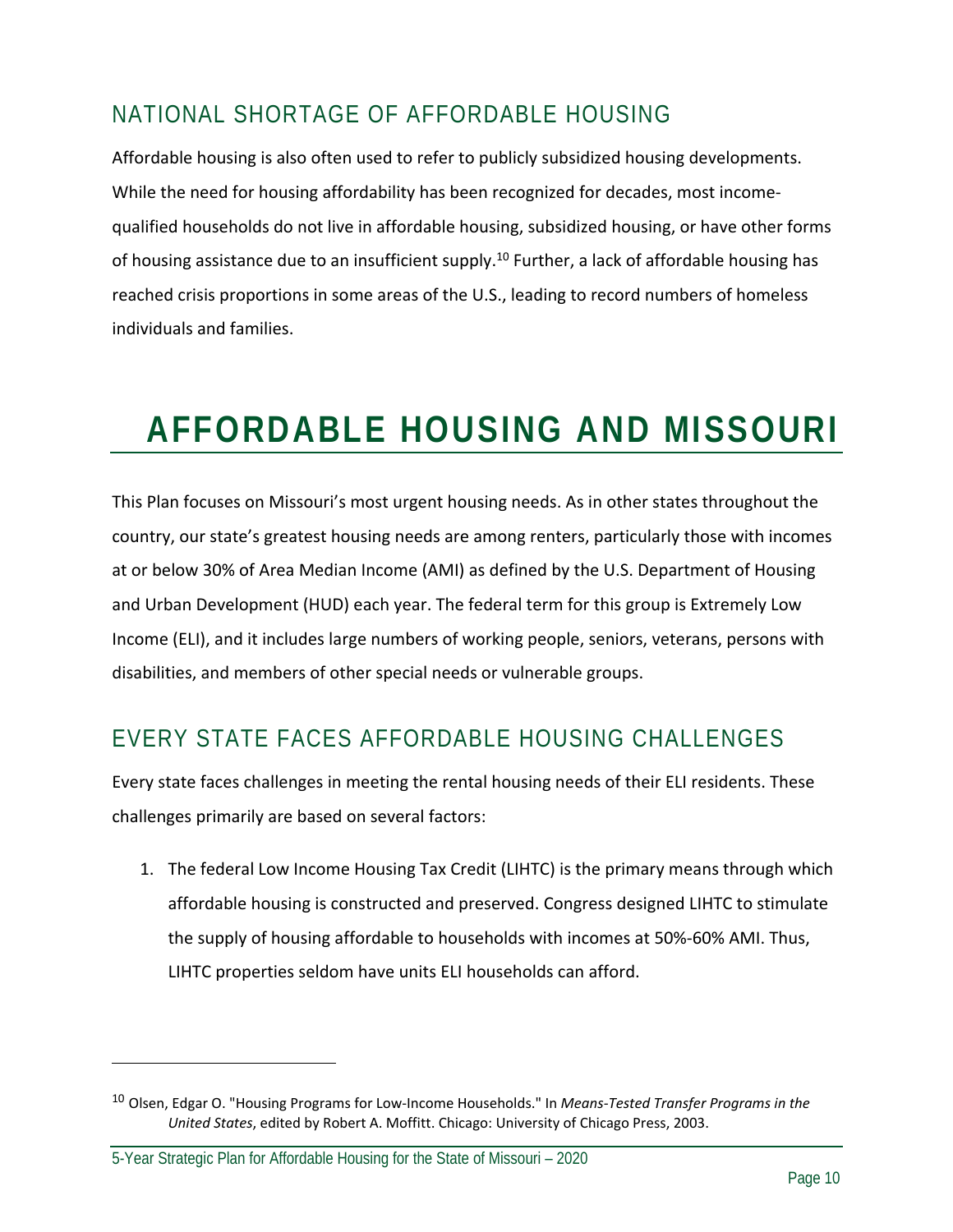- 2. The federal programs designed to make rent affordable to ELI households are the Housing Choice Voucher (HCV, formerly known as the Section 8 Voucher and Certificate Programs) and public housing. Waiting lists are typically very long for the HCV, and in some areas, waiting lists are closed for up to five years at a time. Public housing waiting lists can also be long.
- 3. Private market rents have tended to rise more rapidly than wages over the last 30 years. This means that more people tend to experience housing affordability problems, particularly among lower‐wage and fixed‐income groups.

### AFFORDABLE HOUSING'S ROLE IN MISSOURI'S ECONOMY

Families and individuals who can afford their housing have more money to spend on goods and services. The impact of each household dollar spent is multiplied, because the purchase of goods and services stimulates job creation. Further, new construction and rehabilitation of existing rental properties create jobs. Those employed in construction and other development‐ related jobs also spend money in the economy, stimulating yet more job creation. Thus, affordable housing production is an economic stimulus.

In addition, businesses making location decisions often analyze the supply of housing that will be available to workers at a proposed site. Most businesses require workers at various wage levels. Ensuring that an adequate supply of housing is available for workers at lower wage levels can be part of an overall economic development strategy for our state.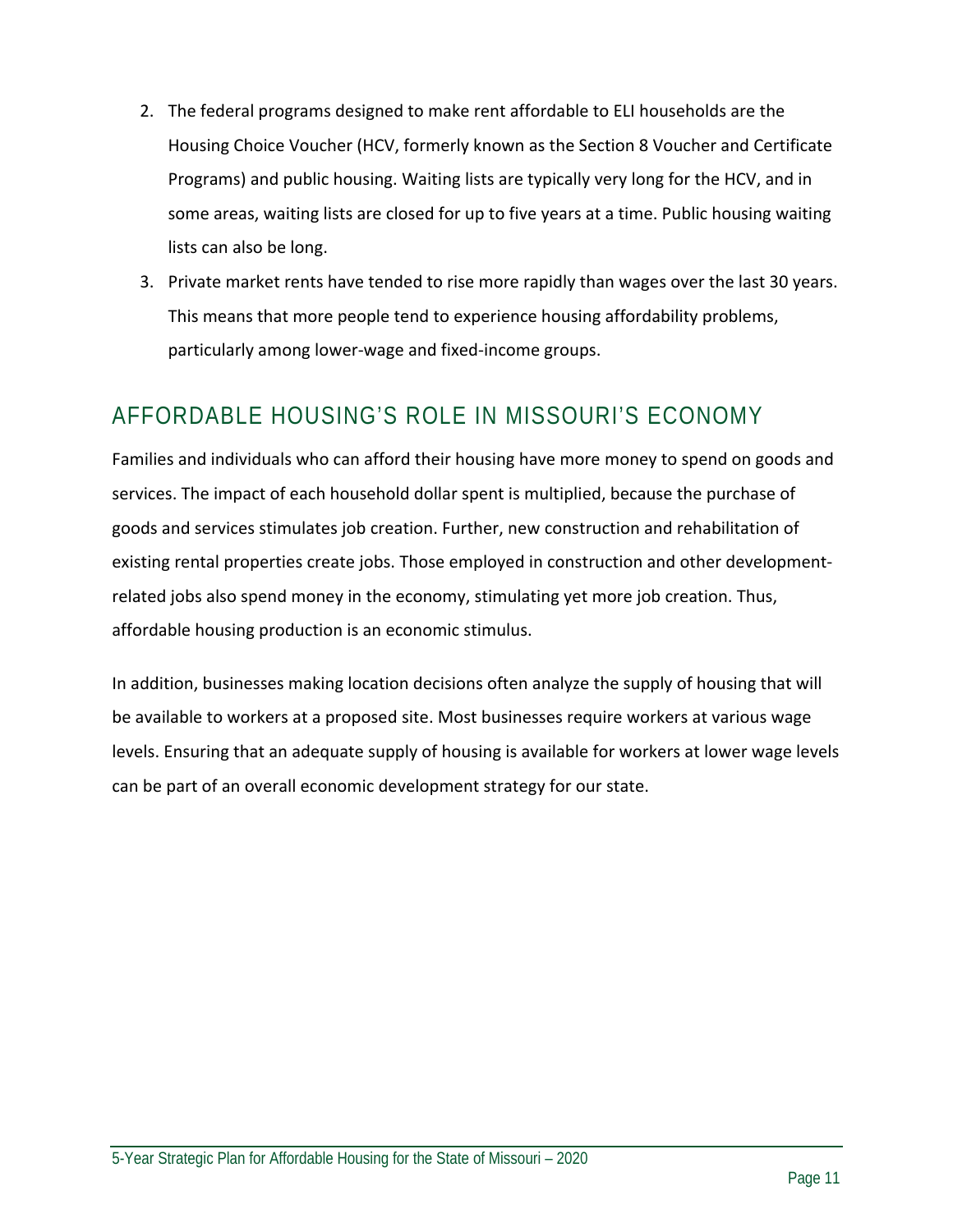## **FEDERAL HOUSING POLICY OVERVIEW**

## **LOW INCOME HOUSING TAX CREDIT**

Federal housing policy in the  $21^{st}$  century primarily relies on two policy tools for making housing opportunities available to low‐income households.11 The Low Income Housing Tax Credit (LIHTC) is a supply‐side tool that provides a financial incentive for the private sector to construct or acquire and substantially rehabilitate affordable rental units. Introduced as a provision of the U.S. tax code in the Tax Reform Act of 1986, Congress required that LIHTC properties meet one of two income restrictions for most of its history: Property owners could either set aside a minimum of 20% of units for households with incomes no greater than 50% of Area Median Income (AMI), or they could set aside a minimum of 40% of units for households with incomes no greater than 60% AMI.<sup>12</sup> Only those units with the required income restrictions were eligible for the LIHTC. Thus, the majority of LIHTC properties funded since program implementation began in 1987 have typically included income restrictions on all units.<sup>13</sup> Further, most developers have historically chosen to meet the 60% AMI income restriction rather than the 50% AMI restriction over time.

Congress introduced a third means to qualify for the LIHTC through the 2018 Consolidated Appropriations Act (Public Law 115‐141). Under this provision, property owners may average

<sup>11</sup> Williamson, Anne R., Marc T. Smith, and Marta Strambi-Kramer. "Housing Choice Vouchers, the Low-Income Housing Tax Credit, and the Federal Poverty Deconcentration Goal." *Urban Affairs Review* 45, no. 1 (2009): 119‐32.

 $12$  The Area Median Income used in administering the LIHTC is calculated annually by the U.S. Department of Housing and Urban Development (HUD). Unless otherwise noted, the HUD AMI figures refer to incomes adjusted for a household of four persons.

<sup>13</sup> Some LIHTC developments have included market-rate units over the years. The mixed-income strategy of including some market rate units within a subsidized property is often only financially feasible in certain urban housing markets.

<sup>5-</sup>Year Strategic Plan for Affordable Housing for the State of Missouri – 2020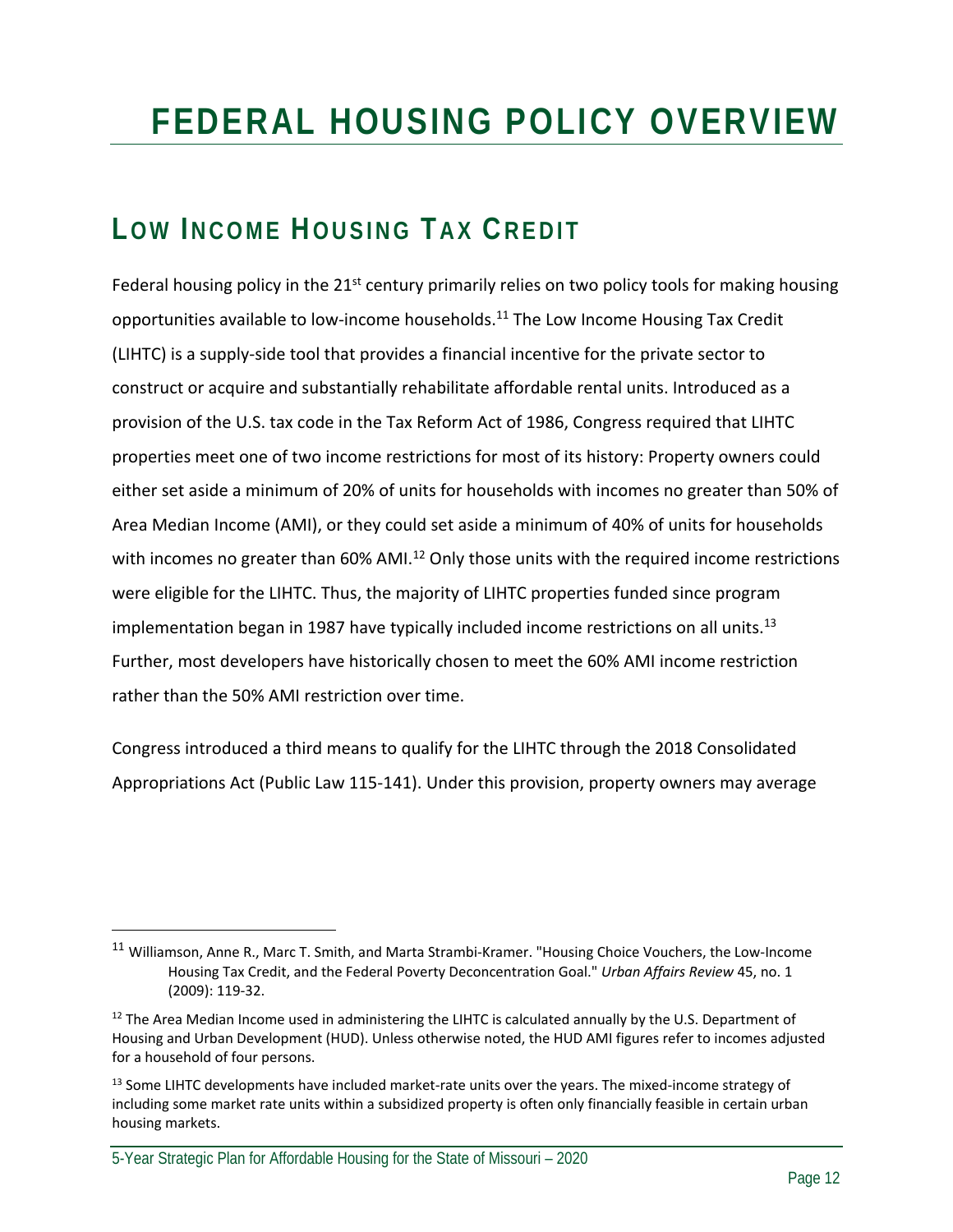the income of tenants to determine whether the income restriction requirement has been satisfied. However, no tenant may have a household income of greater than 80% AMI.<sup>14</sup>

There are two types of federal LIHTCs. One version is known as the 9% credit; it may be used to cover up to 70% of a project's costs, excluding land. The second type is the 4% credit; this credit may be used to cover up to 30% of a project's costs, excluding land. It is important to understand that the 9% credit is a shallow subsidy, and the financial feasibility of LIHTC developments may vary based on location, income restrictions, and other factors.<sup>15</sup> The 4% credits are a very shallow subsidy, and any limitations of financial feasibility associated with the 9% credit are amplified for developments in which 4% credits are a funding source.

At the federal level, the LIHTC is the responsibility of the Internal Revenue Service (IRS), but actual administration of the LIHTC is devolved upon the states. States receive an annual allocation of tax credits based on population.<sup>16</sup> States are required to use competitive criteria for awarding 9% credits. The non‐competitive 4% credits are not capped as to amount authorized, and they are often used with tax-exempt municipal bonds.

Congress required each state to designate a single housing credit agency when LIHTC implementation began in 1987. Illinois is the sole exception to this rule. Congress granted the City of Chicago its own federal tax credit allocation when the LIHTC was introduced, and this provision remains in place.<sup>17</sup> Most states designated their existing housing finance organization as their housing credit agency.

Each state housing agency must publish a Qualified Allocation Plan (QAP) for the purpose of establishing the competitive criteria to be used in awarding LIHTC funds. Competitive criteria are typically based on a scoring system intended to encourage developments consistent with

<sup>14</sup> Congressional Research Service, *An Introduction to the Low Income Housing Tax Credit*, Washington, DC, February 27, 2019.

<sup>15</sup> Williamson, et al., ibid.

 $16$  Small states receive a minimum allocation of slightly more than \$3 million.

<sup>17</sup> Solem, James J. "Housing Provisions of the 1986 Tax Reform Act: Can the States Make Them Work?" *National Tax Journal* 40, no. 3 (1987): 419‐29.

<sup>5-</sup>Year Strategic Plan for Affordable Housing for the State of Missouri – 2020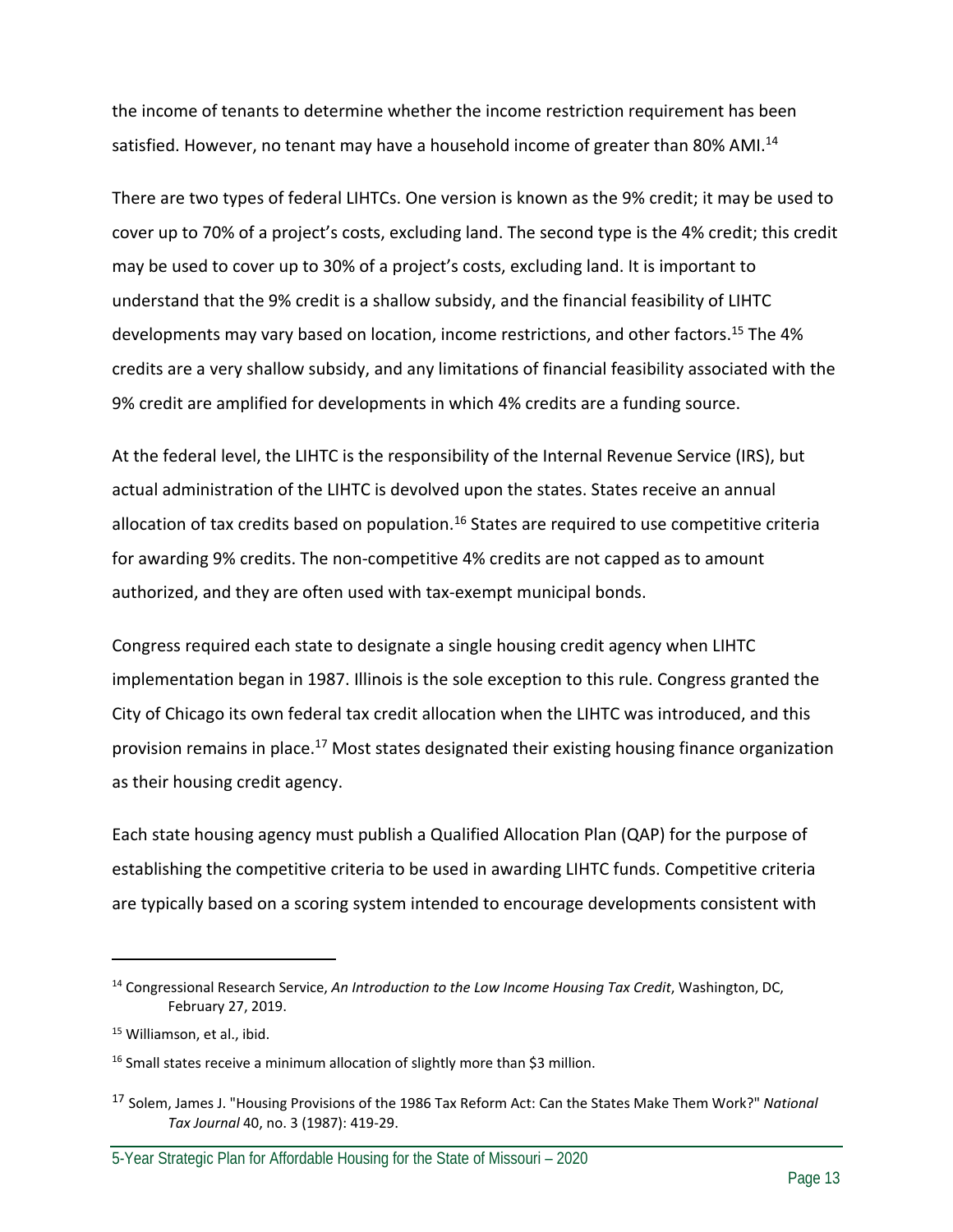each state's housing policy priorities. Further, some states incorporate criteria for award of other types of funding in their QAPs. QAPs are most often published annually, although some states use a bi-annual schedule.<sup>18</sup>

## **HOUSING CHOICE VOUCHERS**

The Housing Choice Voucher (HCV; formerly known as Section 8 Voucher and Certificate Programs) is a demand‐side subsidy that provides income‐qualified tenants with a voucher that may be used to rent a housing unit in the private market. Introduced as a policy experiment in the mid‐1970s, the program is limited to households with incomes no greater than 50% AMI.

While the HCV is a powerful tool for making rental housing affordable to low-income tenants, Congress has reduced annual appropriations for this program over the years. Waiting lists are typically long, and in some communities, waiting lists are closed for periods of up to five years. Thus, there is no assurance that an income‐qualified household will ever receive a voucher.

Households with a voucher must secure a housing unit meeting HUD Housing Quality Standards (HQS) within 90 days; otherwise, the household loses the voucher. IRS Code Section 42 requires LIHTC properties to accept vouchers, but property owners are not required to accept voucher tenants whose credit history or other background fails to meet their tenant selection criteria. Many private‐sector landlords do not accept vouchers. Thus, being awarded a voucher is not a guarantee that the household will be able to obtain housing and benefit from the subsidy.

 $18$  Florida's QAP is an exception, in that scoring criteria are not a part of the QAP. Instead, the QAP is rarely updated, and scoring criteria are contained in each year's application packages for LIHTC and other state‐ administered funding for housing.

<sup>5-</sup>Year Strategic Plan for Affordable Housing for the State of Missouri – 2020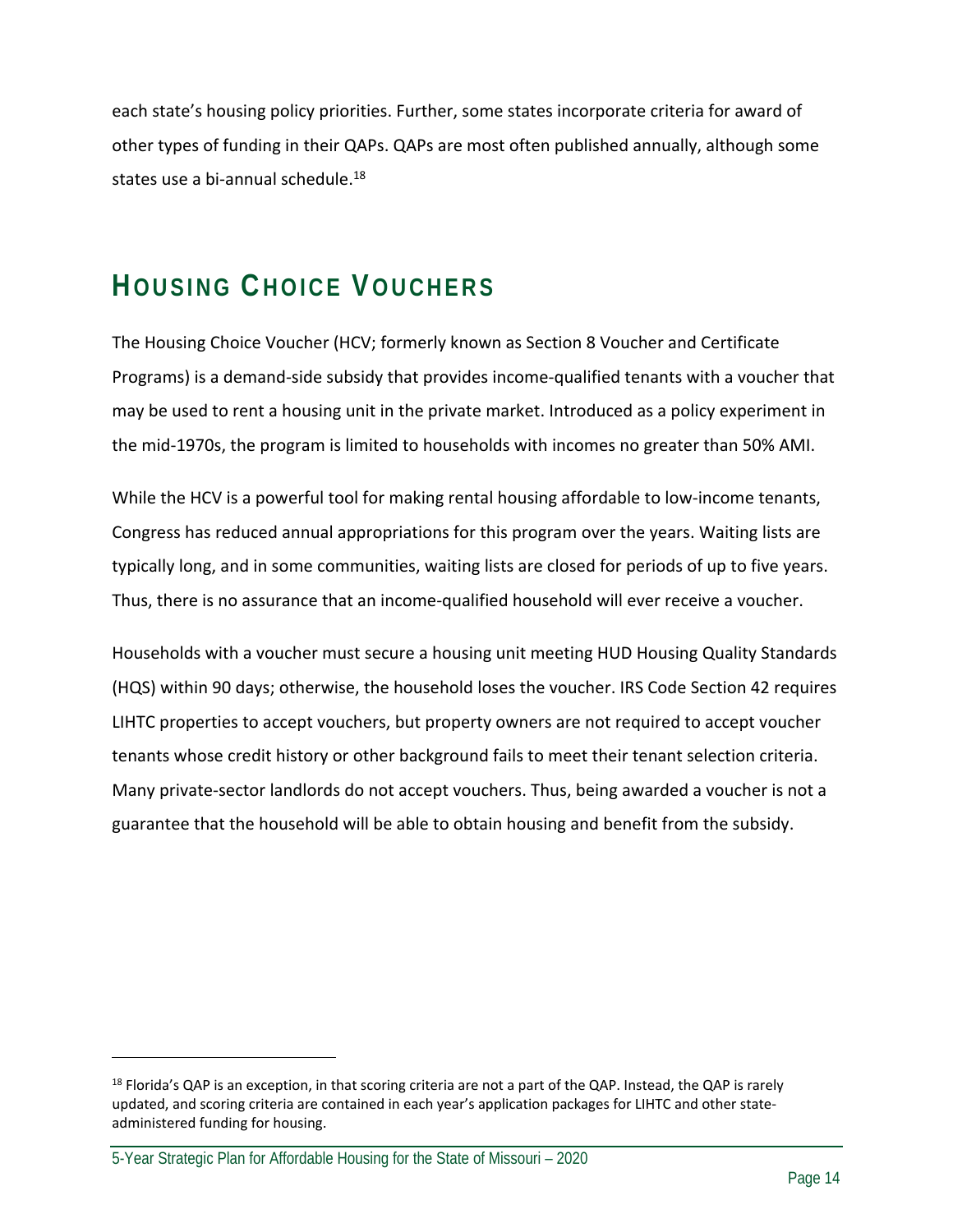## **OTHER FEDERAL HOUSING PROGRAMS**

### PUBLIC HOUSING

Many federal housing programs have been introduced since the Great Depression, although many have been eliminated or are very thinly funded. The most well-known of these programs is public housing. Originally intended to stimulate jobs in the construction industry while providing housing for families experiencing temporary challenges with affordability, public housing in the U.S. was never sufficiently funded to meet goals set forth by Congress in legislation such as the Housing Act of 1949. Pressures for low‐cost housing production translated into the construction of many properties that experienced distress over the years. Unfortunately, these distressed properties—often high‐rise towers not representative of the majority of public housing units in the U.S.—became the face of public housing.

Public housing is HUD's responsibility at the federal level. Public housing is administered at the local level by public housing authorities (PHAs). Despite the challenge of providing housing for the lowest-income tenants with modest levels of federal funding, most of the public housing stock in America continues to provide decent housing for seniors, families, and persons with disabilities. Today, most public housing tenants have incomes at or below the poverty level. Thus, public housing is an important safety net for its residents.

### HOME INVESTMENT PARTNERSHIP

Congress introduced the HOME Investment Partnership (HOME) program as part of the Cranston‐Gonzalez National Affordable Housing Act of 1990 (Public Law 101‐625). HOME is a federal block grant program and can be used flexibly to support an array of activities serving households with incomes at or below 50% AMI. States and federally designated entitlement communities<sup>19</sup> receive funds through Congressional appropriations made with a population-

<sup>&</sup>lt;sup>19</sup> Federal entitlement community status is determined by the Office of Management and Budget (OMB). Most federal entitlement communities have populations of at least 50,000 persons, although there are some exceptions.

<sup>5-</sup>Year Strategic Plan for Affordable Housing for the State of Missouri – 2020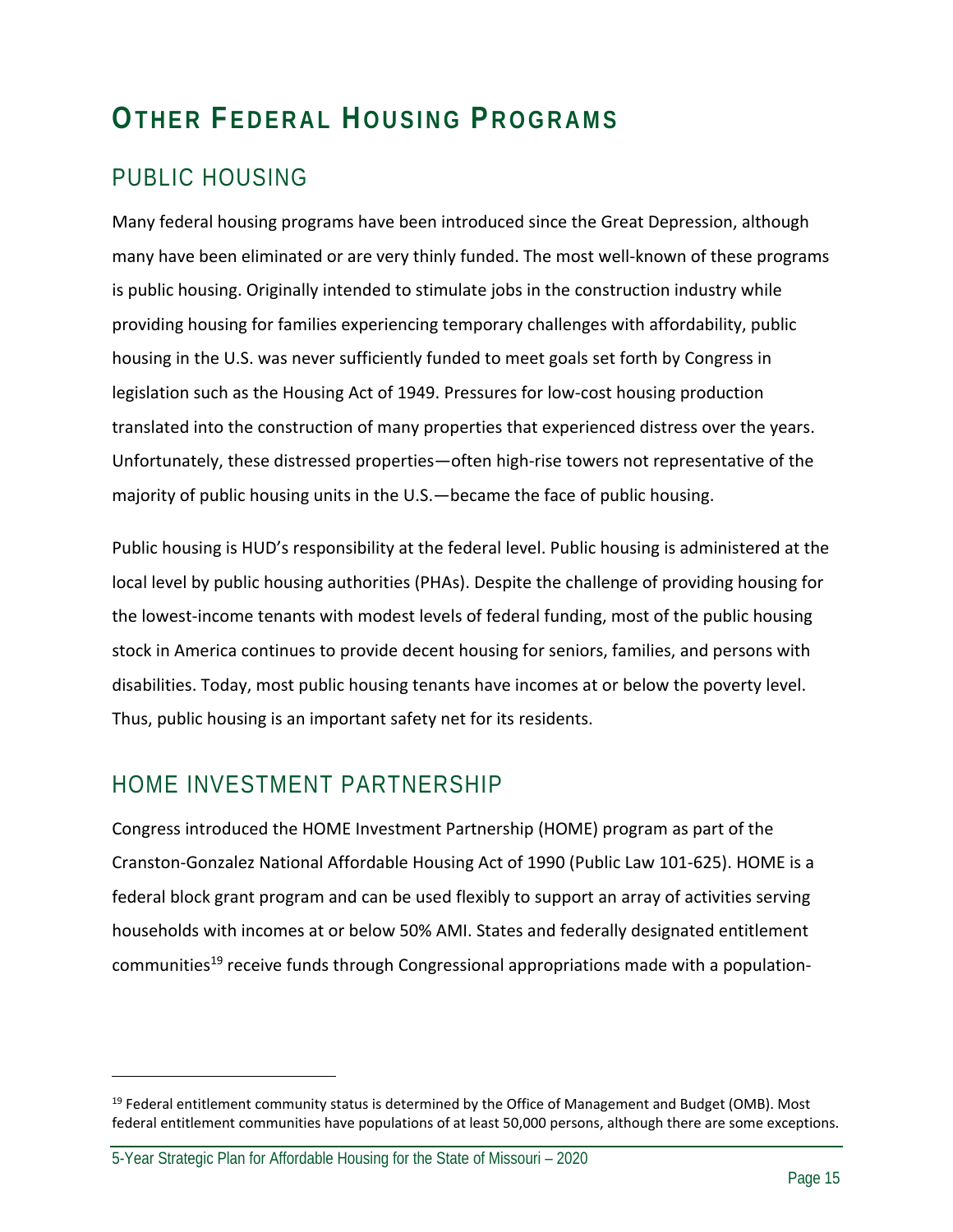based formula. HOME funds may be used for activities that support home ownership as well as rental housing.

### SECTION 202 ELDERLY HOUSING

The Section 202 program was introduced in the Housing Act of 1959. It has produced affordable housing opportunities for hundreds of thousands of seniors since Congress authorized it. Residents must be 62 years of age or older and have incomes at or below 50% AMI. Many of these units have rental assistance subsidies that allow seniors to pay no more than 30% of their gross monthly income for housing costs. Section 202 appropriations have severely declined over time, and relatively few new developments are funded each year.

### SECTION 811SUPPORTIVE HOUSING FOR PERSONS WITH DISABILITIES

Section 811 is a federally supported program that provides rental subsidies, as well as funding for the development of affordable housing. The program is intended to serve ELI households that include a person with a disability.

### NATIONAL HOUSING TRUST FUND

The Housing Trust Fund (HTF) was created through the Housing and Economic Recovery Act of 2008. It is an affordable housing production program intended to complement existing efforts to increase and preserve the supply of affordable housing for ELI households. HTF funds may be used for production or preservation of affordable housing through acquisition, new construction, or rehabilitation.

### RURAL DEVELOPMENT

The U.S. Department of Agriculture's (USDA's) Rural Development housing programs (Sections 515 and 516) were originally administered by the Farmers' Home Administration (FmHA). These programs provide affordable rental housing (Section 515) in rural areas, including some project‐ based rental assistance (Section 516). The Section 516 rental assistance program makes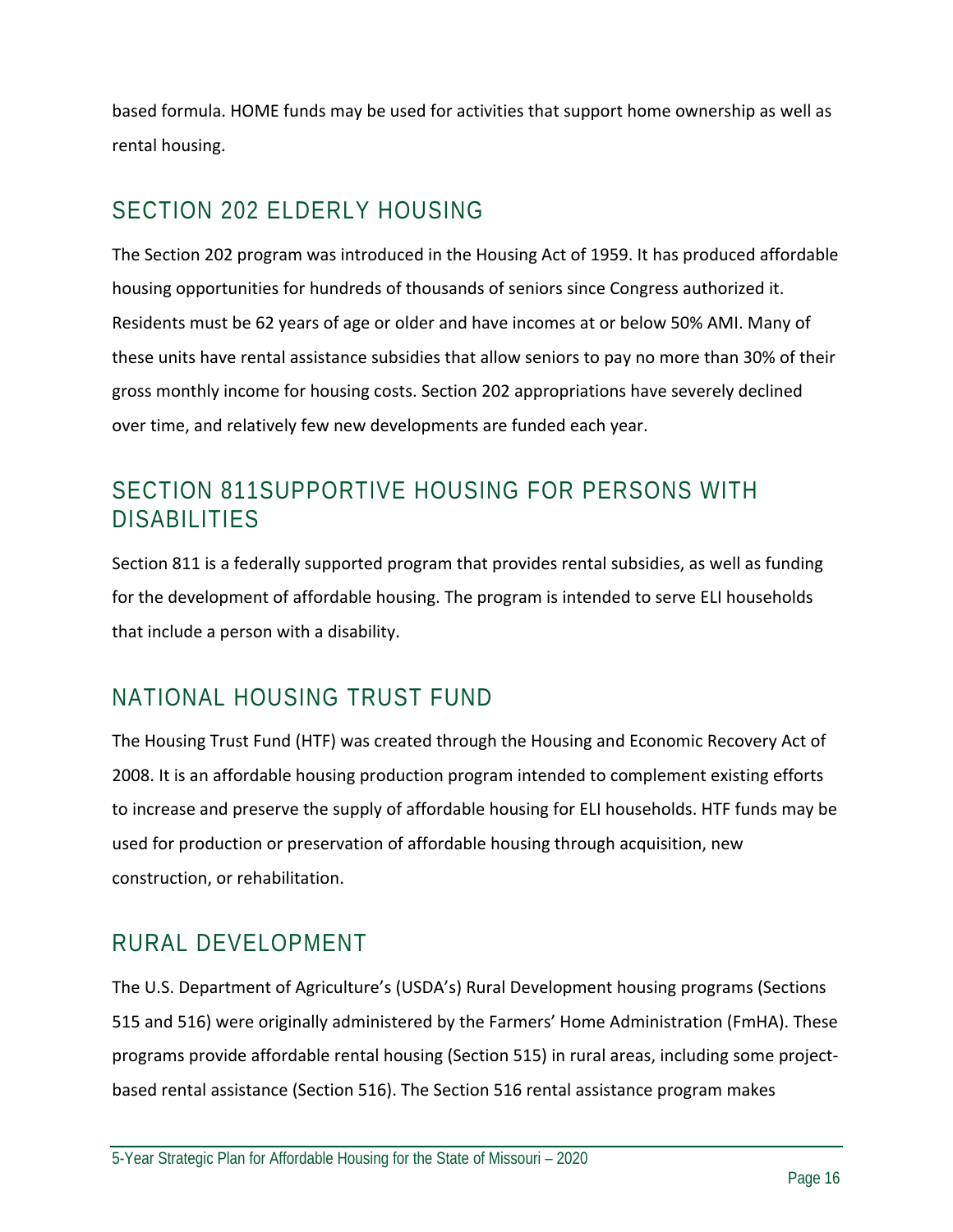available subsidies that allow tenants to pay no more than 30% of their gross monthly income for housing.

### TAX-EXEMPT MUNICIPAL BONDS

The federal government provides each state with a certain amount of tax‐exempt municipal bond authority each year using a population‐based formula. Those who purchase these bonds do not pay federal income taxes on interest earned. This tends to reduce the interest rate associated with these bonds, thereby lowering financing costs. Tax‐exempt municipal bonds are often combined with the non‐competitive 4% LIHTC for new construction as well as rehabilitation of existing properties.

### OTHER PROGRAMS

Several other federal programs continue to provide rental housing opportunities for low‐ income households, although the programs themselves have been eliminated. This includes properties originally funded by the Section 8 New Construction and Rehabilitation program, Section 236, and others. Primarily built in the 1960s and 1970s, these properties are often in need of substantial rehabilitation if they are to continue to provide decent housing opportunities for low‐income tenants. Some of these properties have project‐based rental assistance that allows tenants to pay no more than 30% of gross monthly income for housing.

## **AFFORDABLE HOUSING PRESERVATION**

The LIHTC is often used to acquire and substantially rehabilitate properties originally funded by older federal housing programs. Acquisition and substantial rehabilitation with LIHTC and/or other subsidies can benefit communities by preserving affordable housing critical to the local economy and the wellbeing of residents in these properties. There is also a need to preserve the affordability of older LIHTC properties at risk of conversion to market rate; this may happen as early as 15 years following initial LIHTC funding. Other housing subsidies such as tax‐exempt municipal bonds and/or HOME may also be used to preserve affordable housing units.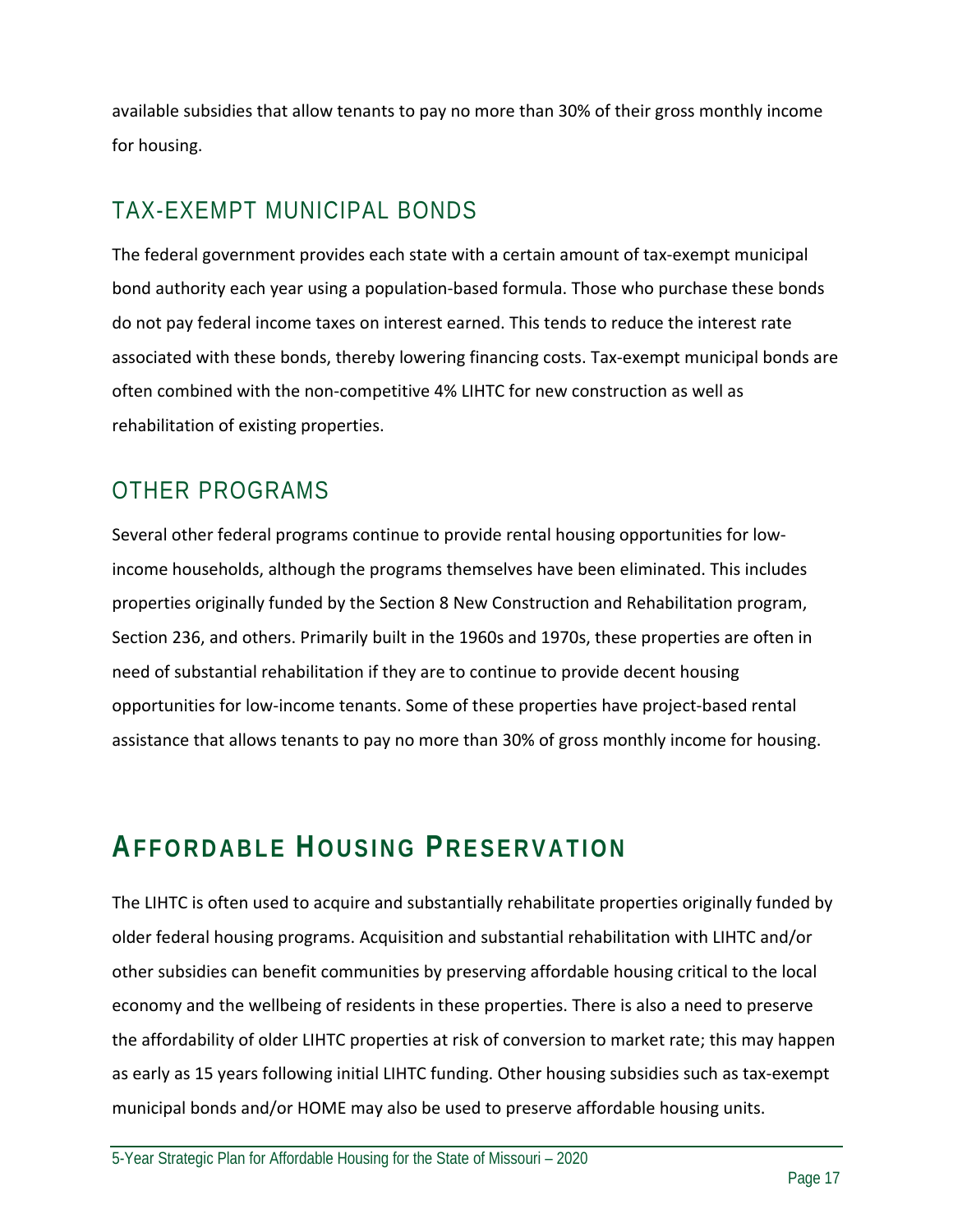## **HOUSING PROGRAMS ADMINISTERED BY MHDC**

The Missouri Housing Development Commission (MHDC) is the State of Missouri's housing finance agency. It was created by the General Assembly in 1969 and includes the Governor, Lieutenant Governor, State Treasurer, Attorney General, and six persons appointed by the Governor with the advice and consent of the Senate.

MHDC administers several federal programs, including the LIHTC, HOME, and Emergency Solutions Grant (ESG). In addition, MHDC administers the Missouri LIHTC, Affordable Housing Assistance Program Tax Credit (AHAP), and several home ownership programs. No state housing tax credit allocations (MOLIHTC) have been made since 2017.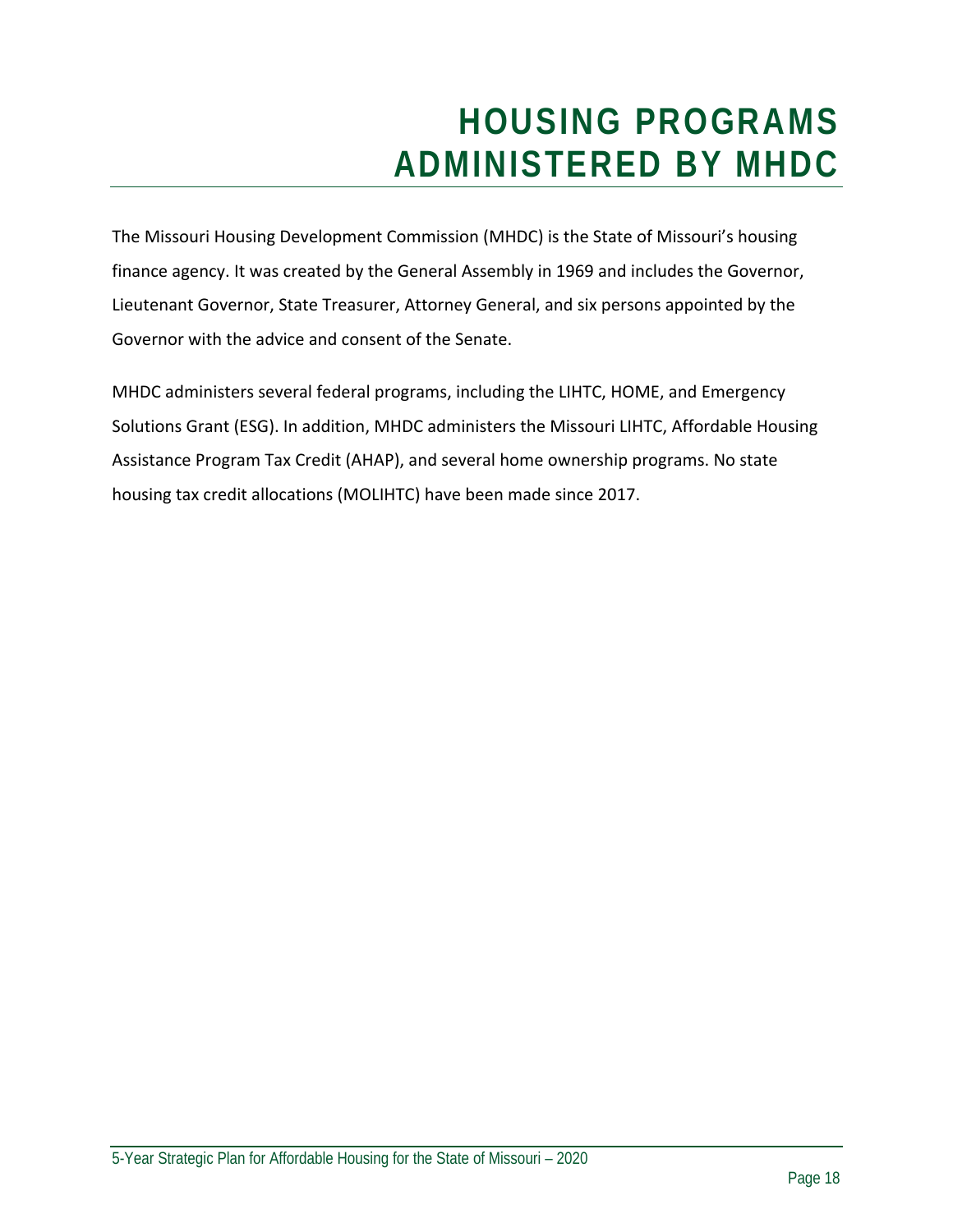## **MISSOURI'S MOST URGENT AFFORDABLE HOUSING NEEDS**

The most urgent unmet housing needs in the U.S. are among ELI households, and Missouri is no exception. These households include members of the workforce and their families, seniors, veterans, special needs, and vulnerable populations. The special needs group includes persons who are (a) physically, emotionally or mentally impaired or being treated for, or have a diagnosis or a history of mental illness; or (b) have a developmental disability. A vulnerable person is someone who (a) is homeless, as defined by HUD, including survivors of domestic violence and human or sex trafficking; or (b) a youth transitioning out of foster care.

### SEVERE HOUSING COST BURDEN

Severe housing cost burden is a strong indicator of unmet affordable housing need, because these households have little left over for other life necessities such as food, transportation, child care, and health care once housing costs have been paid. Severely cost burdened households also face a higher likelihood that they will fall into homelessness due to lack of adequate financial resources.

#### SEVERE HOUSING COST BURDEN AMONG MISSOURI RENTER HOUSEHOLDS

Table 1 provides information on severe housing cost burden among Missouri renters.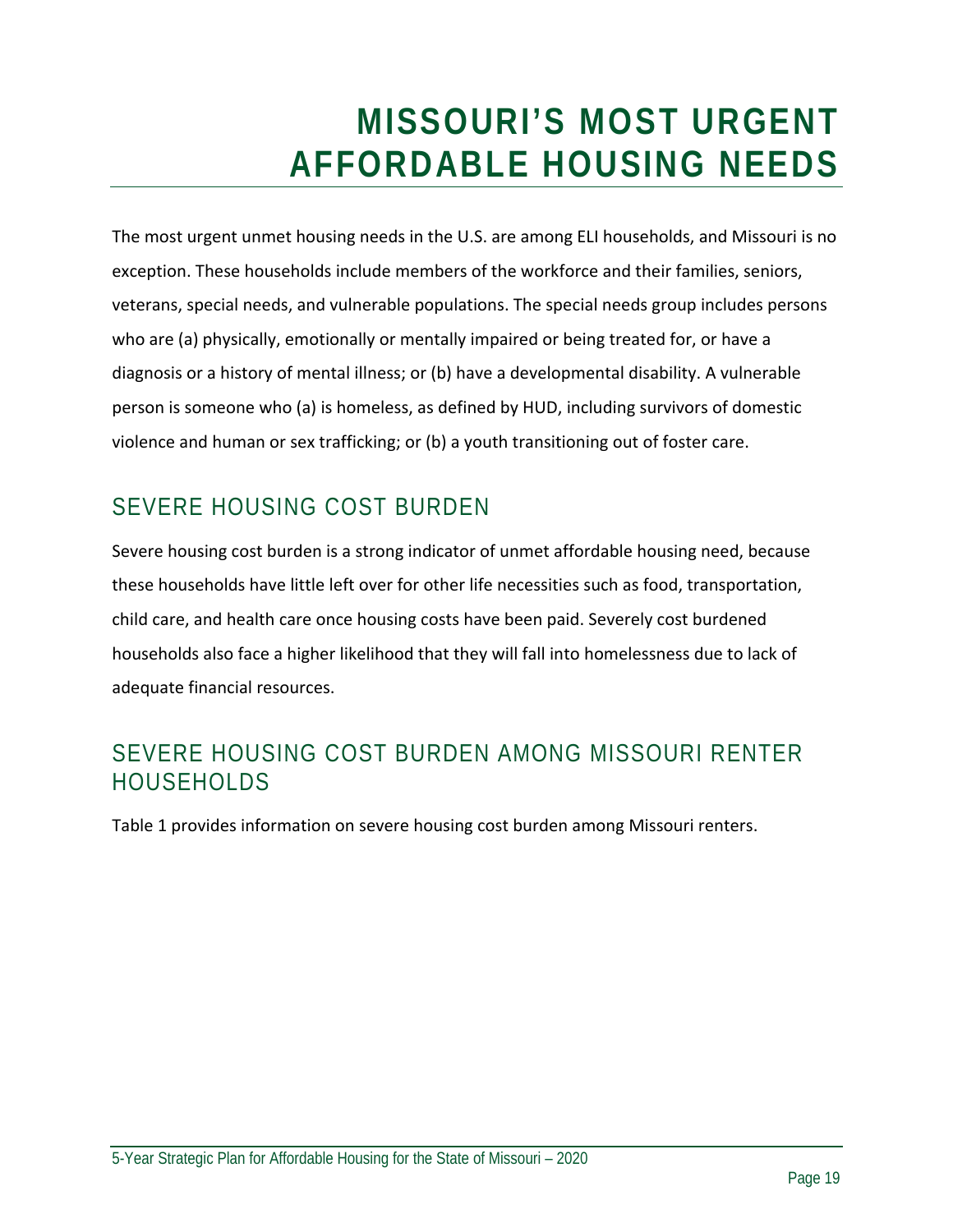**Table 1. Renter Households With Severe Cost Burden, 2017**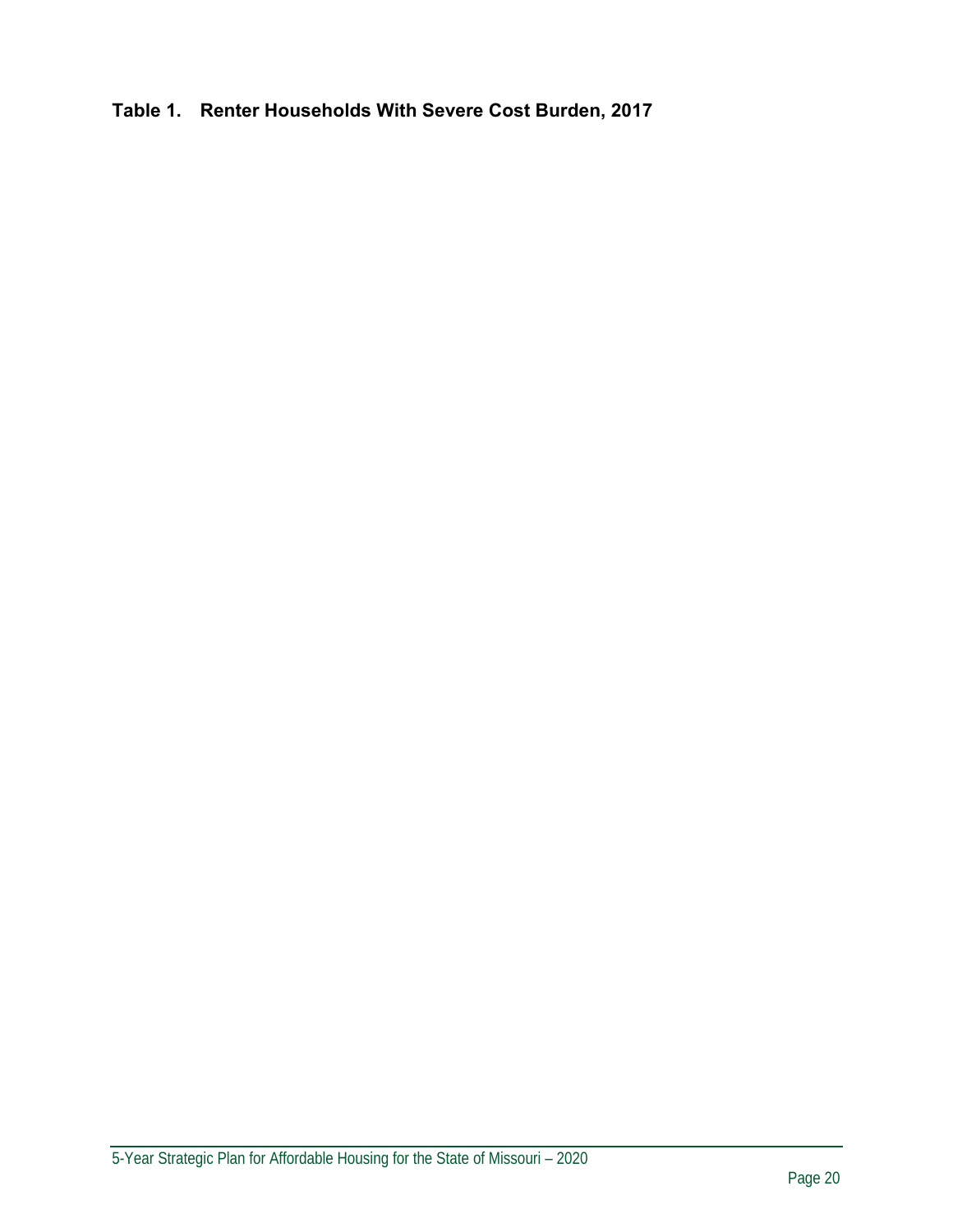| County           | Total<br>Households | Renter<br>Households | Renter Households w/<br>50% or more CB | % of All<br>Households | % of All Renter<br>Households |
|------------------|---------------------|----------------------|----------------------------------------|------------------------|-------------------------------|
| Adair            | 9,595               | 3,905                | 1,297                                  | 13.5%                  | 33.2%                         |
| Andrew           | 6,874               | 1,556                | 156                                    | 2.3%                   | 10.0%                         |
| Atchison         | 2,492               | 731                  | 82                                     | 3.3%                   | 11.2%                         |
| Audrain          | 9,457               | 3,021                | 363                                    | 3.8%                   | 12.0%                         |
| Barry            | 13,091              | 3,343                | 777                                    | 5.9%                   | 23.2%                         |
| <b>Barton</b>    | 4,939               | 1,521                | 219                                    | 4.4%                   | 14.4%                         |
| <b>Bates</b>     | 6,704               | 1,765                | 250                                    | 3.7%                   | 14.2%                         |
| Benton           | 7,982               | 1,487                | 415                                    | 5.2%                   | 27.9%                         |
| <b>Bollinger</b> | 4,805               | 933                  | 144                                    | 3.0%                   | 15.4%                         |
| Boone            | 68,898              | 31,156               | 8,468                                  | 12.3%                  | 27.2%                         |
| Buchanan         | 33,304              | 12,258               | 2,457                                  | 7.4%                   | 20.0%                         |
| <b>Butler</b>    | 16,550              | 6,071                | 1,130                                  | 6.8%                   | 18.6%                         |
| Caldwell         | 3,741               | 931                  | 189                                    | 5.1%                   | 20.3%                         |
| Callaway         | 16,105              | 4,542                | 868                                    | 5.4%                   | 19.1%                         |
| Camden           | 16,340              | 3,306                | 627                                    | 3.8%                   | 19.0%                         |
| Cape Girardeau   | 29,613              | 10,260               | 2,182                                  | 7.4%                   | 21.3%                         |
| Carroll          | 3,618               | 955                  | 125                                    | 3.5%                   | 13.1%                         |
| Carter           | 2,403               | 657                  | 112                                    | 4.7%                   | 17.0%                         |
| Cass             | 38,706              | 9,494                | 1,590                                  | 4.1%                   | 16.7%                         |
| Cedar            | 5,879               | 1,742                | 313                                    | 5.3%                   | 18.0%                         |
| Chariton         | 2,842               | 656                  | 120                                    | 4.2%                   | 18.3%                         |
| Christian        | 30,774              | 7,975                | 1,178                                  | 3.8%                   | 14.8%                         |
| Clark            | 2,907               | 724                  | 36                                     | 1.2%                   | 5.0%                          |
| Clay             | 89,709              | 27,742               | 4,779                                  | 5.3%                   | 17.2%                         |
| Clinton          | 8,185               | 2,038                | 302                                    | 3.7%                   | 14.8%                         |
| Cole             | 29,642              | 9,735                | 1,555                                  | 5.2%                   | 16.0%                         |
| Cooper           | 6,410               | 1,843                | 289                                    | 4.5%                   | 15.7%                         |
| Crawford         | 9,286               | 2,646                | 538                                    | 5.8%                   | 20.3%                         |
| Dade             | 3,107               | 663                  | 112                                    | 3.6%                   | 16.9%                         |
| <b>Dallas</b>    | 6,156               | 1,650                | 225                                    | 3.7%                   | 13.6%                         |
| <b>Daviess</b>   | 3,083               | 657                  | 79                                     | 2.6%                   | 12.0%                         |

5-Year Strategic Plan for Affordable Housing for the State of Missouri – 2020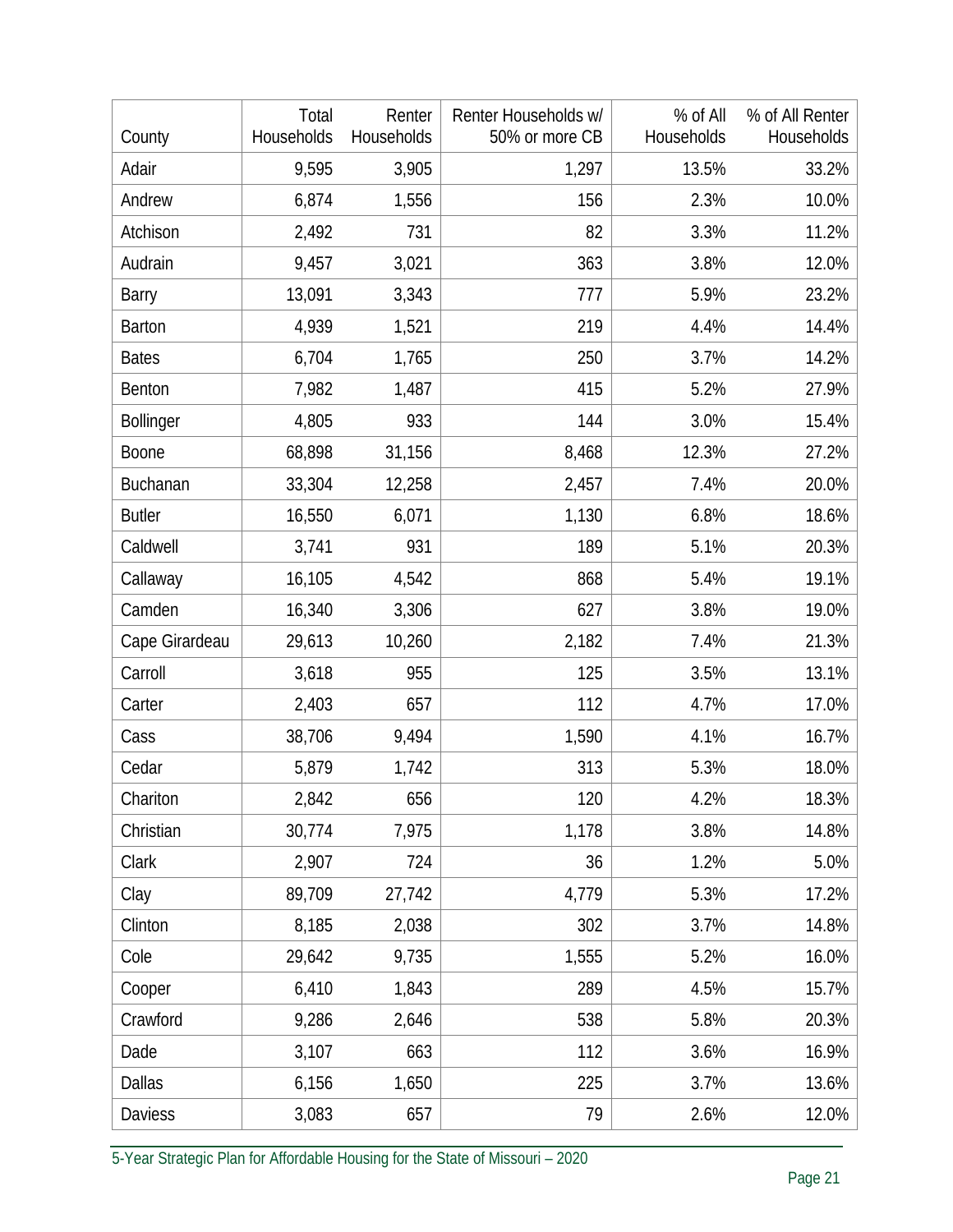| County     | Total<br>Households | Renter<br>Households | Renter Households w/<br>50% or more CB | % of All<br>Households | % of All Renter<br>Households |
|------------|---------------------|----------------------|----------------------------------------|------------------------|-------------------------------|
| DeKalb     | 3,854               | 1,292                | 222                                    | 5.8%                   | 17.2%                         |
| Dent       | 6,087               | 1,808                | 274                                    | 4.5%                   | 15.2%                         |
| Douglas    | 5,173               | 1,209                | 249                                    | 4.8%                   | 20.6%                         |
| Dunklin    | 12,760              | 4,689                | 974                                    | 7.6%                   | 20.8%                         |
| Franklin   | 40,612              | 10,538               | 1,599                                  | 3.9%                   | 15.2%                         |
| Gasconade  | 6,135               | 1,446                | 263                                    | 4.3%                   | 18.2%                         |
| Gentry     | 2,662               | 733                  | 52                                     | 2.0%                   | 7.1%                          |
| Greene     | 119,989             | 50,275               | 12,268                                 | 10.2%                  | 24.4%                         |
| Grundy     | 4,018               | 1,312                | 282                                    | 7.0%                   | 21.5%                         |
| Harrison   | 3,528               | 953                  | 130                                    | 3.7%                   | 13.6%                         |
| Henry      | 9,294               | 2,482                | 353                                    | 3.8%                   | 14.2%                         |
| Hickory    | 3,983               | 716                  | 126                                    | 3.2%                   | 17.6%                         |
| Holt       | 2,111               | 600                  | 55                                     | 2.6%                   | 9.2%                          |
| Howard     | 3,713               | 896                  | 98                                     | 2.6%                   | 10.9%                         |
| Howell     | 16,204              | 4,996                | 949                                    | 5.9%                   | 19.0%                         |
| Iron       | 4,062               | 1,131                | 188                                    | 4.6%                   | 16.6%                         |
| Jackson    | 280,174             | 115,623              | 25,984                                 | 9.3%                   | 22.5%                         |
| Jasper     | 46,009              | 16,302               | 3,247                                  | 7.1%                   | 19.9%                         |
| Jefferson  | 83,744              | 16,844               | 3,342                                  | 4.0%                   | 19.8%                         |
| Johnson    | 19,918              | 8,011                | 1,933                                  | 9.7%                   | 24.1%                         |
| Knox       | 1,602               | 337                  | 34                                     | 2.1%                   | 10.1%                         |
| Laclede    | 13,825              | 4,475                | 1,153                                  | 8.3%                   | 25.8%                         |
| Lafayette  | 13,224              | 3,580                | 599                                    | 4.5%                   | 16.7%                         |
| Lawrence   | 14,636              | 4,285                | 623                                    | 4.3%                   | 14.5%                         |
| Lewis      | 3,754               | 1,019                | 110                                    | 2.9%                   | 10.8%                         |
| Lincoln    | 18,698              | 4,294                | 1,004                                  | 5.4%                   | 23.4%                         |
| Linn       | 4,997               | 1,347                | 198                                    | 4.0%                   | 14.7%                         |
| Livingston | 5,813               | 1,930                | 288                                    | 5.0%                   | 14.9%                         |
| McDonald   | 8,137               | 2,384                | 278                                    | 3.4%                   | 11.7%                         |
| Macon      | 6,023               | 1,557                | 143                                    | 2.4%                   | 9.2%                          |
| Madison    | 4,867               | 1,403                | 301                                    | 6.2%                   | 21.5%                         |

5-Year Strategic Plan for Affordable Housing for the State of Missouri – 2020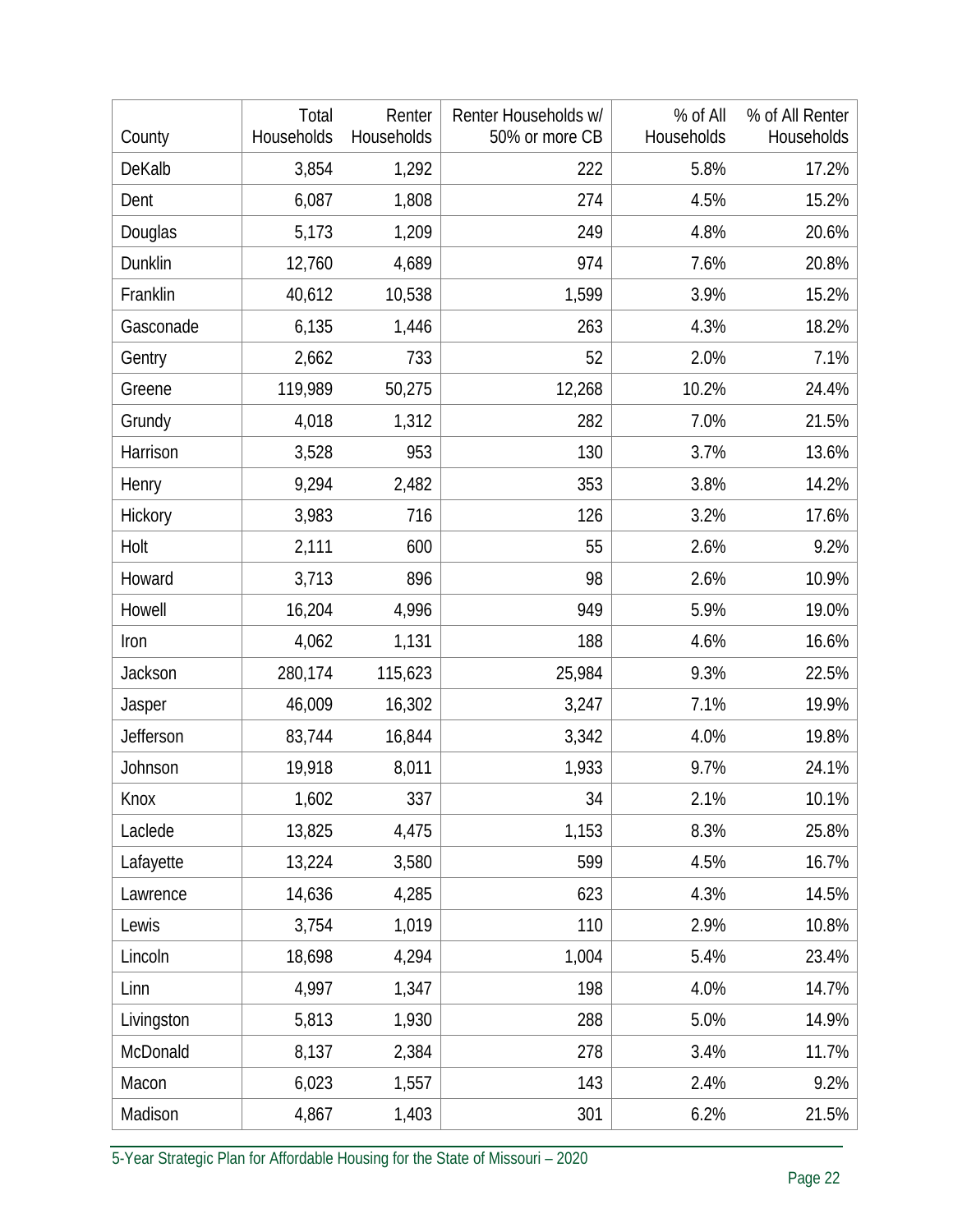| County        | Total<br>Households | Renter<br>Households | Renter Households w/<br>50% or more CB | % of All<br>Households | % of All Renter<br>Households |
|---------------|---------------------|----------------------|----------------------------------------|------------------------|-------------------------------|
| <b>Maries</b> | 3,667               | 989                  | 149                                    | 4.1%                   | 15.1%                         |
| Marion        | 11,311              | 4,072                | 606                                    | 5.4%                   | 14.9%                         |
| Mercer        | 1,390               | 334                  | 31                                     | 2.2%                   | 9.3%                          |
| Miller        | 9,514               | 2,398                | 325                                    | 3.4%                   | 13.6%                         |
| Mississippi   | 5,128               | 2,022                | 400                                    | 7.8%                   | 19.8%                         |
| Moniteau      | 5,373               | 1,248                | 114                                    | 2.1%                   | 9.1%                          |
| Monroe        | 3,615               | 924                  | 117                                    | 3.2%                   | 12.7%                         |
| Montgomery    | 4,844               | 1,349                | 270                                    | 5.6%                   | 20.0%                         |
| Morgan        | 7,774               | 1,915                | 391                                    | 5.0%                   | 20.4%                         |
| New Madrid    | 7,309               | 2,736                | 507                                    | 6.9%                   | 18.5%                         |
| Newton        | 22,151              | 6,284                | 873                                    | 3.9%                   | 13.9%                         |
| Nodaway       | 8,493               | 3,732                | 743                                    | 8.7%                   | 19.9%                         |
| Oregon        | 4,375               | 994                  | 233                                    | 5.3%                   | 23.4%                         |
| Osage         | 5,108               | 891                  | 93                                     | 1.8%                   | 10.4%                         |
| <b>Ozark</b>  | 4,075               | 882                  | 148                                    | 3.6%                   | 16.8%                         |
| Pemiscot      | 6,875               | 3,244                | 641                                    | 9.3%                   | 19.8%                         |
| Perry         | 7,529               | 1,771                | 234                                    | 3.1%                   | 13.2%                         |
| Pettis        | 16,031              | 5,251                | 992                                    | 6.2%                   | 18.9%                         |
| Phelps        | 17,330              | 6,783                | 1,557                                  | 9.0%                   | 23.0%                         |
| Pike          | 6,741               | 1,937                | 271                                    | 4.0%                   | 14.0%                         |
| Platte        | 38,147              | 13,277               | 2,161                                  | 5.7%                   | 16.3%                         |
| Polk          | 11,717              | 3,911                | 729                                    | 6.2%                   | 18.6%                         |
| Pulaski       | 15,375              | 7,971                | 1,109                                  | 7.2%                   | 13.9%                         |
| Putnam        | 1,956               | 533                  | 66                                     | 3.4%                   | 12.4%                         |
| Ralls         | 3,994               | 705                  | 133                                    | 3.3%                   | 18.9%                         |
| Randolph      | 8,348               | 2,050                | 548                                    | 6.6%                   | 26.7%                         |
| Ray           | 8,684               | 1,954                | 369                                    | 4.2%                   | 18.9%                         |
| Reynolds      | 2,628               | 566                  | 117                                    | 4.5%                   | 20.7%                         |
| Ripley        | 5,397               | 1,254                | 194                                    | 3.6%                   | 15.5%                         |
| St. Charles   | 142,554             | 28,281               | 4,555                                  | 3.2%                   | 16.1%                         |
| St. Clair     | 4,135               | 1,024                | 119                                    | 2.9%                   | 11.6%                         |

5-Year Strategic Plan for Affordable Housing for the State of Missouri – 2020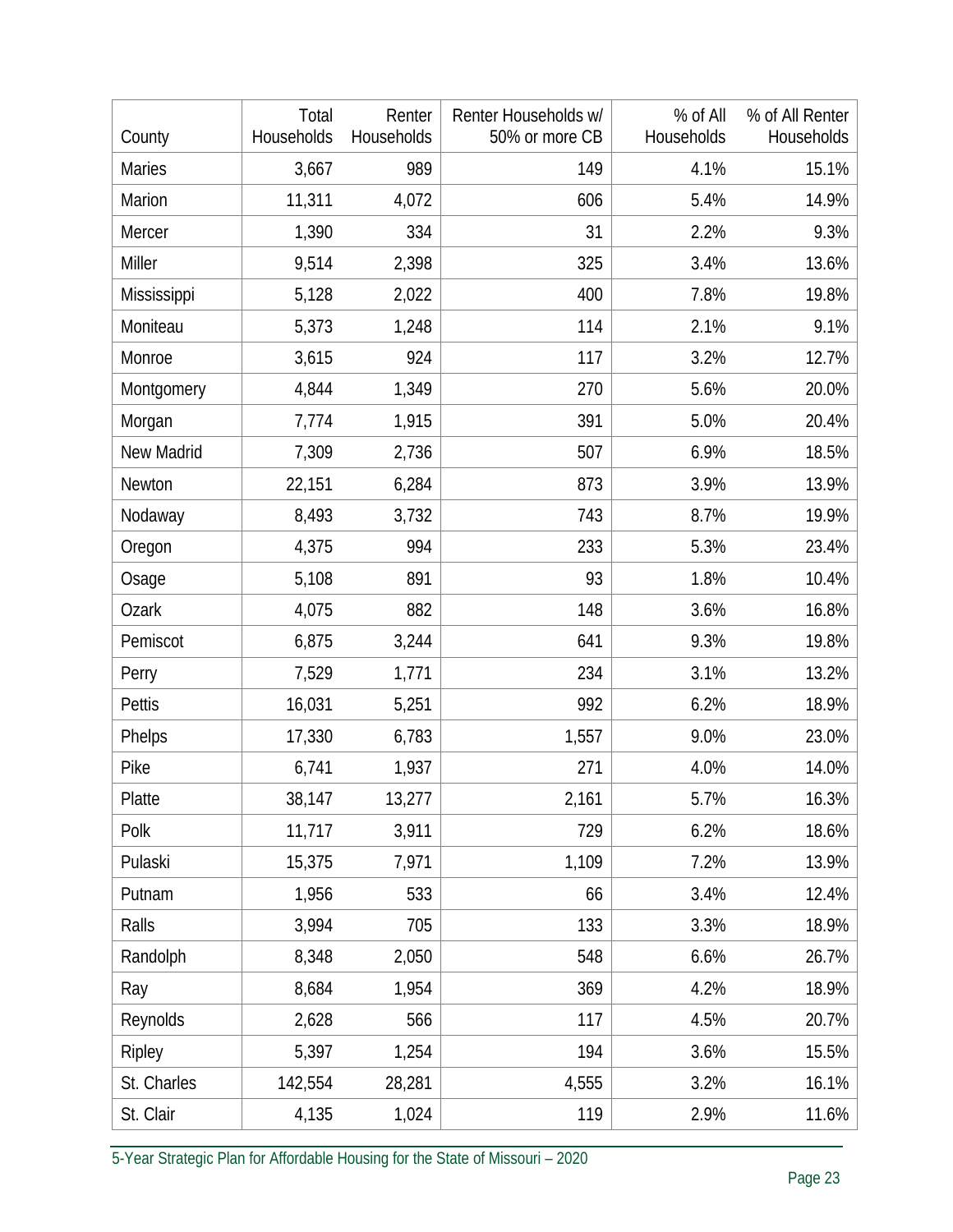| County         | Total<br>Households | Renter<br>Households | Renter Households w/<br>50% or more CB | % of All<br>Households | % of All Renter<br>Households |
|----------------|---------------------|----------------------|----------------------------------------|------------------------|-------------------------------|
| Ste. Genevieve | 7,185               | 1,641                | 301                                    | 4.2%                   | 18.3%                         |
| St. Francois   | 24,661              | 7,740                | 1,615                                  | 6.5%                   | 20.9%                         |
| St. Louis      | 402,307             | 122,540              | 26,338                                 | 6.5%                   | 21.5%                         |
| Saline         | 8,754               | 2,748                | 448                                    | 5.1%                   | 16.3%                         |
| Schuyler       | 1,669               | 461                  | 80                                     | 4.8%                   | 17.4%                         |
| Scotland       | 1,870               | 534                  | 93                                     | 5.0%                   | 17.4%                         |
| <b>Scott</b>   | 15,241              | 4,744                | 960                                    | 6.3%                   | 20.2%                         |
| Shannon        | 3,158               | 894                  | 115                                    | 3.6%                   | 12.9%                         |
| Shelby         | 2,446               | 640                  | 25                                     | 1.0%                   | 3.9%                          |
| Stoddard       | 11,773              | 3,615                | 466                                    | 4.0%                   | 12.9%                         |
| <b>Stone</b>   | 12,880              | 2,578                | 514                                    | 4.0%                   | 19.9%                         |
| Sullivan       | 2,283               | 597                  | 93                                     | 4.1%                   | 15.6%                         |
| Taney          | 22,142              | 8,965                | 1,666                                  | 7.5%                   | 18.6%                         |
| Texas          | 9,303               | 2,412                | 571                                    | 6.1%                   | 23.7%                         |
| Vernon         | 8,170               | 2,590                | 583                                    | 7.1%                   | 22.5%                         |
| Warren         | 12,032              | 2,437                | 562                                    | 4.7%                   | 23.1%                         |
| Washington     | 9,048               | 1,640                | 340                                    | 3.8%                   | 20.7%                         |
| Wayne          | 5,482               | 1,278                | 276                                    | 5.0%                   | 21.6%                         |
| Webster        | 13,311              | 3,627                | 547                                    | 4.1%                   | 15.1%                         |
| Worth          | 888                 | 217                  | 17                                     | 1.9%                   | 7.8%                          |
| Wright         | 7,488               | 2,377                | 423                                    | 5.6%                   | 17.8%                         |

Data source: Census American Community Survey 2013-2017 5-Year Estimates

The five counties with the highest proportion of severely cost-burdened renter households are Adair (33.2%), Bollinger (27.9%), Benton (27.9%), Boone (27.2%), and Laclede (25.8%). Of these counties, all but Bollinger is home to one or more colleges or universities. The presence of student households in these counties has an impact on the proportion of severely cost‐ burdened households<sup>20</sup>. Another factor contributing to higher rates of severe cost burden in

<sup>&</sup>lt;sup>20</sup>Market analysis and decision making in counties with high numbers of college/university students must include careful consideration of the fact that full-time students are not permitted as LIHTC tenants.

<sup>5-</sup>Year Strategic Plan for Affordable Housing for the State of Missouri – 2020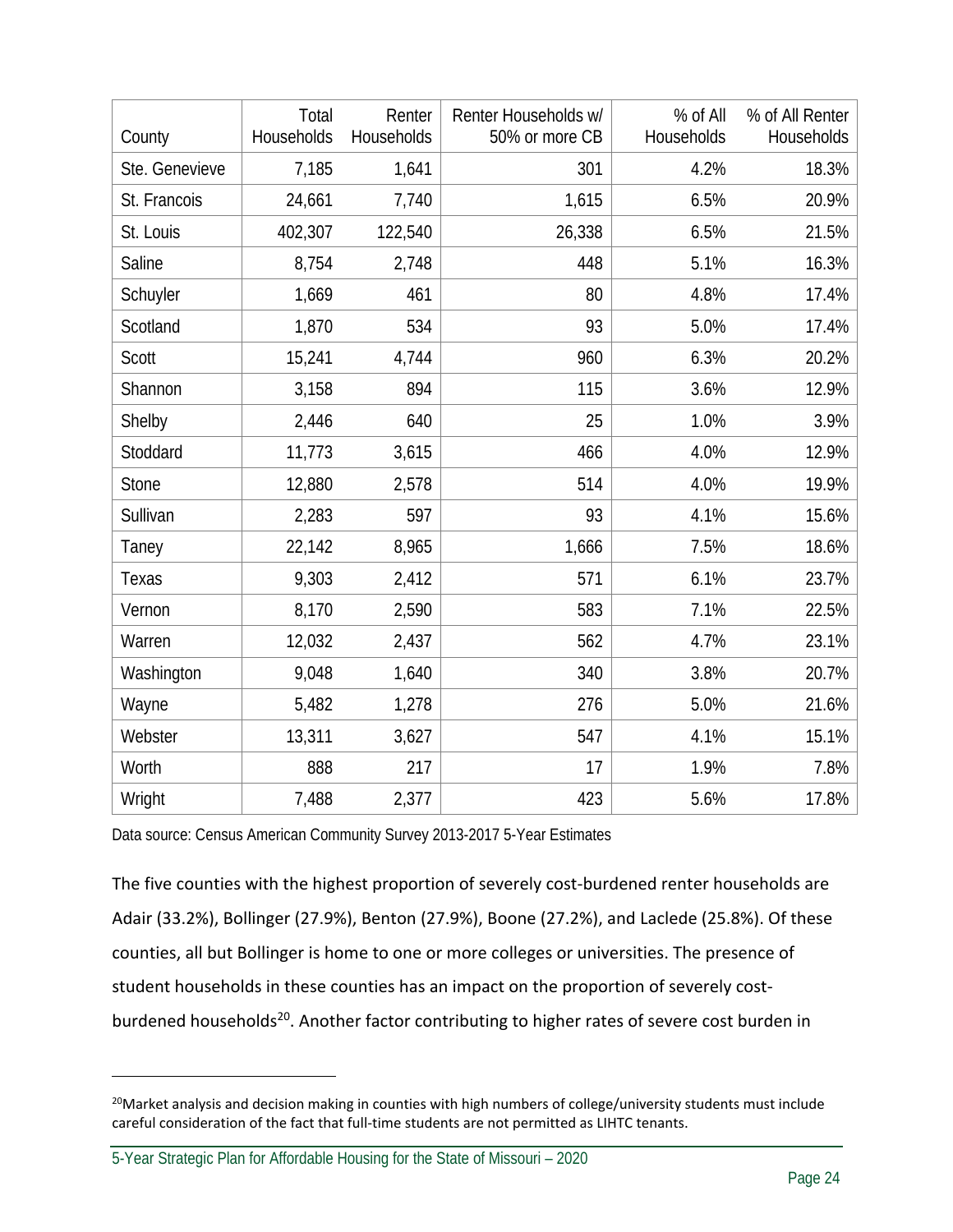college towns is the presence of relatively large numbers of low-wage service sector jobs such as food service, hospitality industry jobs such as housekeeping and front desk clerk, retail store clerks, and others often found in higher proportions in college towns.

Map 1 illustrates the geographic distribution of severe housing cost burden among Missouri renters.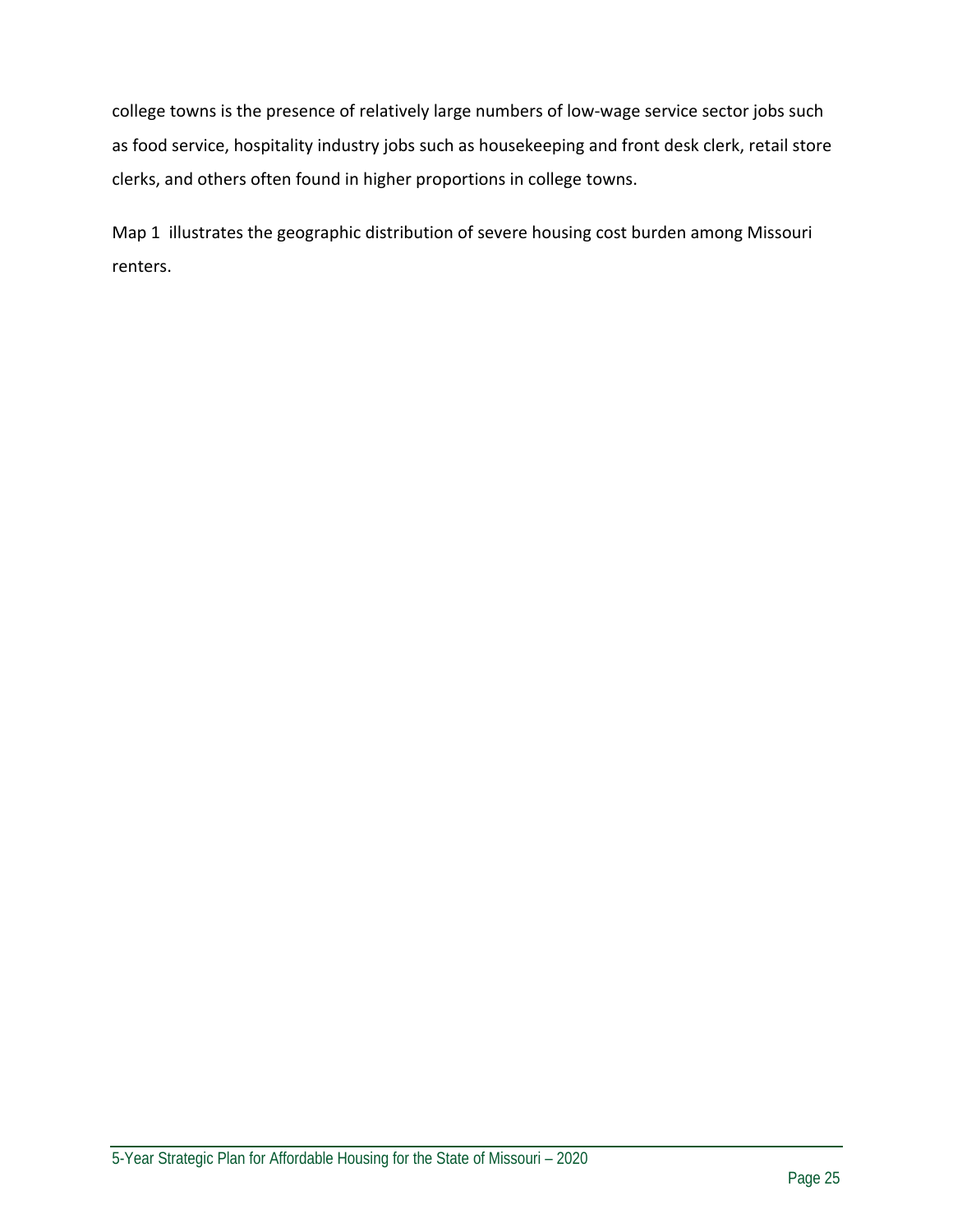#### **Map 1. Renter Households With Severe Cost Burden as a percentage of All Renter Households, 2017**



Data source: American Community Survey, 2013-2017 5-Year Estimates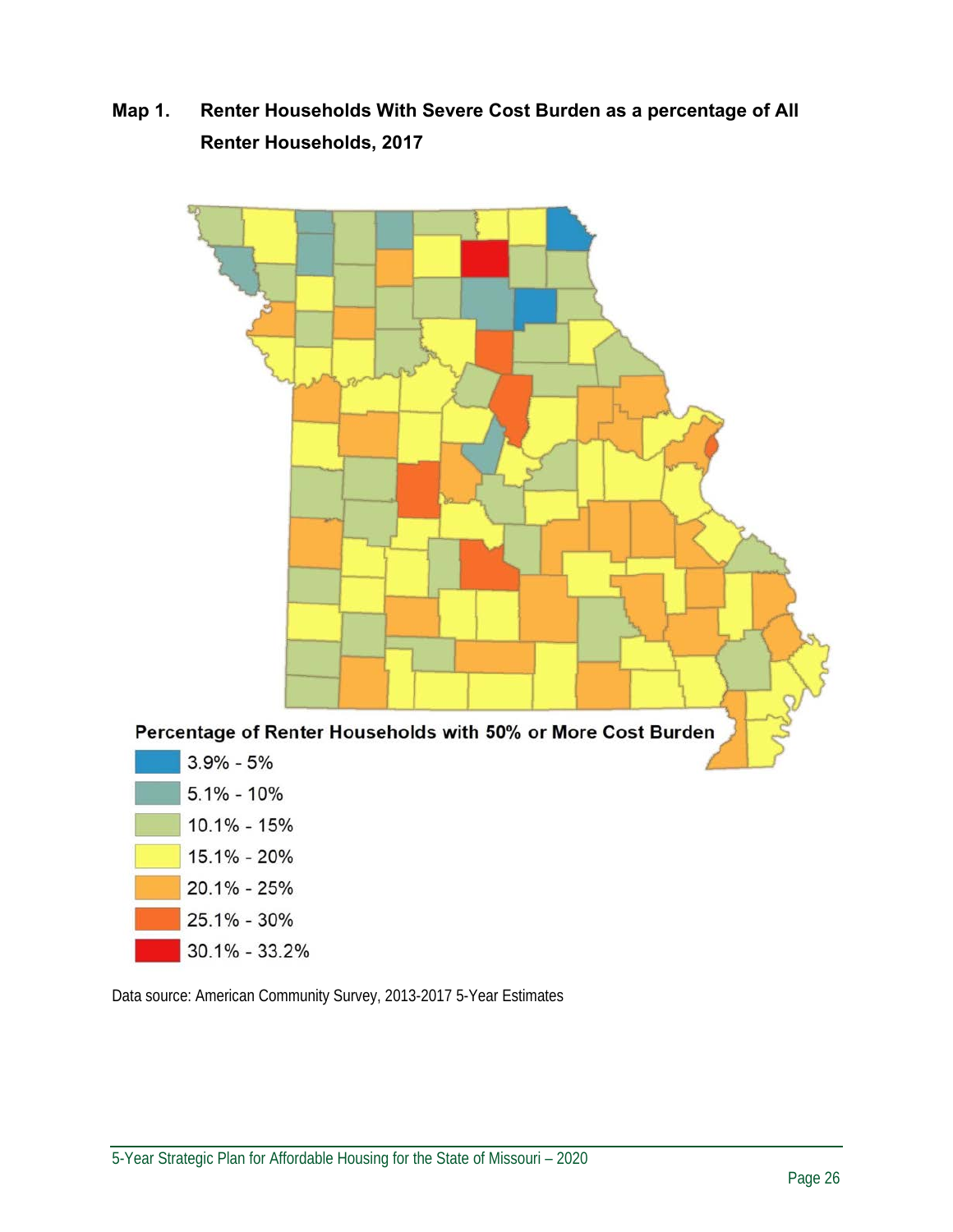### SEVERE HOUSING COST BURDEN AMONG ELI RENTER HOUSEHOLDS

Table 2 provides information on severe housing cost burden among ELI renters. This information is organized by Metropolitan Statistical Area (MSA) and non‐MSA regions of the state due to certain geographic limitations in American Community Survey (ACS) income data that prevent the calculation of renter cost burden specific to ELI households at the county level.

As with other states, MSAs, and non‐metropolitan areas throughout the country, the majority of ELI renters are severely cost burdened. Only one group of counties within Missouri have a ELI renter severe cost burden rate less than 50%: Lawrence, Henry, Vernon, Cedar, Barton, St. Clair, and Dade Counties, although the figure is still relatively high (45.35%).

The highest proportion of severely cost burdened ELI renters is found in the Springfield MSA, with 71.97% of ELI renter households falling into this category. Eight areas have rates below Springfield but above 60% of ELI renter households: Pettis, Randolph, Saline, Cooper, Howard, Carroll, and Chariton Counties (67.32%), Columbia MSA (66.98%), Joplin MSA (65.90%), St. Louis MSA (64.81%), St. Francois, Washington, Perry and St. Genevieve Counties (63.69%), Kansas City MSA (63.59%), Phelps, Crawford, Dent, Gasconade, and Maries Counties (63.05%), and Cape Girardeau MSA (62.84%).

Map 2 illustrates the geographic distribution of severe cost burden among Missouri's ELI renter households.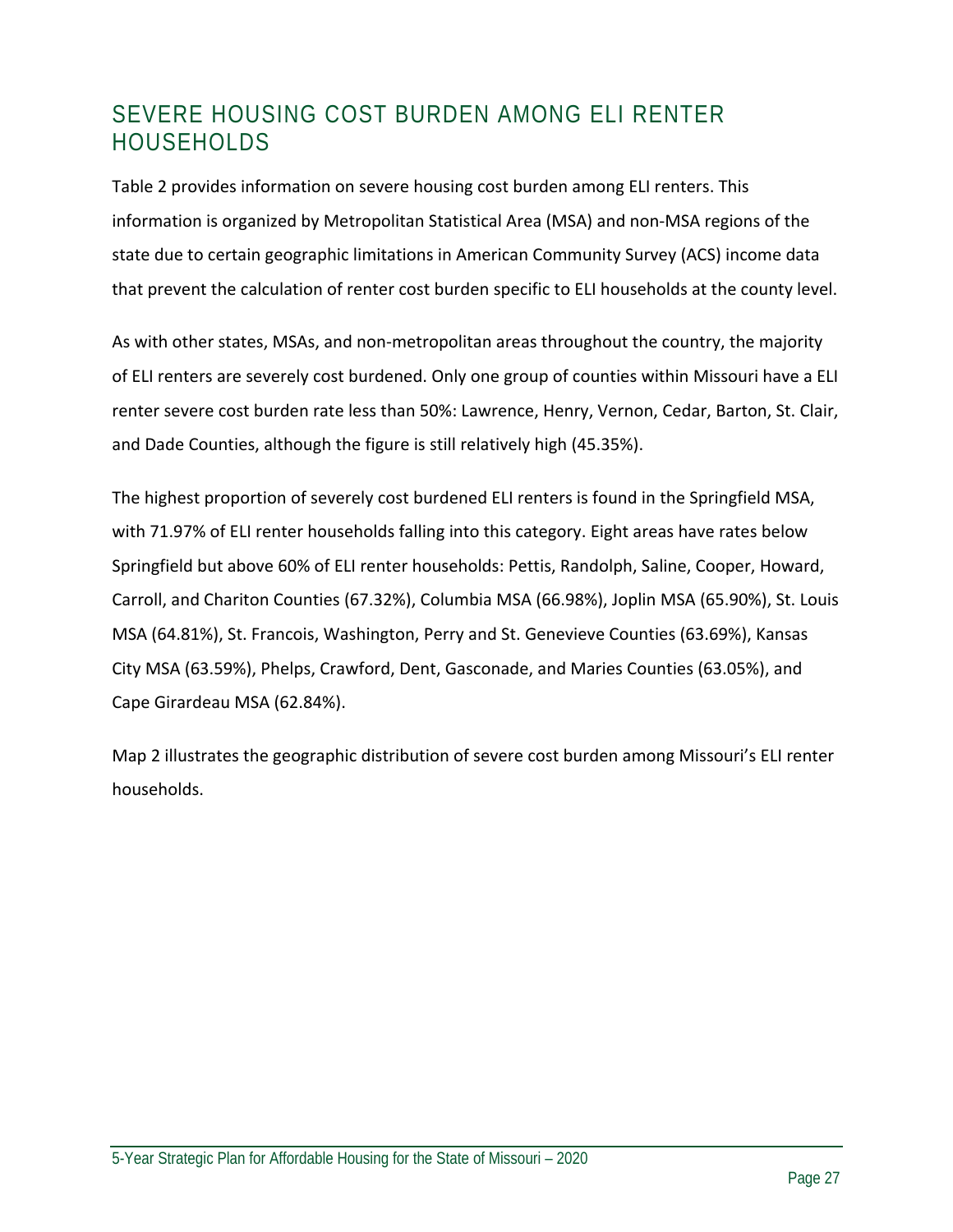#### **Table 2. Extremely Low Income Renter Households With Severe Cost Burden, 2017**

|                                                                          | ELI<br>Renters<br>Severe | All<br>Renters<br>Severe | % All<br>Renters<br>Severe | All ELI | % ELI   | All     | $%$ All |
|--------------------------------------------------------------------------|--------------------------|--------------------------|----------------------------|---------|---------|---------|---------|
| Area                                                                     | <b>CB</b>                | CB                       | CB                         | Renters | Renters | Renters | Renters |
| Cape Girardeau, MO-IL (MSA)<br>plus Scott (Sikeston, Micro)              | 2,349                    | 3,053                    | 76.94%                     | 3,738   | 62.84%  | 15,825  | 14.84%  |
| Columbia, MO (MSA)                                                       | 7,087                    | 8,599                    | 82.42%                     | 10,581  | 66.98%  | 31,418  | 22.56%  |
| Fayetteville-Springdale-Rogers, AR-<br>MO (MSA)                          | 1,616                    | 3,111                    | 51.94%                     | 2,720   | 59.41%  | 17,750  | 9.10%   |
| Jefferson City, MO (MSA)                                                 | 2,267                    | 2,568                    | 88.28%                     | 4,469   | 50.73%  | 16,834  | 13.47%  |
| Joplin, MO (MSA)                                                         | 3,129                    | 4,450                    | 70.31%                     | 4,748   | 65.90%  | 22,888  | 13.67%  |
| Kansas City, MO-KS (MSA)<br>plus Johnston (Warrensburg, Micro)           | 27,055                   | 37,181                   | 72.77%                     | 42,549  | 63.59%  | 187,661 | 14.42%  |
| St. Joseph, MO-KS (MSA)                                                  | 1,995                    | 2,600                    | 76.73%                     | 3,619   | 55.13%  | 14,731  | 13.54%  |
| St. Louis, MO-IL (MSA)<br>plus Audrain, Montgomery, & Pike               | 43,364                   | 57,250                   | 75.74%                     | 66,908  | 64.81%  | 271,168 | 15.99%  |
| Springfield, MO (MSA)<br>plus Benton, Hickory, Laclede                   | 11,457                   | 16,320                   | 70.20%                     | 15,919  | 71.97%  | 74,822  | 15.31%  |
| Northwest Missouri                                                       | 1,717                    | 2,156                    | 79.64%                     | 3,234   | 53.09%  | 13,291  | 12.92%  |
| Northeast Missouri                                                       | 2,238                    | 2,720                    | 82.28%                     | 4,126   | 54.24%  | 15,063  | 14.86%  |
| Pettis, Randolph, Saline, Cooper,<br>Howard, Carroll & Chariton Counties | 2,056                    | 3,037                    | 67.70%                     | 3,054   | 67.32%  | 14,517  | 14.16%  |
| Lawrence, Henry, Vernon, Cedar,<br>Barton, St. Clair & Dade Counties     | 1,356                    | 1,959                    | 69.22%                     | 2,990   | 45.35%  | 14,231  | 9.53%   |
| Pulaski, Camden, Miller & Morgan<br>Counties                             | 1,489                    | 2,200                    | 67.68%                     | 2,713   | 54.88%  | 15,617  | 9.53%   |
| Phelps, Crawford, Dent, Gasconade<br>& Maries Counties                   | 2,220                    | 2,978                    | 74.55%                     | 3,521   | 63.05%  | 14,065  | 15.78%  |
| St. Francois, Washington, Perry &<br>Ste. Genevieve Counties             | 1,607                    | 2,253                    | 71.33%                     | 2,523   | 63.69%  | 13,030  | 12.33%  |
| Dunklin, Stoddard, New Madrid,<br>Pemiscot & Mississippi Counties        | 1,998                    | 2,962                    | 67.45%                     | 3,773   | 52.96%  | 16,316  | 12.25%  |
| Butler, Ripley, Wayne, Madison, Iron,<br>Reynolds & Carter Counties      | 1,610                    | 2,410                    | 66.80%                     | 2,855   | 56.39%  | 12,850  | 12.53%  |
| Howell, Texas, Wright, Douglas,<br>Oregon, Ozark & Shannon Counties      | 1,474                    | 2,710                    | 54.39%                     | 2,777   | 53.08%  | 13,730  | 10.74%  |

Data source: Census American Community Survey 2013-2017 5-Year Estimates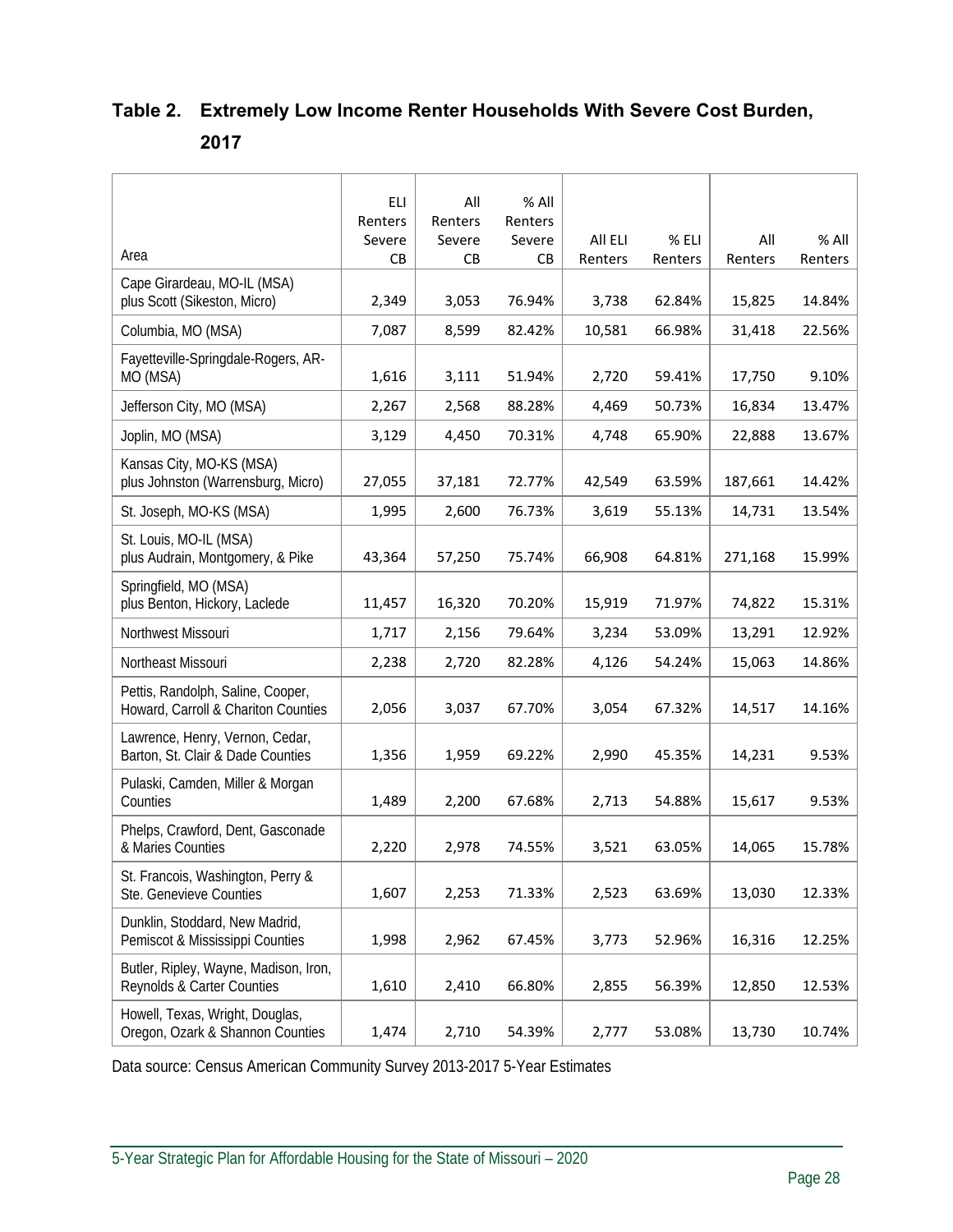**Map 2. Extremely Low Income Renter Households With Severe Cost Burden as a percentage of All Extremely Low Income Renter Households, 2017** 



| 45.4% - 50% |  |
|-------------|--|
| 50.1% - 60% |  |
| 60.1% - 70% |  |
| 70.1% - 72% |  |

Data source: American Community Survey, 2013-2017 5-Year Estimates

### AFFORDABLE AND AVAILABLE ELI UNITS

Analysis of the number of affordable units and renter households only tells part of the story. Many affordable units may be unavailable because they already have tenants. Further, some units may have tenants with incomes above a specific income group. Thus, analysis based on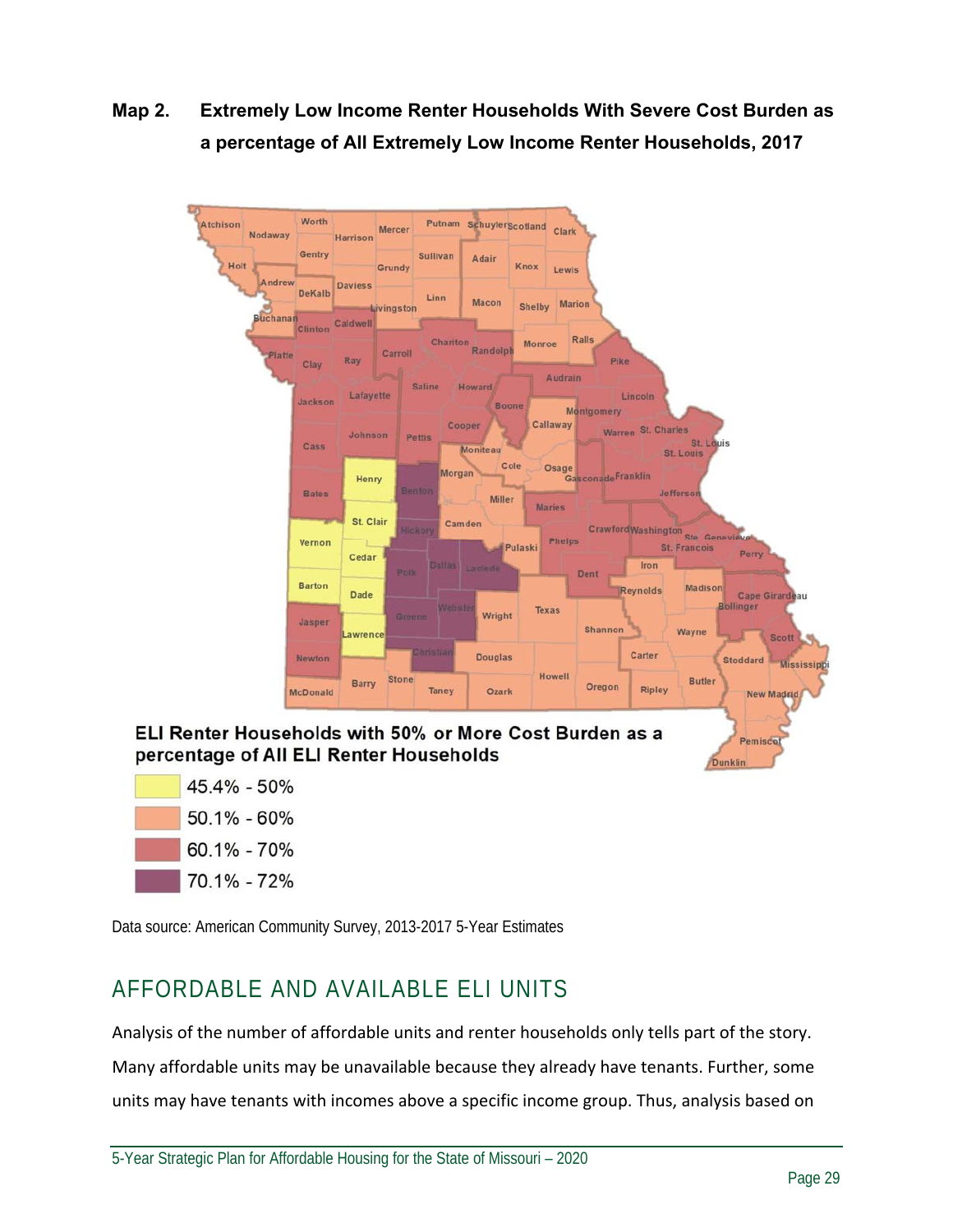both affordability and availability provides a more complete view for policy makers, decision makers, and housing stakeholders.<sup>21</sup>

Table 3 provides a statewide analysis of units affordable and available to ELI households.

#### **Table 3. ELI: Affordable and Available Unit Analysis**

| Rental Households With 30% AMI or Less                     | 186,817    |
|------------------------------------------------------------|------------|
| Units Affordable & Available at 30% AMI or Less            | 58,835     |
| Deficit of Affordable & Available Units at 30% AMI or Less | (127, 982) |

Data source: American Community Survey, 2013-2017 5-Year Estimates

Missouri has a deficit of nearly 128,000 rental units for ELI households. Another way of understanding the status of affordable and available units is to analyze them by units per 100 households. This figure is 31 out of 100 for ELI households. In other words, there are no affordable and available rental units for 69 out of every 100 ELI renter households in Missouri.

<sup>&</sup>lt;sup>21</sup> Carpenter, Ann, Douglas White, and Mary Hirt, "Rental Housing Affordability in the Southeast: Data from the Sixth District," Atlanta, GA: Federal Reserve Bank of Atlanta, Community and Economic Development Discussion Paper No. 02-18, July 2018. https://www.frbatlanta.org/-/media/documents/communitydevelopment/publications/discussion‐papers/2018/02‐rental‐housing‐affordability‐in‐the‐southeast‐2018‐07‐ 19.pdf.

<sup>5-</sup>Year Strategic Plan for Affordable Housing for the State of Missouri – 2020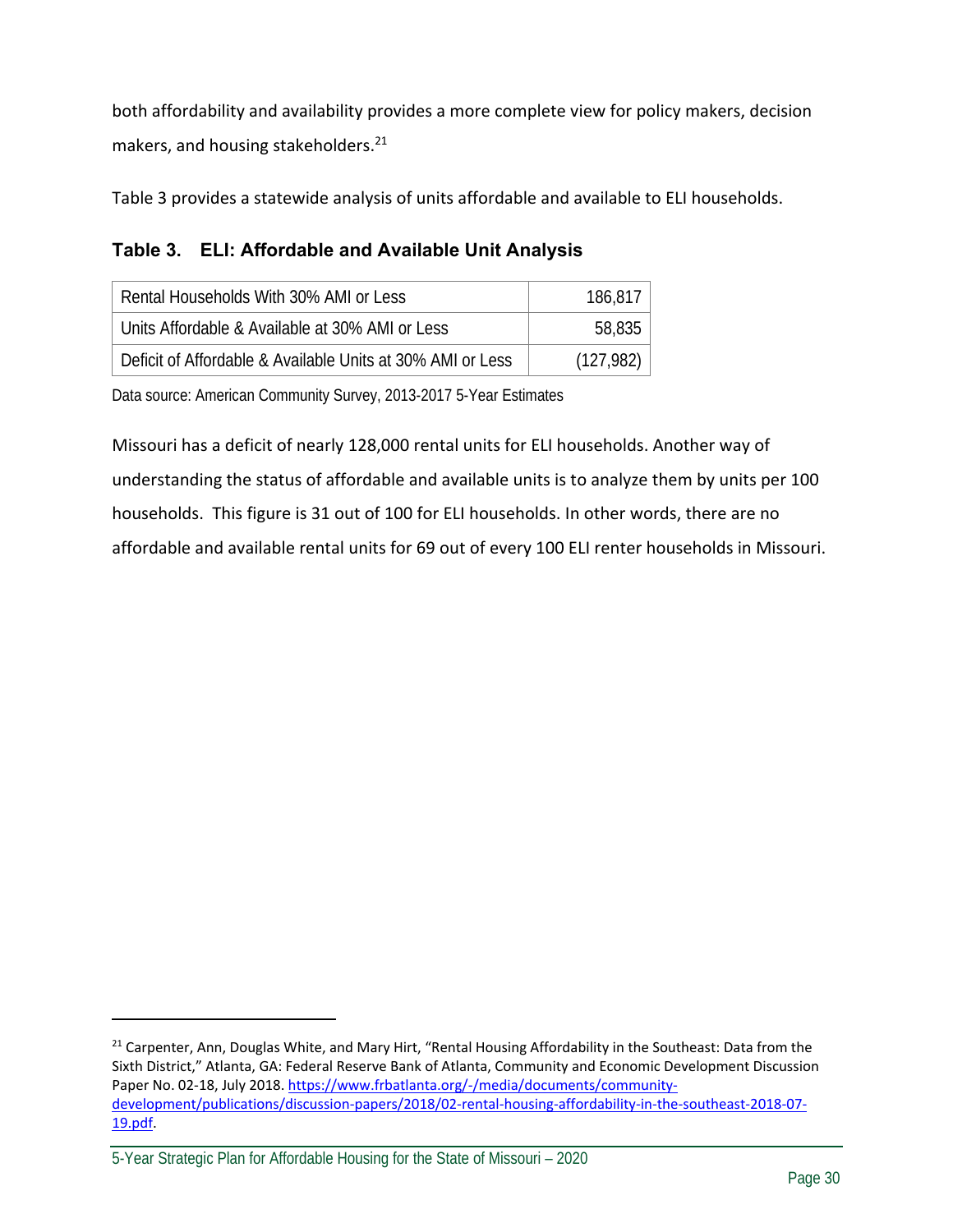## **STAKEHOLDER PERSPECTIVES**

Eight stakeholder meetings were held during the preparation of this Strategic Plan. Meetings were held in Kansas City, St. Louis, and via webinar. Table 4 shows primary stakeholder groups for each meeting, as well as meeting dates and locations.

| Audience                                          | Date     | Time              | Location                                   |
|---------------------------------------------------|----------|-------------------|--------------------------------------------|
| Missouri Workforce Housing<br>Association (MOWHA) | 11/7/19  | 10:00-11:30<br>am | University of Missouri-Kansas City         |
| General Stakeholders (Webinar)                    | 12/5/19  | 10:00-11:30<br>am | Webinar                                    |
| <b>Public Housing Authorities</b>                 | 12/11/19 | $3:30 - 5:00$ pm  | Kauffman Conference Center,<br>Kansas City |
| <b>General Stakeholders</b>                       | 12/13/19 | $3:00-4:30$ pm    | Kaufman Conference Center,<br>Kansas City  |
| <b>Tax Credit Syndicators</b>                     | 1/9/20   | 10:00-11:30<br>am | MHDC Conference Room, St.<br>Louis         |
| Missouri Workforce Housing<br>Association (MOWHA) | 1/9/20   | $2:00-3:30$ pm    | US Bank Plaza Auditorium,<br>St. Louis     |
| <b>Public Housing Authorities</b>                 | 1/10/20  | 10:00-11:30<br>am | US Bank Plaza Auditorium, St.<br>Louis     |
| <b>General Stakeholders</b>                       | 1/10/20  | $2:00-3:30$ pm    | US Bank Plaza Auditorium, St.<br>Louis     |

#### **Table 4. Affordable Housing Stakeholder Meetings**

Stakeholder meetings were facilitated by Dr. Anne Williamson, Director of the L.P. Cookingham Institute of Urban Affairs and Victor and Caroline Schutte/Missouri Professor of Urban Affairs at the University of Missouri‐Kansas City. Meetings were crafted to foster a dialogue about affordable housing need in Missouri, including discussion of potential solutions. MHDC representatives were present at each meeting.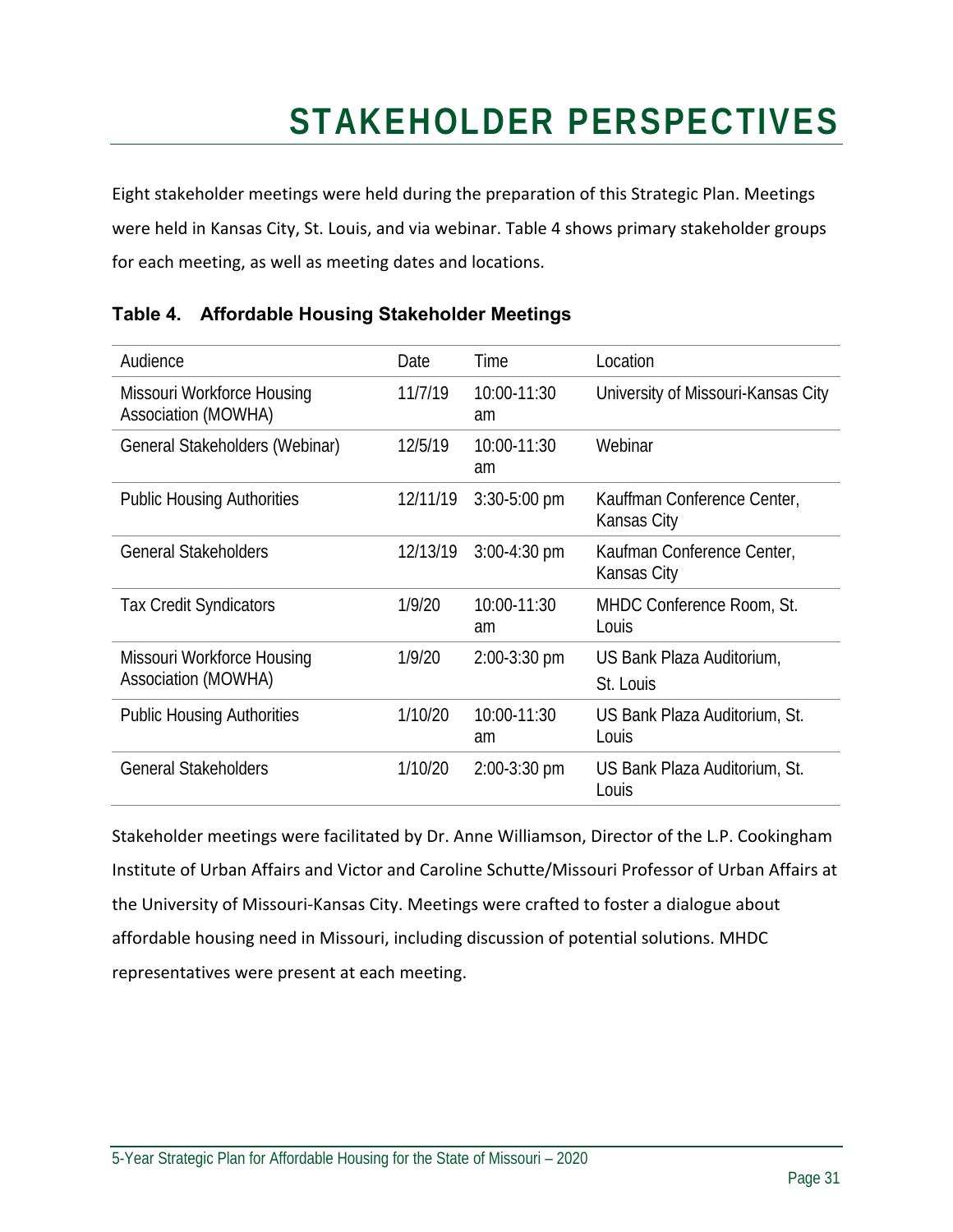A series of four open-ended questions were discussed in these sessions:<sup>22</sup>

- 1. What can you tell us about affordable housing need in our state?
- 2. What suggestions do you have for addressing affordable housing need in Missouri?
- 3. Missouri's 2019 Qualified Allocation Plan is the first time scoring has been used to guide project selection.
	- a. What are the things you feel should have the most weight in scoring?
	- b. Is there any other feedback you'd like to give us about scoring?
- 4. Have you experienced or observed any fair housing or housing discrimination issues in the last 12 months? If so, please tell us about what you have experienced or observed.

All stakeholder input was given careful consideration during the process of preparing this Strategic Plan. Stakeholder input is presented below organized by major themes that emerged through public dialogue.

## **THE NEED FOR AFFORDABLE HOUSING IN MISSOURI**

Stakeholder comments in response to the question, "What can you tell us about affordable housing need in our state?" included discussion of a number of issues:

- Missouri Low Income Housing Tax Credit
- Preservation and rehabilitation of existing affordable housing
- Wage stagnation

- Rural-urban distinctions
- Public perceptions about affordable housing and NIMBYism<sup>23</sup>
- $\bullet$  Housing Choice Voucher (HCV)<sup>24</sup> effectiveness
- Construction and land costs

 $^{22}$  The fourth question was added after the November 7, 2019 stakeholders' meeting. Thus, the November 7 meeting included only the first three questions.

<sup>&</sup>lt;sup>23</sup> Not in My Back Yard (NIMBY) objections to affordable housing

 $24$  Formerly known as Section 8 Voucher and Certificates programs

<sup>5-</sup>Year Strategic Plan for Affordable Housing for the State of Missouri – 2020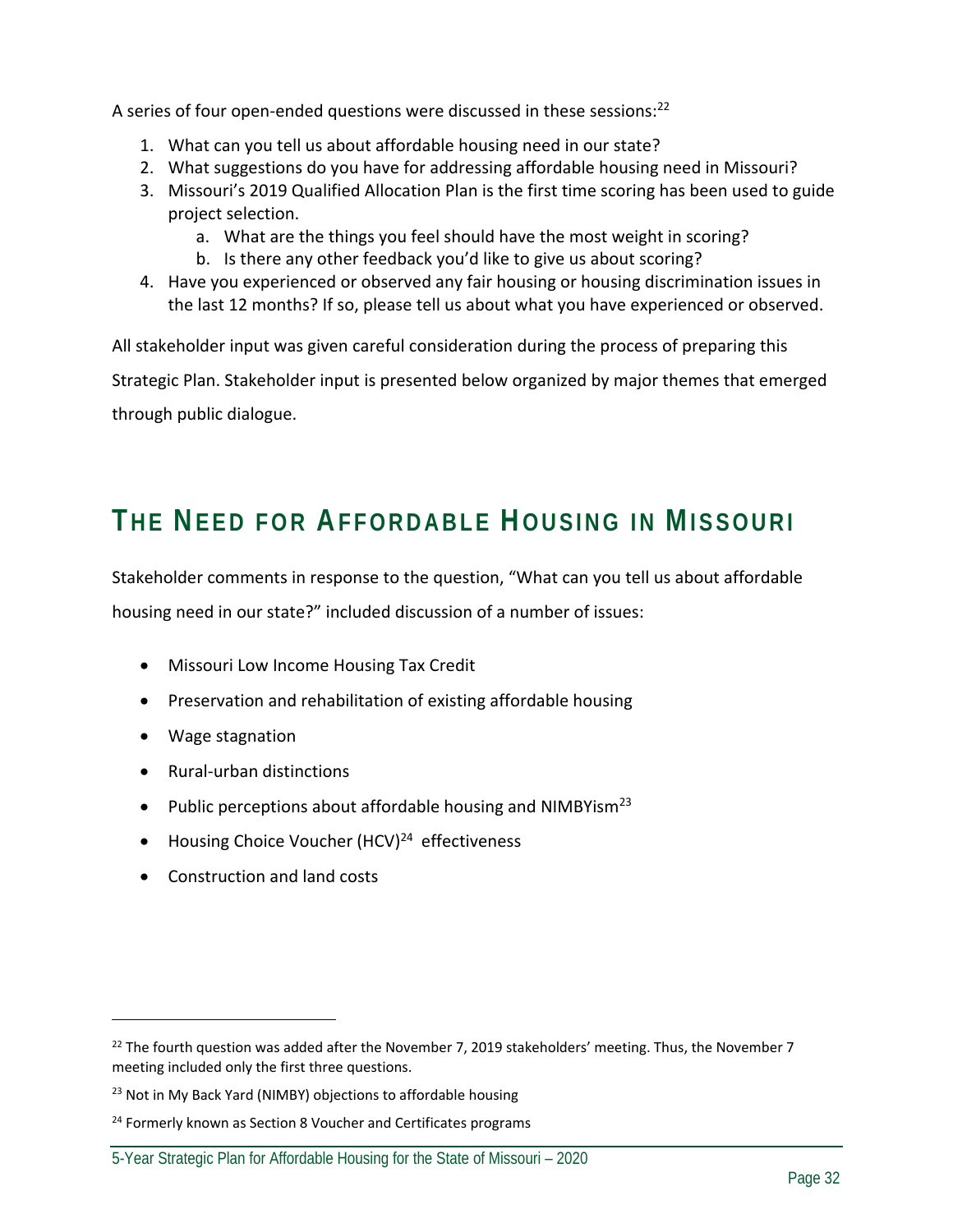### MISSOURI LOW INCOME HOUSING TAX CREDIT

The federal Low Income Housing Tax Credit (LIHTC) program is a shallow subsidy, and the shallow nature of this subsidy can pose challenges for creating housing opportunities throughout a state with many rural areas and small communities. The Missouri Low Income Housing Tax Credit (MOLIHTC) was introduced in 1990 as a means to make affordable housing development financially feasible in all regions of the state, including rural areas.

No MOLIHTC funds have been awarded since 2017. Many stakeholders feel that the federal subsidy alone is not enough to provide for the affordable housing needs of Missouri. There was a consensus among meeting attendees that bringing back the state housing tax credit would help to expand the stock of affordable housing. The absence of MOLIHTC awards since 2017, coupled with uncertainty about the future of the state tax credit, was viewed as putting pressure on the state's ability to effectively implement the federal LIHTC. This concern and the belief that state housing tax credits offer a solution was mentioned at most of the stakeholder meetings.25

#### PRESERVATION AND REHABILITATION OF EXISTING AFFORDABLE HOUSING

Stakeholders expressed concern over the lack of available affordable housing in Missouri. More specifically, meeting participants spoke about properties that have either aged out or will soon age out of the minimum 15‐year affordability period. Stakeholders expressed a desire for MHDC to notify stakeholders before existing housing goes "offline."

Moreover, some stakeholders also noted that some LIHTC properties still within their period of affordability may require rehabilitation. Many stakeholders favored increased funding to address rehabilitation needs. Many also agreed that funding minor repairs and working to

<sup>&</sup>lt;sup>25</sup> The MOLIHTC was mentioned in six of eight stakeholder meetings.

<sup>5-</sup>Year Strategic Plan for Affordable Housing for the State of Missouri – 2020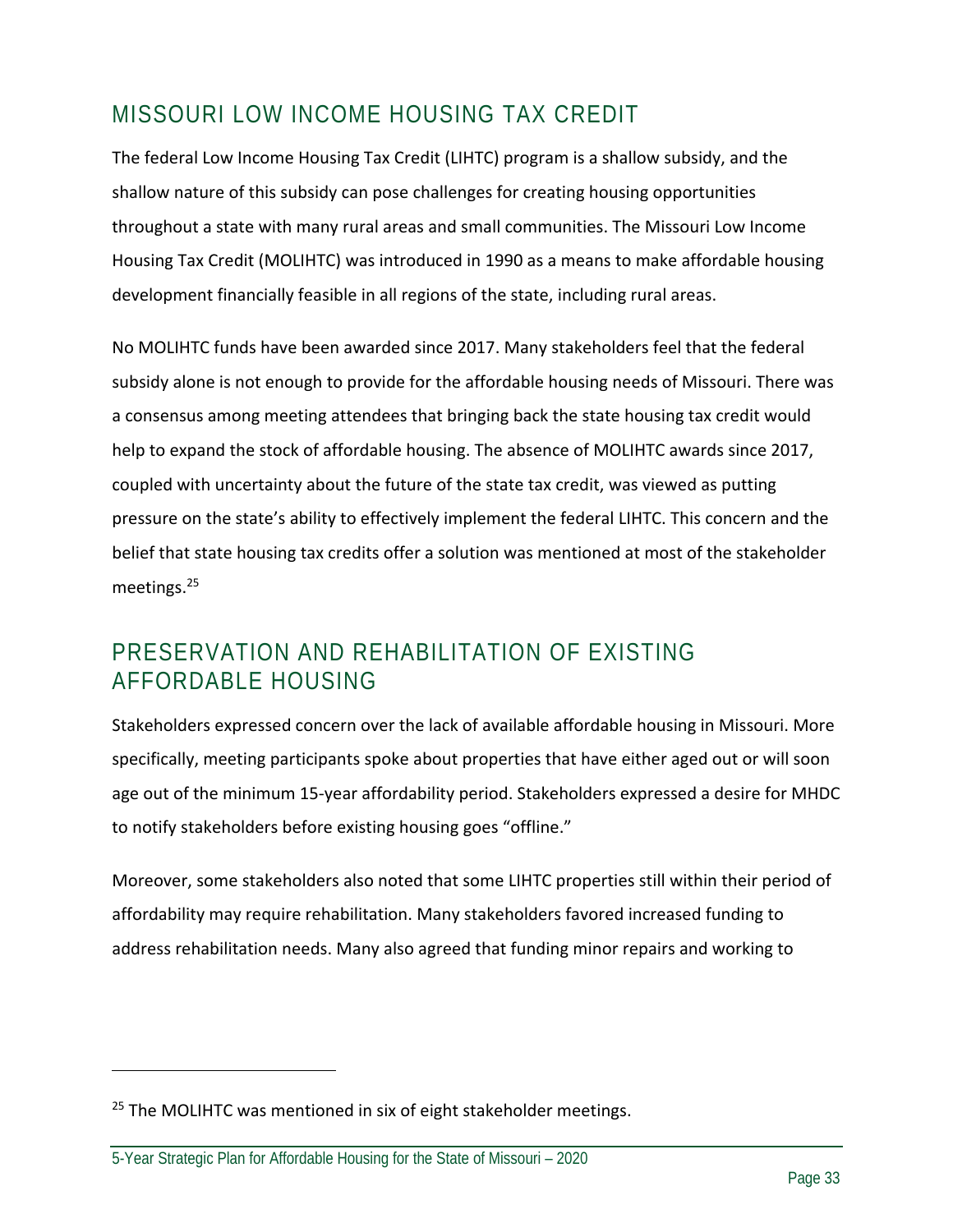preserve existing housing should be a priority for MHDC, particularly as affordable units continue to age and fall into disrepair.

#### WAGE STAGNATION

Several stakeholders mentioned that affordable housing issues cannot be solved without first tackling rising income inequality. Rising income inequality affects a variety of issues including social services, education, and healthcare. All of these issues are connected and exist throughout the U.S. Wage stagnation over the last 30 years is a root cause of rising income inequality.

### RURAL-URBAN DISTINCTIONS

Many also expressed concern about differences between rural and urban housing needs within Missouri. While developments in urban areas such as Kansas City and St. Louis tend to receive considerable attention and consideration, rural affordable housing projects are not perceived to be a priority, despite 48% of MHDC allocations going to out‐state areas. Neosho was an example provided during one stakeholder meeting. Concern was expressed that there are reportedly 112 LIHTC units set to expire in Neosho with no replacement in place. Further, affordable housing in rural areas must be developed to meet the needs of the community in which it is being built. Many rural areas are predominantly single-family properties. As a result, a proposed LIHTC apartment community similar to those built in urban areas could face community backlash. Area dissimilarities have led many to conclude that a "one size fits all" approach will not suffice.

#### PUBLIC PERCEPTIONS ABOUT AFFORDABLE HOUSING AND NIMBYISM

NIMBYism (Not‐In‐My‐Backyard) was mentioned in almost every meeting as a significant obstacle to affordable housing across Missouri. Additionally, communities often hold preconceived notions about which populations are most in need and deserving of assistance. These issues combine to create significant barriers to affordable housing production. Many different types of populations need affordable housing in Missouri, and many stakeholders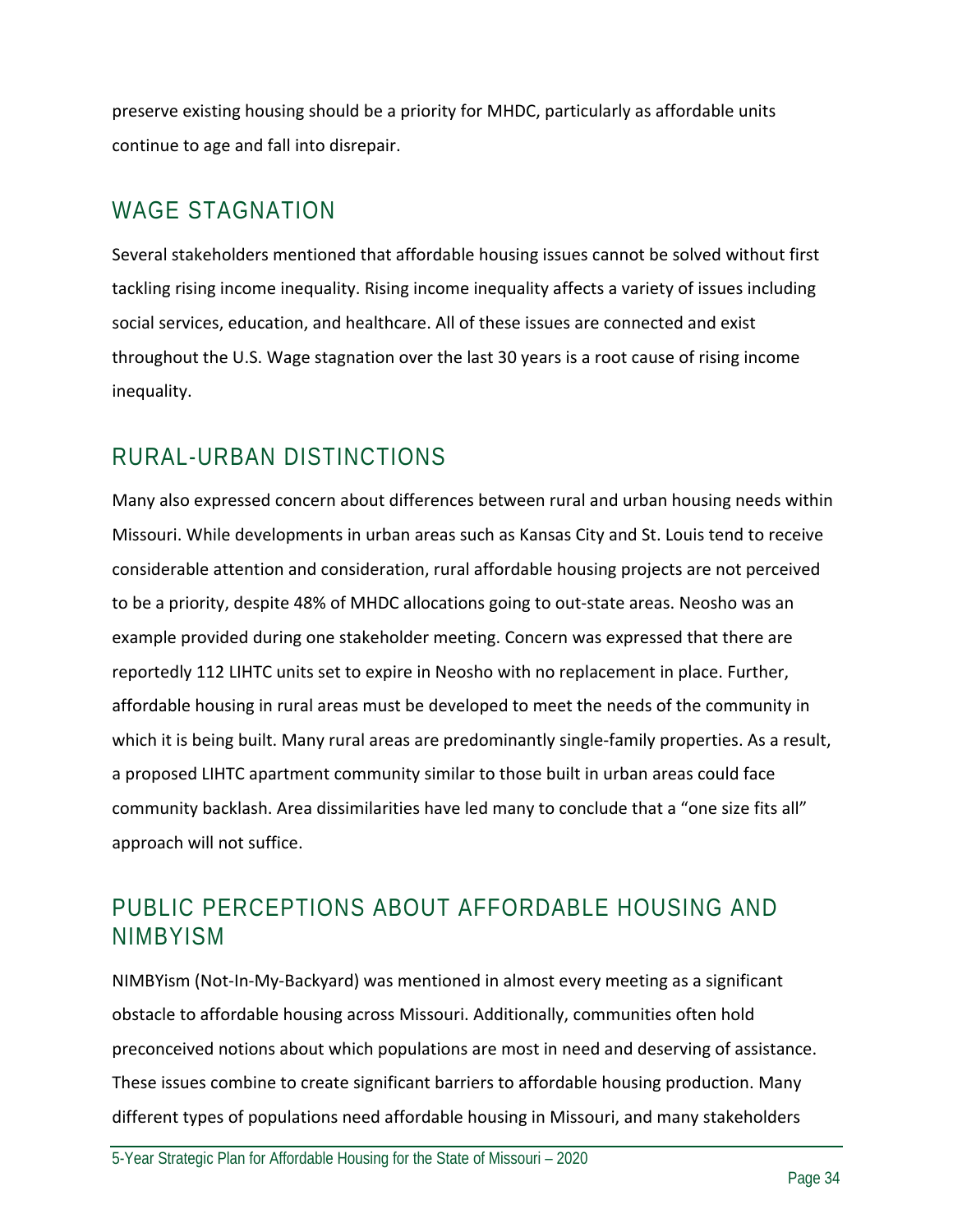want that to be acknowledged. There is a strong desire to change the public's perception of what affordable housing looks like and who lives in affordable housing. (For instance, most modern LIHTC developments are indistinguishable from market rate properties based on appearance and amenities). One way to address this stigma is through an education campaign.

### VOUCHER EFFECTIVENESS

Several stakeholders also expressed concern regarding the effectiveness of Housing Choice Vouchers in Missouri. For example, many who receive vouchers in St. Charles County are often unable to find housing that meets federal Housing Quality Standards (HQS) and rent ceilings, resulting in their underutilization. For these reasons, individuals and families receiving vouchers cannot be considered housed at the point of distribution. Other stakeholders, however, stated that they experienced no issues with the Housing Choice Voucher system and that they preferred this platform for delivering affordable housing opportunities.

### CONSTRUCTION AND LAND COSTS

Some stakeholders find construction and land costs to be prohibitive to affordable housing development. A common observation is that developers cannot make money building affordable housing, so they are not doing it. An affordable housing advocate in the nonprofit sector stated that construction costs and land costs are "too high." Costs are even higher for high opportunity areas with good schools, adequate transportation, and amenities, and those expenses are steadily increasing.

## **MISSOURI QUALIFIED ALLOCATION PLAN SCORING**

Stakeholders who attended the meetings and webinar hosted by the Cookingham Institute were also asked what scoring criteria they felt should have the most weight in Missouri's Qualified Allocation Plan (QAP). Some stakeholders expressed the desirability of creating preferences for developments serving communities with the highest proportions of poverty and/or homelessness.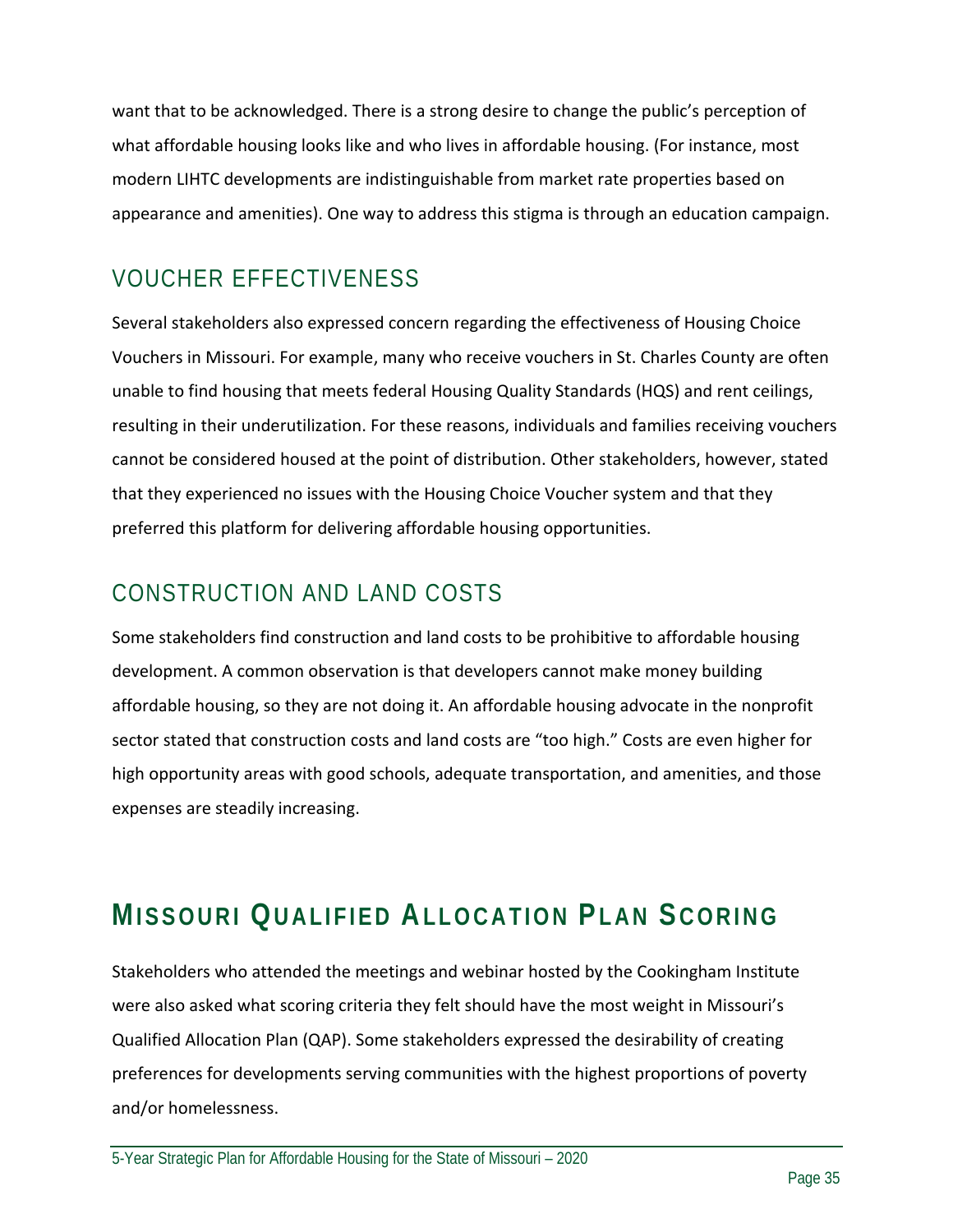Many stakeholders thought it was important that the QAP not reward a "race to the bottom" by awarding higher scores to projects simply because they had the lowest construction costs or the most units, as funding such developments may lead to unintended consequences. For example, the lowest‐cost developments may also use the worst quality materials, while the developments with the largest number of units may offer significantly less space to tenants. Several stakeholders also expressed a concern that the current QAP scoring criteria favored developments in urban areas by awarding points for criteria that are difficult to meet in rural areas, such as proximity to public transportation or a grocery store.

Additionally, stakeholders expressed a desire for the QAP to reward proposed developments offering social services to marginalized groups, such as senior citizens and people with disabilities. No specific criteria for social services were mentioned, but some suggested developments with permanent supportive housing services. Others, however, were concerned that if developments targeting seniors and those with disabilities are prioritized, adequate housing for working families will not be developed. They argued that developers already prefer senior affordable housing developments to those for families because seniors are the more "politically safe" option (e.g., NIMBY problems are less likely). In order to address this, stakeholders suggested a broadened definition of vulnerable populations including those who are medically fragile, LGBTQ+ individuals, those who were formerly incarcerated, families with incarcerated parents, those who have experienced domestic violence, and young adults exiting foster care, in addition to those covered by the existing definitions for special needs and vulnerable populations. Ultimately, stakeholders agreed that the best way to meet the needs of a given community is making development decisions based on a needs assessment and supporting market study.

Finally, other suggested scoring criteria included points for a history of good property management and for properties that engage in income averaging among units to assist in combating NIMBYism. Despite earlier critiques of lowest cost as a scoring criterion, some recommended the criterion be used in instances of tiebreakers, along with the criteria of regional set‐asides and proximity to the nearest tax credit development.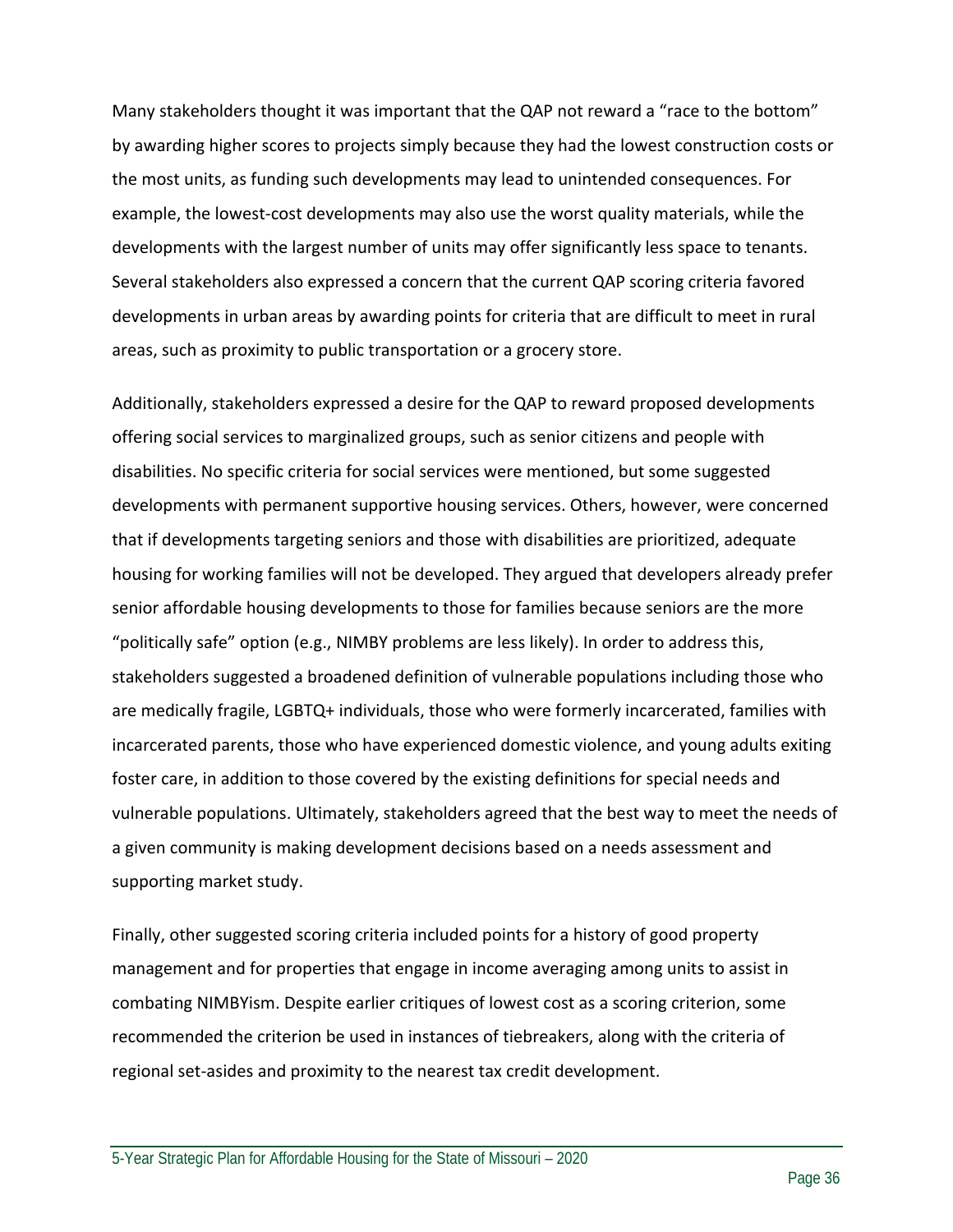## **Affordable Housing Strategies**

the contract of the contract of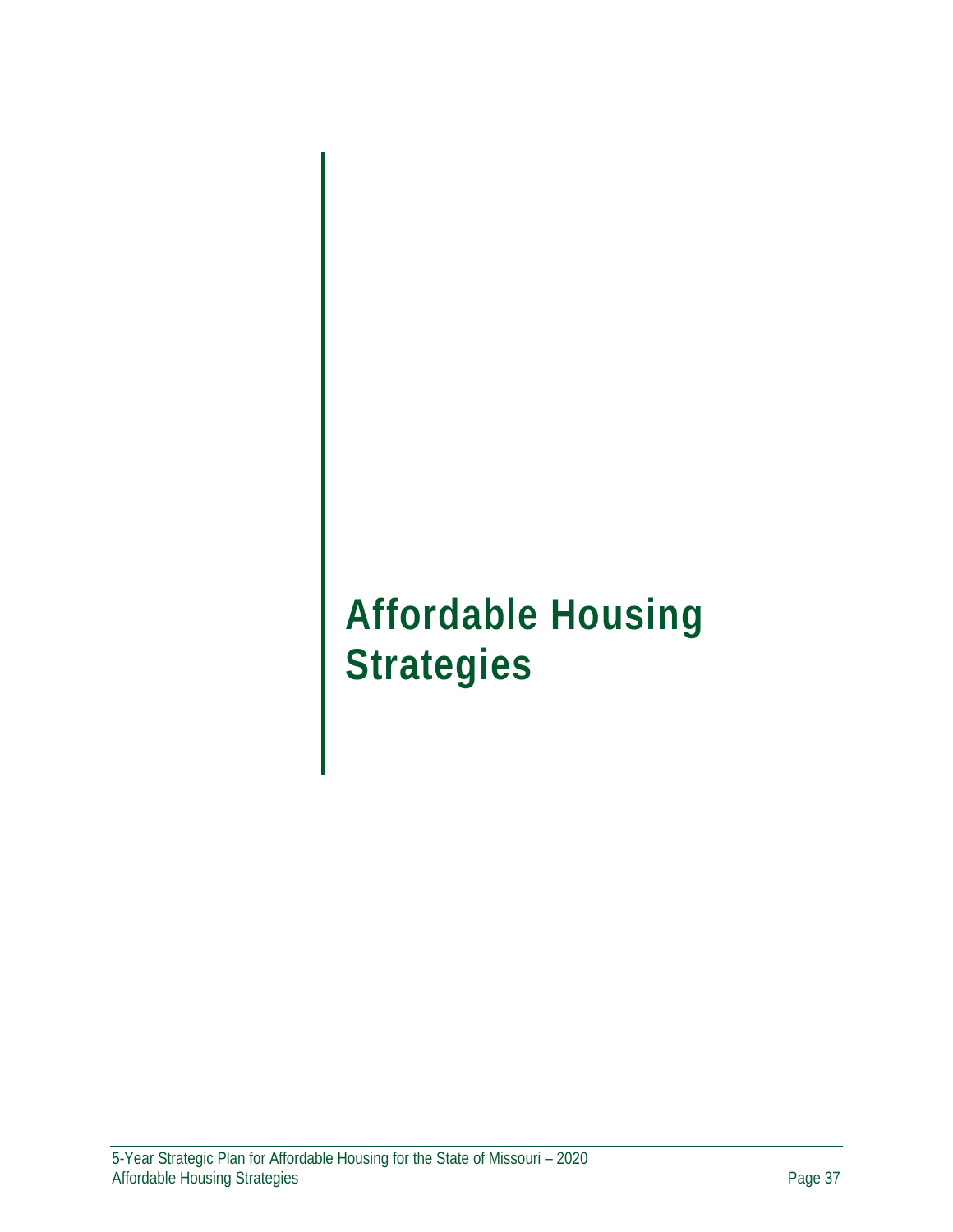## **AFFORDABLE HOUSING STRATEGIES**

Recommended affordable housing strategic priorities were designed based on quantitative analysis of Missouri's most urgent housing needs and extensive stakeholder input.

### STRATEGIC PRIORITY 1: ELI PRODUCTION AND PRESERVATION

The unmet need for housing opportunities affordable at the 30% AMI or below level (ELI) is high. ELI units are necessary for members of the workforce, seniors, veterans, persons with disabilities, and other special needs and vulnerable populations. Therefore, it is recommended that MHDC explore fostering the creation of new ELI housing units and stimulate the preservation of existing ELI units.

While the need for increased housing affordable to ELI Missourians is clear, the federal LIHTC was not designed to reach this income group. Additional subsidy is often required to create or preserve units at the ELI level. It is recommended that MHDC explore the use of HOME funds to make ELI production and preservation feasible. Further, it is recommended that projects incorporating locally administered HOME funds be given selection preference as a means to make the state's allocation of HOME funds stretch further.

### STRATEGIC PRIORITY 2: SPECIAL NEEDS AND VULNERABLE POPULATIONS

Missouri has already shown its commitment to housing for special needs and vulnerable populations. It is recommended that MHDC explore ways to strengthen this commitment such as creating separate scoring categories (and/or set‐asides) for permanent supportive housing and other housing options for these groups.

Further, it is recommended that MHDC explore the use of scoring criteria to incentivize developments intended to serve the general low-income population (e.g., workforce or family housing developments) that include a specified percentage of units for special needs and/or vulnerable populations. The practice of creating special needs and vulnerable population units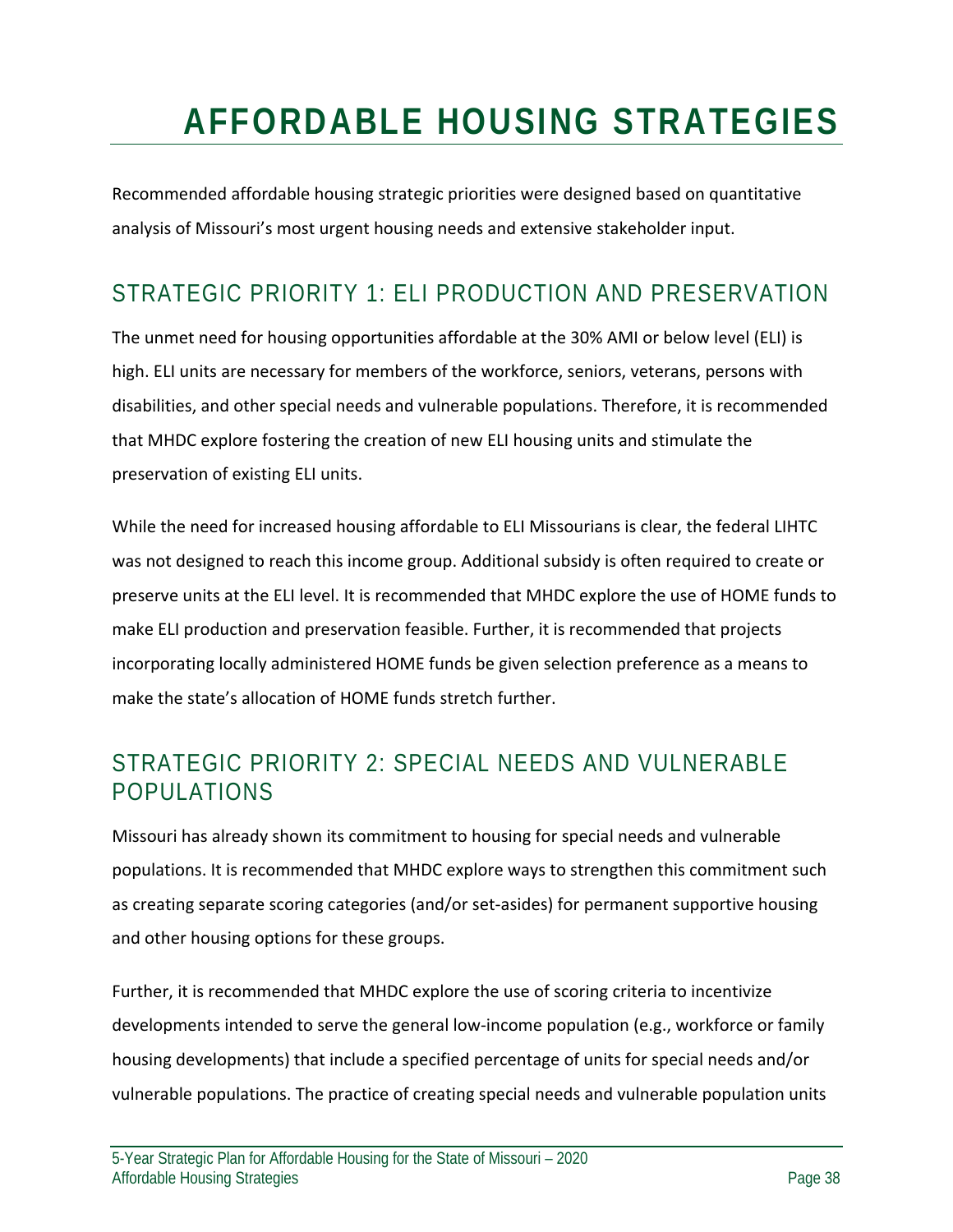within a workforce or family housing development is consistent with modern practices that help to integrate special needs/vulnerable households into mainstream housing communities.

Special needs and vulnerable populations typically require housing units with income restrictions at or below 30% AMI. It is recommended that MHDC explore the use of HOME funds to supplement LIHTC funding as a means to make special needs and vulnerable population housing financially feasible. Further, it is recommended that MHDC explore how greater collaboration with state agencies serving special needs and vulnerable populations might make available funding for social services for specific developments.

### STRATEGIC PRIORITY 3: RURAL HOUSING

Selection criteria often used by state housing finance agencies include preferences based on proximity to services and amenities such as public transportation, jobs, health care, and others. Missouri has followed this practice. While these preferences are based on sound reasoning and are viable for developments in metropolitan areas, applications for rural developments may be disadvantaged with regard to these preferences.

It is recommended that MHDC create a separate competitive pool for rural developments. The rural pool will include many of the same requirements used for metropolitan areas such as overall housing quality, but it would omit scoring based on proximity to certain services and amenities. The separate rural competitive pool should be based on population and include non‐ urban areas of Cape Girardeau, Columbia, St. Joseph, and Springfield.

Because affordable housing in rural areas often faces financial feasibility issues when development relies on the federal LIHTC alone, it is recommended that MHDC explore making available HOME funds as a subsidy layer on an as‐needed basis.

Further, it is recommended that MHDC explore the desirability of creating incentives for rural housing designed to address stakeholder concerns with strong preferences for single‐family development in rural areas. While single‐family rental development may be useful for the purpose of combating NIMBYism, it may not be financially feasible. Thus, it is recommended that MHDC examine whether innovations in rental housing design such as one‐story, villa‐style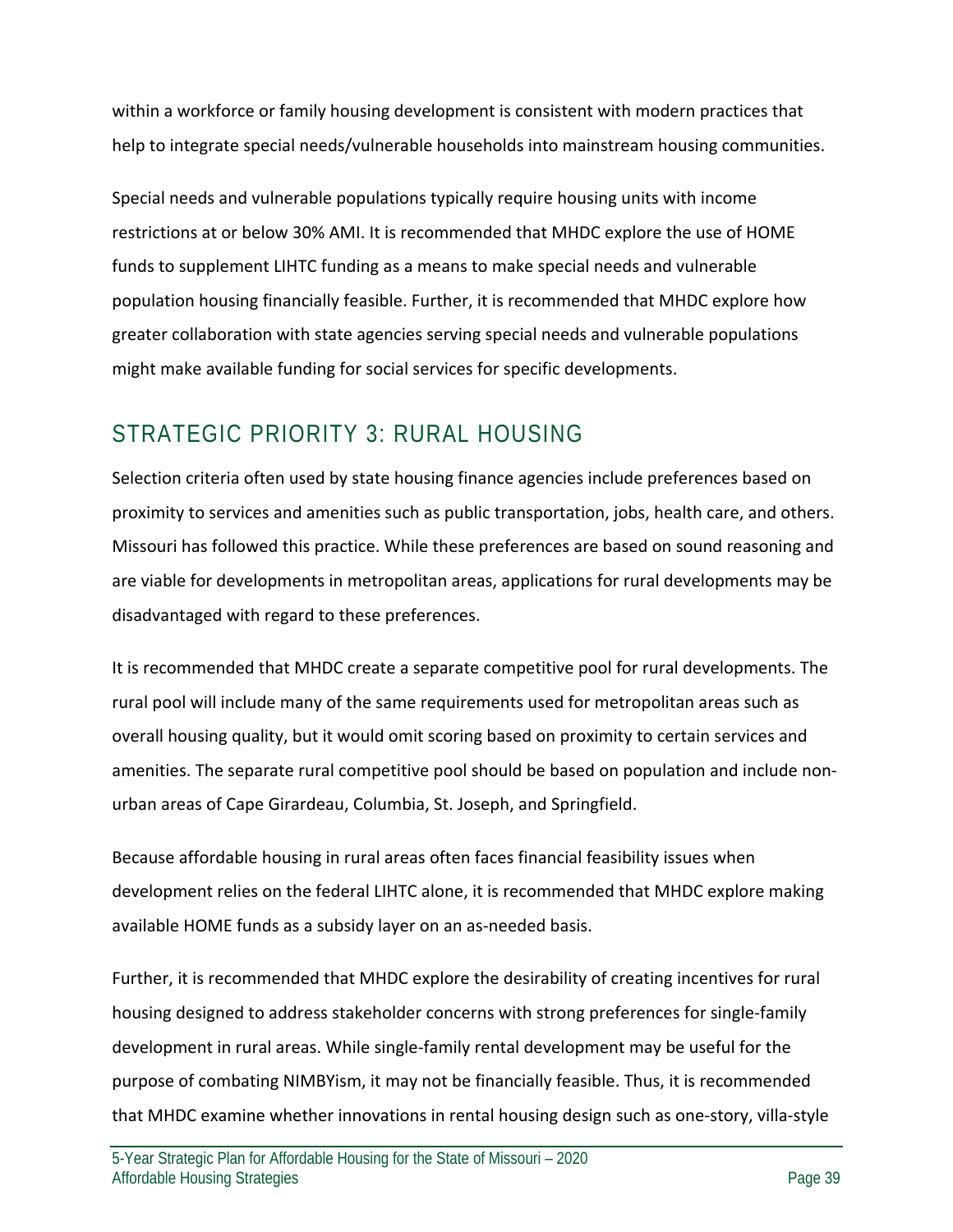housing in rural areas could be a means of balancing local preferences for single‐family housing units with cost considerations.

### STRATEGIC PRIORITY 4: AFFORDABLE HOUSING LINKED WITH ECONOMIC DEVELOPMENT

It is recommended that MHDC explore the use of scoring criteria to foster affordable housing development specifically linked with economic development. This would link state economic development efforts with workforce housing. Income targeting in such developments would be reflective of the range of incomes expected in jobs arising from economic development efforts.

#### STRATEGIC PRIORITY 5: IMPLEMENTATION PRACTICES IN SUPPORT OF THE STRATEGIC PLAN

A strategic plan is only as good as the work undertaken to implement it. Therefore, it is recommended that MHDC adopt a set of implementation practices specifically designed to support the priorities described in the *Five‐Year Affordable Housing Strategic Plan for the State of Missouri*.

Recommended implementation practices include:

- 1. Use the 2020 Missouri QAP as an interim step that allows the gradual adoption of new strategic priorities and move to more complete coverage of strategic priorities in 2021. Introduce a 2‐year QAP system beginning in 2021.
- 2. Retain the 2019 QAP scoring criteria in the 2020 QAP. Consider minor revisions supported by this Strategic Plan for the 2020 QAP scoring criteria. Consider additional revisions for the 2021 QAP based on the annual assessment recommended in paragraph 4 below.
- 3. Review market analysis requirements for accurate assessment of housing need.
- 4. Prepare an annual assessment of how projects funded during the most recent competitive round impact housing need in Missouri, including a report on progress in achieving affordable housing strategic priorities.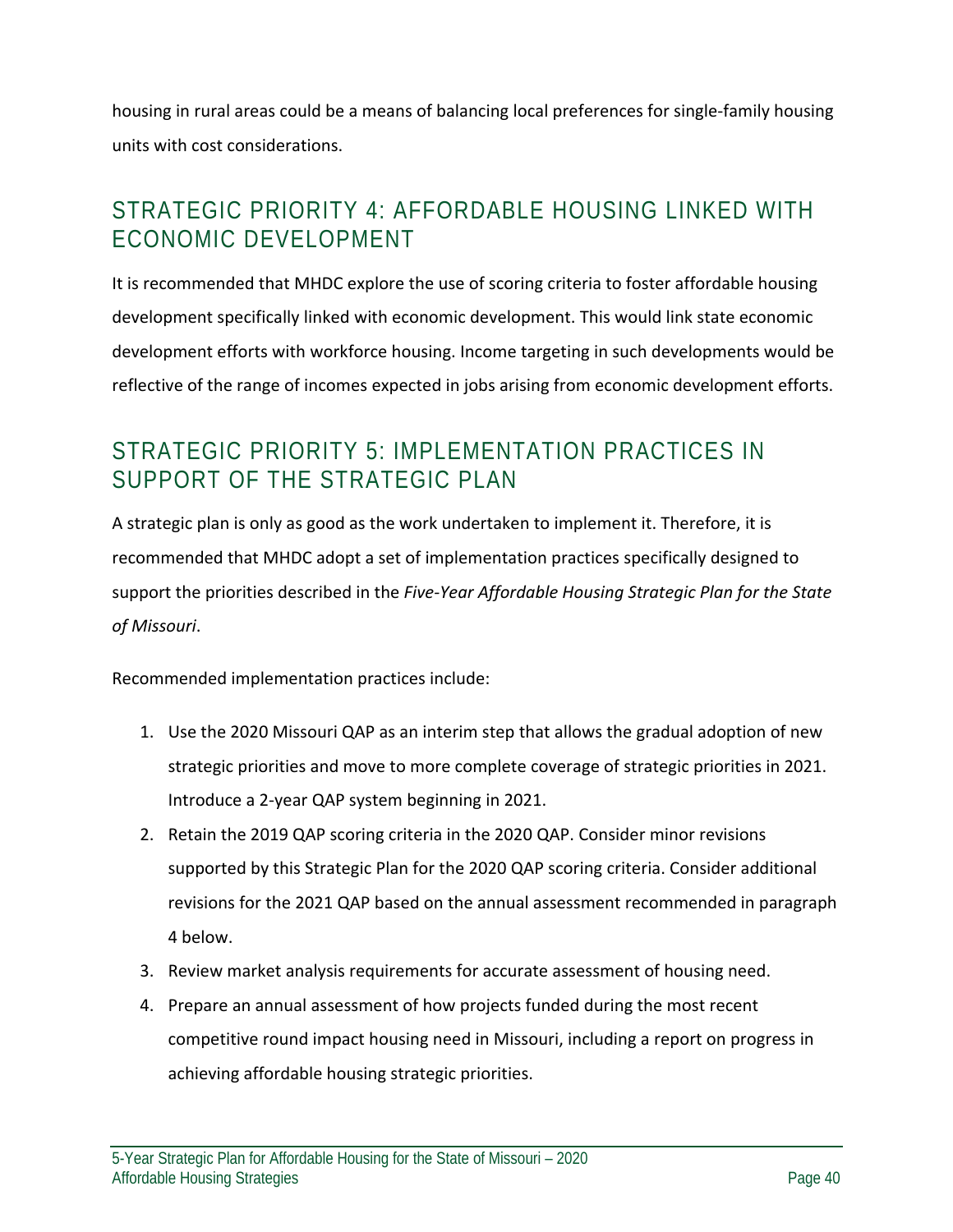- 5. Review of current actual rent structures to provide analytical support for MHDC decisions about requests for rent increases.
- 6. Build on current working relationships with Missouri's public housing authorities to foster production and preservation of ELI and special needs/vulnerable population housing.
- 7. Build on the existing working relationship with the Missouri Workforce Housing Association (MOWHA) to create innovative solutions for production and preservation of ELI units.
- 8. Convene a working group with entitlement community representatives to improve coordination of the use of federal block grant funds as subsidy layers that make possible housing for ELI and special needs/vulnerable populations.
- 9. Build on current working relationships with nonprofit organizations serving special needs and vulnerable populations to create increased housing opportunities for these groups.
- 10. Continue dialogues on affordable housing need and solutions with stakeholders.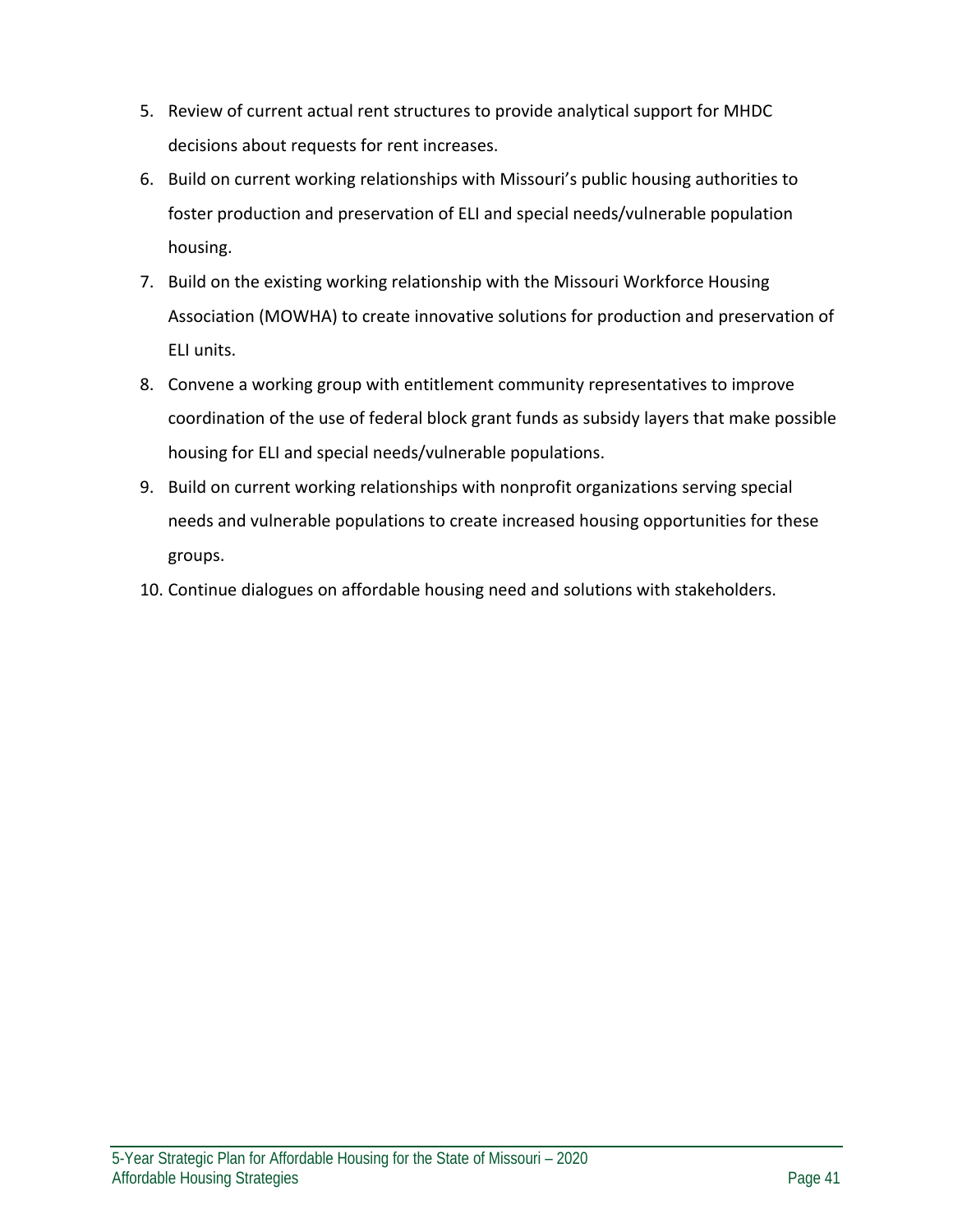### AFFORDABLE HOUSING SUPPLY DATA

The supply of rental housing affordable to Extremely Low Income (ELI; income at or below 30% Area Median Income) tenants was analyzed using (1) Missouri Housing Development Commission (MHDC) data on properties in an active period of affordability funded in whole or in part by MHDC; and (2) data published by the U.S. Department of Housing and Urban Development (HUD) in its *Picture of Subsidized Housing* series. *Picture of Subsidized Housing* data include properties developed under a number of federal housing programs, including Section 236, Section New Construction & Substantial Rehabilitation, and Public Housing.

### NUMBER OF HOUSEHOLDS AND INCOME DATA

Household and income data used in the analysis comes from the 2017 American Community Survey (ACS) Five Year Public Use Microdata (PUMS) files. The ACS is the yearly population and housing survey that has replaced the long form on the Decennial Census. The ACS surveys approximately 3.5 million people per year and provides relatively current information on housing and population trends.

The Census releases the ACS data in prepared tables that describe population and housing data at multiple geographical units, i.e. national, state level, county level and sub‐county level. While these tables are useful, they cannot be customized by the user. Therefore, the Census also releases the ACS data in a format that can be customized by the user. This release is the Public Use Microdata (PUMS). The advantage to the PUMS data is the ability to create customized crosstabs, but this flexibility comes at a cost. In order to protect privacy, the Census releases this data in what are called Public Use Microdata Areas (PUMAs). The PUMAs contain at least 100,000 people and are contained within a state; however, they do not necessarily match other Census geographies. In order to get the required 100,000 people, PUMAs will combine multiple tracts, counties, and even split counties depending on the state and its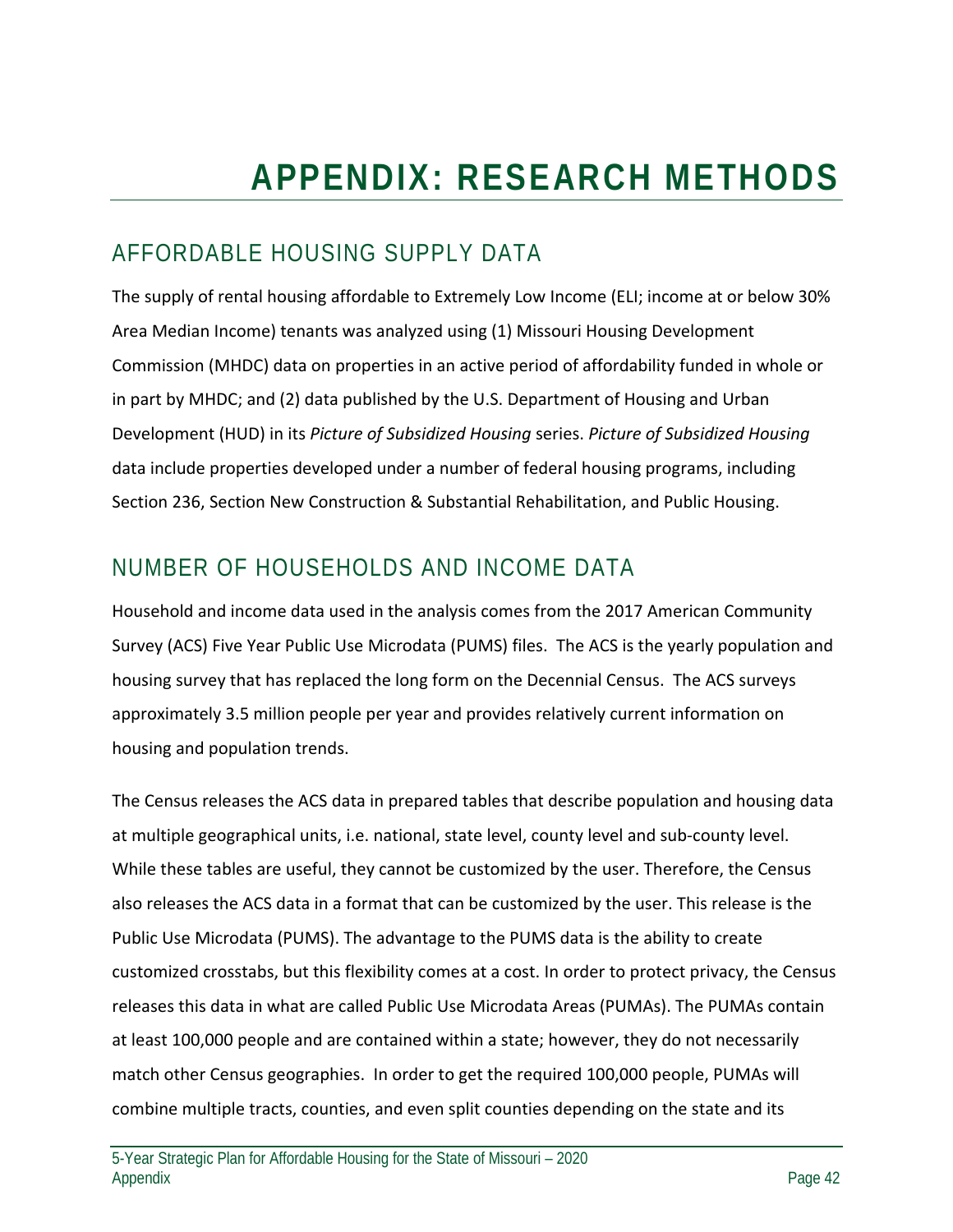population density. The fact that PUMA geography is different than the standard Census Tract, County and Metropolitan Statistical Areas (MSAs) routinely used by the Census means that it's not always possible to recreate these common Census boundaries.

Since the goal of the study is to measure housing affordability and availability mimicking the U.S. Department of Housing and Urban Development's methodology for calculating area median income, household size adjusted income, and bedroom size adjusted rent, we need to be able to place renters in the appropriate MSA. Therefore, the first step is to recreate the appropriate Metropolitan Statistical Area and Micropolitan Statistical Areas for the state of Missouri by combining the individual PUMAs. Where possible the best approach for recreating the MSAs is to first create the individual counties in each state and then combine those counties to form the MSA. Again, while it is possible to create many of the MSAs exactly, often the difference between the PUMs geography and the standard Census geography is going to require MSA approximations with either the addition or subtraction of certain counties. Often in rural areas, because of low population, many counties will be combined and thus MSA and or Micro areas will need to be combined.

Table 6 shows the counties that should be in each MSA and the PUMA‐ created MSAs used in this analysis. In this table the first column is the actual Census name of the MSA or Micropolitan Statistical Area, and column two is the county or counties that make it up. Due to the geographical limitations of the PUMAs, we are not able to reproduce column 2 exactly. After combining PUMAs to create the MSA, column 3 shows which counties end up in our constructed MSA. Column 4 is just the name we use to refer to this new constructed MSA.

The next step in the analysis is to calculate the PUMA created MSA's area median income (AMI). The AMI is going to be used to calculate what income group the renters fall into as well as determine the appropriate bedroom adjusted affordable rent. The AMI is calculated only using family households and averaging their ACS reported income across the MSA. Only using families instead of households mirrors HUDs approach to calculating the AMI. Since the MSAs we create do not necessarily match the Census MSAs, we need to make sure the found AMIs are reasonable. To check the AMIs, compare the underlying counties that make up the MSA to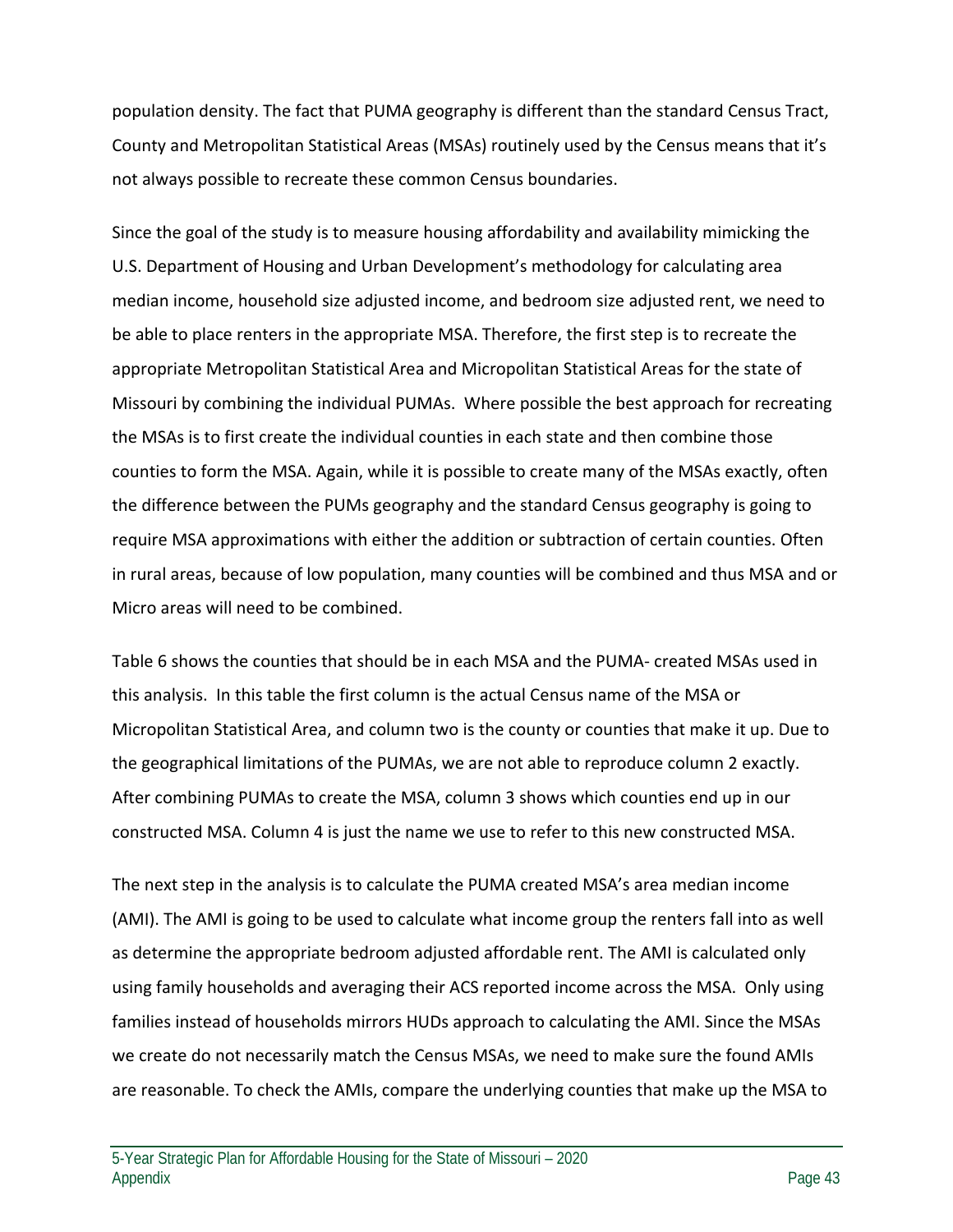their reported AMI from HUD. Often these AMIs will be similar, and therefore useable. However, sometimes you will find AMIs that are different enough to recommend further investigation. If multiple PUMAs make up the MSA, AMI results closer to HUD's AMI might be obtained by running combinations of the underlying PUMAs. Table 5 shows an example of this. To create the Springfield, MO (Metropolitan Statistical Area) requires PUMAs 1300, 2601, 2602, and 2603. The calculated AMI for this MSA is found to be \$56,609. When this value is compared to the AMI for underlying counties, it appears to be too high for many of them. If the MSA AMI is found by running PUMA 2601, 2602 and 2603 together and 1300 on its own, the calculated MSA AMI better matches the underlying counties. As shown in Table 5, no matter what combination is used, it is not always possible to eliminate differences between the HUD AMI and calculated AMI.

| County            | <b>PUMA</b> | <b>2017 HUD AMI</b> | 2017 ACS<br><b>Calculated AMI</b> | 2017 ACS Calculated<br>Combining PUMA<br>2601,2602 & 2603 |
|-------------------|-------------|---------------------|-----------------------------------|-----------------------------------------------------------|
| Benton MO         | 1300        | \$43,300            | \$56,609                          | \$48,320                                                  |
| Dallas MO         | 1300        | \$42,900            | \$56,609                          | \$48,320                                                  |
| <b>Hickory MO</b> | 1300        | \$39,500            | \$56,609                          | \$48,320                                                  |
| Laclede MO        | 1300        | \$45,600            | \$56,609                          | \$48,320                                                  |
| Polk MO           | 1300        | \$49,400            | \$56,609                          | \$48,320                                                  |
| Christian MO      | 2601        | \$56,900            | \$56,609                          | \$59,053                                                  |
| Greene MO         | 2601        | \$56,900            | \$56,609                          | \$59,053                                                  |
| Webster MO        | 2601        | \$56,900            | \$56,609                          | \$59,053                                                  |
| Greene MO         | 2602        | \$56,900            | \$56,609                          | \$59,053                                                  |
| Greene MO         | 2603        | \$56,900            | \$56,609                          | \$59,053                                                  |
|                   |             |                     |                                   |                                                           |

**Table 5. Springfield, MO (Metropolitan Statistical Area) AMI Comparison** 

Now that the MSA area median income has been found, we use this AMI to place the renter household in the appropriate income category. There is one twist to placing the renter into the correct income category, and that is to adjust the renter's income based on household size. This approach matches HUD, and sets the AMI as the 4‐person household AMI. The AMI is adjusted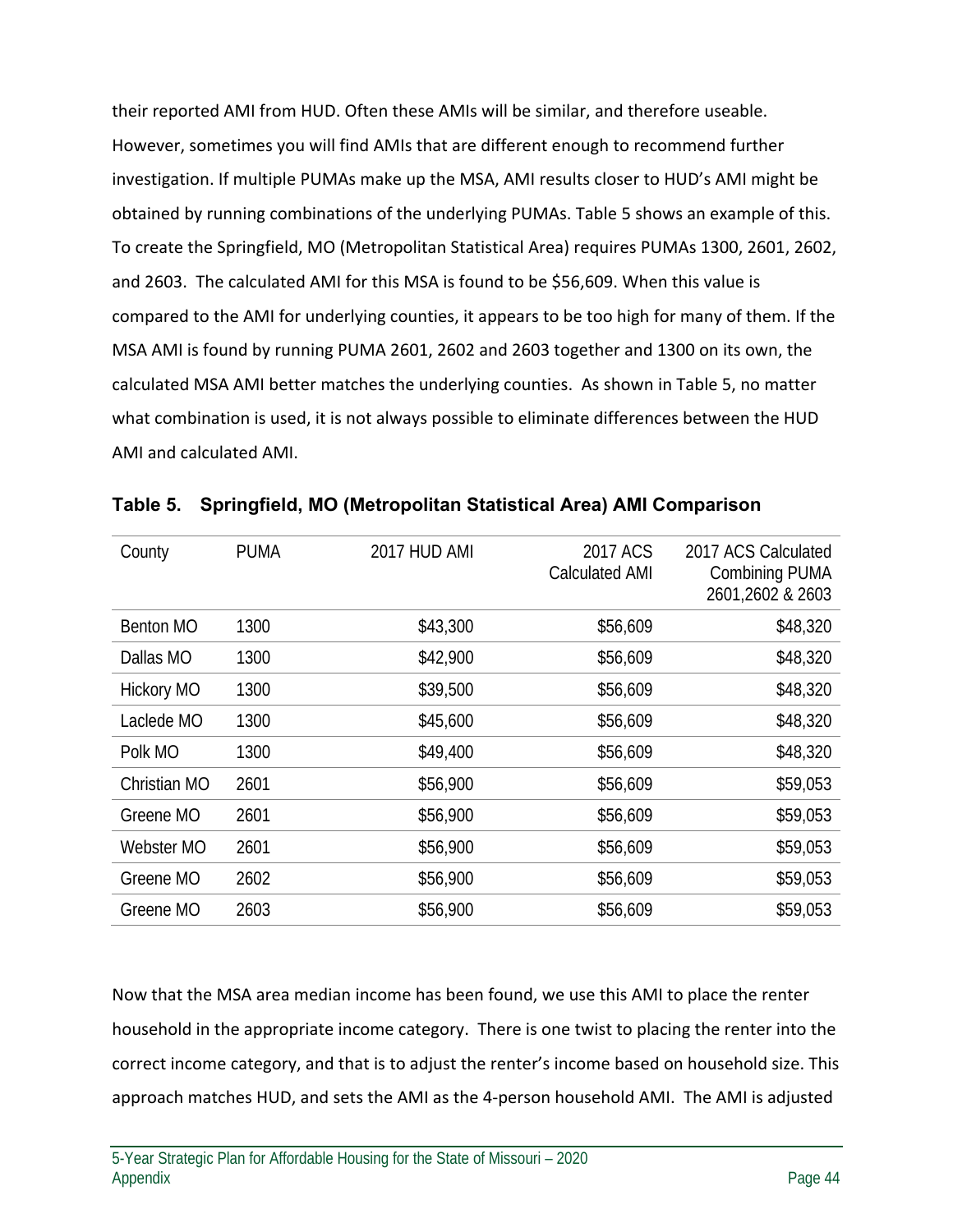down for households with less than 4 people and adjusted upward for households with more than 4 people. The adjustments are as follows: 1 person is 70% of the AMI, 2 people are 80% of the AMI, 3 people are 90% of the AMI, 5 people are 109% of the AMI, 6 people are 116% of the AMI, and 7 people are 124% of the AMI.

Using the reported ACS household income and the ACS reported number of people in the household, we can now place renters in the appropriate income category by dividing their reported income by the household size appropriate AMI. Renters are placed in the following income categories: extremely low income (ELI) 0‐30% of AMI, very low income (VLI) 31‐50% of AMI, low income 51‐80% of AMI, moderate income 81‐120% of AMI, and above moderate income greater than 120% of AMI.

HUD has developed a formula that gives the income needed to rent based on the number of bedrooms and the MSA AMI. We now use HUDs formula and our calculated AMI to calculate the income needed to rent and place those units into the appropriate affordability categories. First, we need to find the bedroom weighted income needed. That's done using ACS reported number of bedrooms and the following weights:

| 0 Bedrooms: | Income needed is 70% of AMI                     |
|-------------|-------------------------------------------------|
| 1 Bedroom:  | Income needed is 75% of AMI                     |
| 2 Bedrooms: | Income needed is 90% of AMI                     |
| 3 Bedrooms: | Income needed is 104% of AMI                    |
| 4 Bedrooms: | Income needed is 116% of AMI                    |
| 5 Bedrooms: | Income needed is 128% of AMI                    |
| 6 Bedrooms: | Income needed is 140% of AMI                    |
| 7 Bedrooms: | Income needed is 140+(12* (bedrooms-6))% of AMI |

Using the ACS data, we can now calculate whether a unit is affordable. We do this calculation by comparing the sum of the ACS reported rent costs, electric costs, fuel costs, gas costs, and water costs to the appropriate bedroom weighted income needed. We also assume that these summed costs cannot be more than 30% of the renter's income. This allows us to place the unit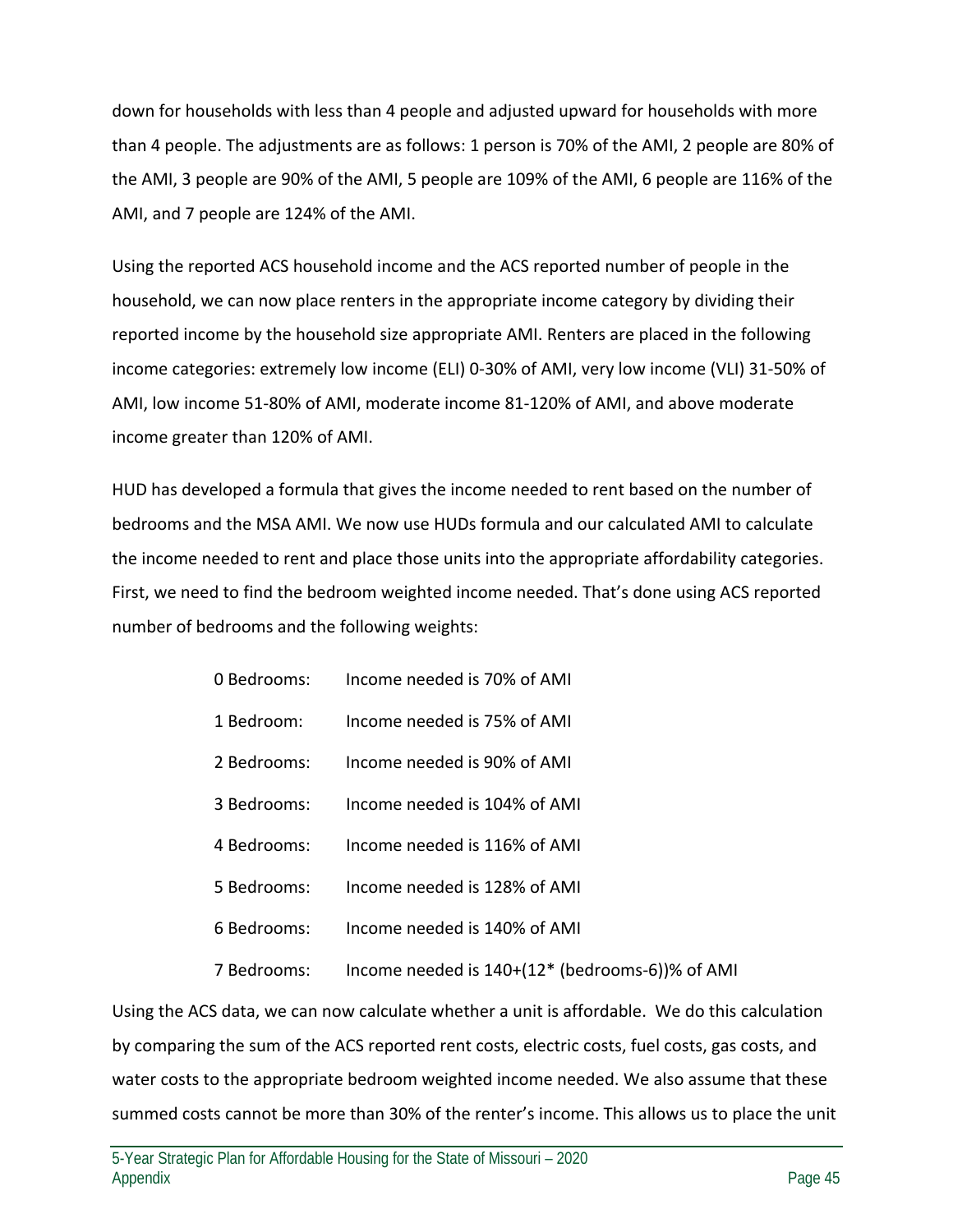in one of the following categories: affordable at 30% of AMI, affordable at 50% of AMI, or affordable at 80% of AMI

We now have renters and rental units in their appropriate AMI category. Comparing the number of renters to number of rental units in each of the above affordability categories tells us whether there is a surplus or shortage of affordable units for that income category. This shortage of units is often referred to as the housing gap. The analysis goes one step farther in measuring affordability. If we had perfect sorting in the market, renters would only rent units corresponding to their income level, i.e. renters with 30% or less AMI would rent units affordable at 30% of AMI, renters with 50% AMI would rent units affordable at 50% AMI, etc. However, renters often rent down, i.e. a renter with 80% AMI rents a unit that's affordable at 50% or a renter with 50% AMI rents a unit affordable at 30% AMI, etc. While this might make financial sense for the higher income renter by saving money on rent, they are taking that lower income unit away from a renter with low income. Therefore we need to measure the rental units that are occupied by rental households with the appropriate income level for that unit. We now compare the rental units in the ACS by looking at both the appropriate affordability level of the unit and the ACS reported renter household income. Those units occupied by households with the appropriate income are considered available. Now comparing the number of renters with the available units gives a truer count of the housing gap in that market.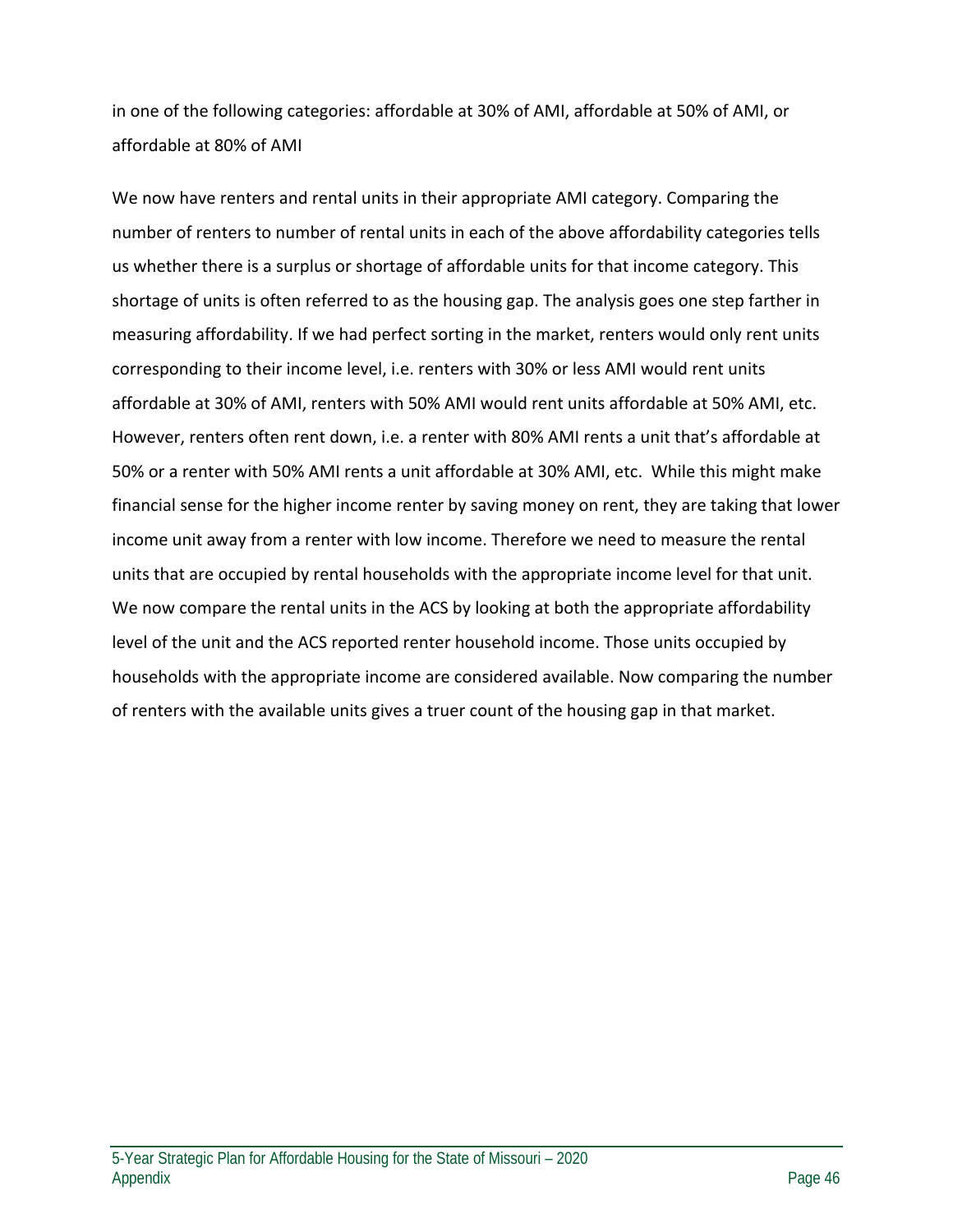#### **Table 6. Census and Constructed MSAs Missouri**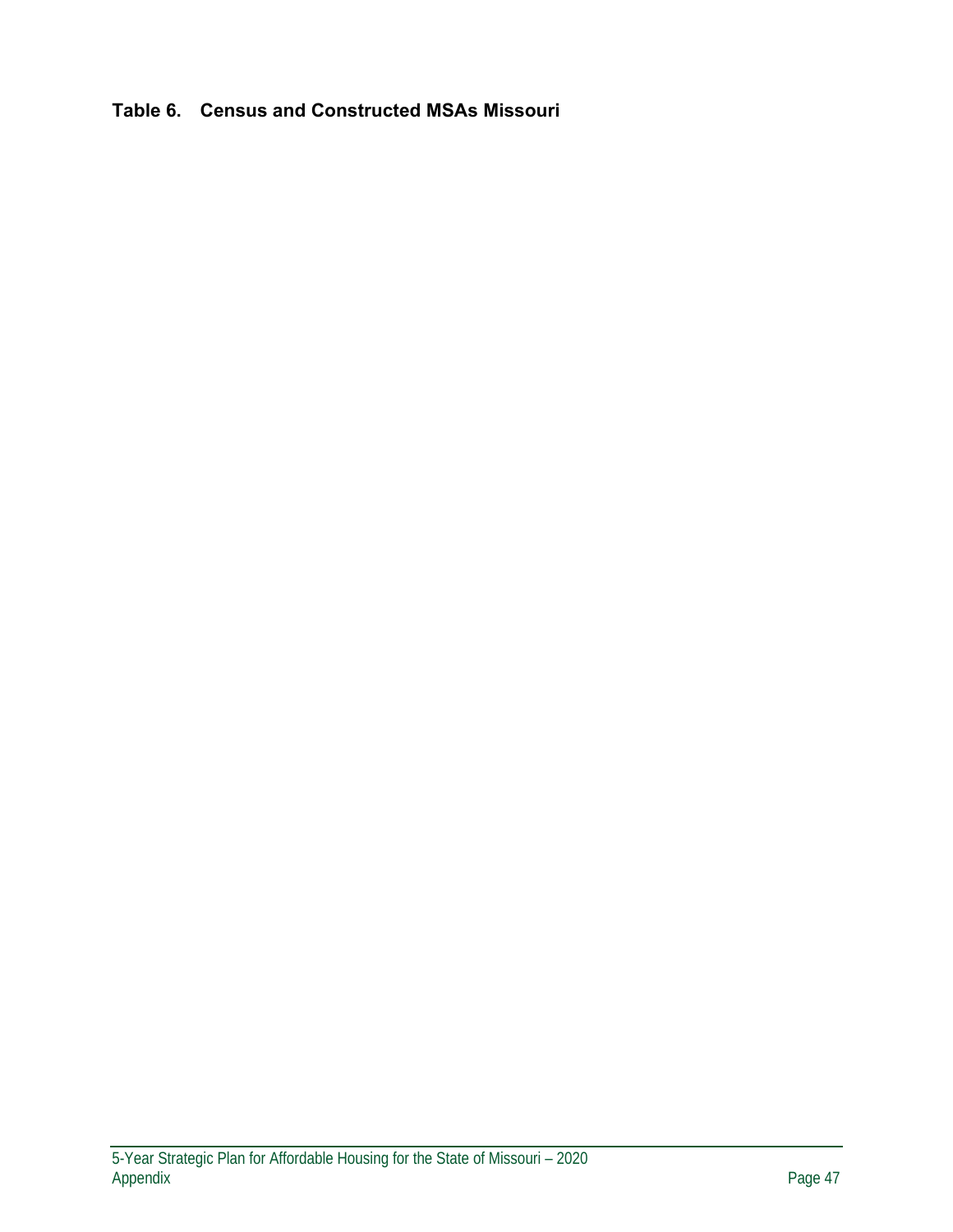| Census Name for the<br>Metropolitan & Micropolitan<br><b>Statistical Area</b>                                         | <b>Actual Counties in</b><br><b>MSA</b>                                                                                                  | Counties in<br><b>PUMA</b><br><b>Constructed MSA</b>                                                                                                        | <b>ACS MSA Name</b>                                                                            |
|-----------------------------------------------------------------------------------------------------------------------|------------------------------------------------------------------------------------------------------------------------------------------|-------------------------------------------------------------------------------------------------------------------------------------------------------------|------------------------------------------------------------------------------------------------|
| Cape Girardeau, MO-IL<br>(Metropolitan Statistical<br>Area)<br>Sikeston, MO (Micropolitan<br><b>Statistical Area)</b> | Bollinger, MO<br>Cape Girardeau, MO<br>Scott MO                                                                                          | <b>Bollinger MO</b><br>Cape Girardeau<br><b>MO</b><br>Scott MO                                                                                              | Cape Girardeau, MO-IL<br>(Metropolitan Statistical<br>Area) plus Scott (Sikeston,<br>Micro)    |
| Columbia, MO<br>(Metropolitan Statistical<br>Area)                                                                    | Boone, MO                                                                                                                                | Boone MO                                                                                                                                                    | Columbia, MO (Metropolitan<br><b>Statistical Area)</b>                                         |
| Fayetteville-Springdale-<br>Rogers, AR-MO<br>(Metropolitan Statistical<br>Area)                                       | McDonald, MO                                                                                                                             | McDonald MO<br>Barry MO<br>Stone MO<br>Taney MO<br>Callaway MO                                                                                              | Fayetteville-Springdale-<br>Rogers, AR-MO<br>(Metropolitan Statistical<br>Area)                |
| Jefferson City, MO<br>(Metropolitan Statistical<br>Area)                                                              | Callaway, MO<br>Cole, MO<br>Moniteau, MO<br>Osage, MO                                                                                    | Cole MO<br>Moniteau MO<br>Osage MO                                                                                                                          | Jefferson City, MO<br>(Metropolitan Statistical<br>Area)                                       |
| Joplin, MO (Metropolitan<br>Statistical Area)                                                                         | Jasper, MO<br>Newton, MO                                                                                                                 | Jasper MO<br>Newton MO                                                                                                                                      | Joplin, MO (Metropolitan<br>Statistical Area)                                                  |
| Kansas City, MO-KS<br>(Metropolitan Statistical<br>Area)<br>Warrensburg, MO<br>(Micropolitan Statistical<br>Area)     | Bates, MO<br>Caldwell, MO<br>Cass, MO<br>Clay, MO<br>Clinton, MO<br>Jackson, MO<br>Lafayette, MO<br>Platte, MO<br>Ray, MO<br>Johnson, MO | <b>Bates MO</b><br>Caldwell MO<br>Cass MO<br>Clay MO<br>Clay MO<br>Clay MO<br>Clinton MO<br>Jackson MO<br>Johnson MO<br>Lafayette MO<br>Platte MO<br>Ray MO | Kansas City, MO-KS<br>(Metropolitan Statistical<br>Area) plus Johnston<br>(Warrensburg, Micro) |
| St. Joseph, MO-KS<br>(Metropolitan Statistical<br>Area)                                                               | Andrew, MO<br>Buchanan, MO<br>DeKalb, MO                                                                                                 | Andrew MO<br>Buchanan MO<br>DeKalb MO                                                                                                                       | St. Joseph, MO-KS<br>(Metropolitan Statistical<br>Area)                                        |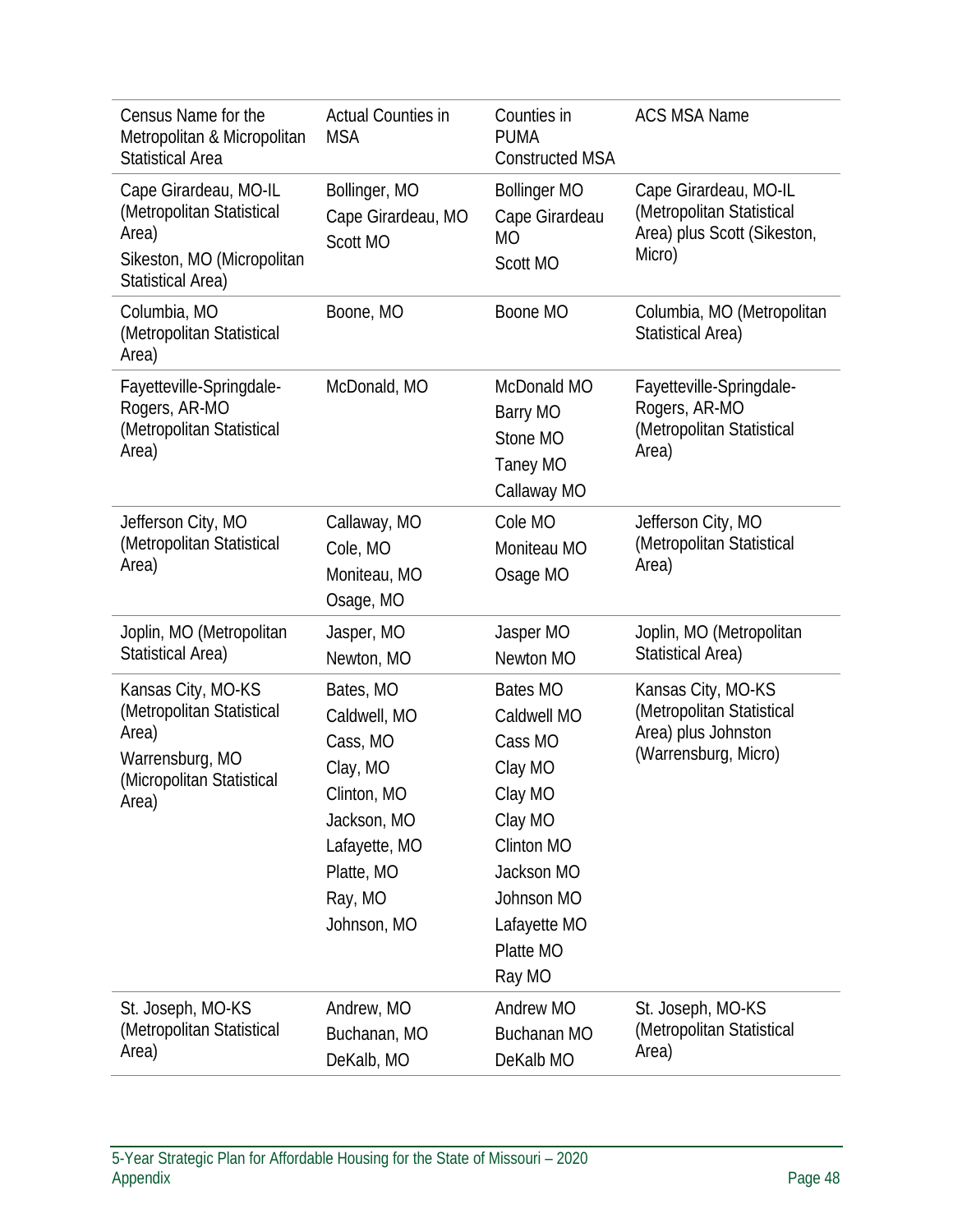| Census Name for the<br>Metropolitan & Micropolitan<br><b>Statistical Area</b>                                  | <b>Actual Counties in</b><br><b>MSA</b>                                                                                                                        | Counties in<br><b>PUMA</b><br><b>Constructed MSA</b>                                                                                                                                         | <b>ACS MSA Name</b>                                                                        |
|----------------------------------------------------------------------------------------------------------------|----------------------------------------------------------------------------------------------------------------------------------------------------------------|----------------------------------------------------------------------------------------------------------------------------------------------------------------------------------------------|--------------------------------------------------------------------------------------------|
| St. Louis, MO-IL<br>(Metropolitan Statistical<br>Area)<br>Mexico, MO (Micropolitan<br><b>Statistical Area)</b> | Franklin, MO<br>Jefferson, MO<br>Lincoln, MO<br>St. Charles, MO<br>St. Louis, MO<br>Warren, MO<br>St. Louis<br>(Independent City),<br><b>MO</b><br>Audrain, MO | Audrain MO<br>Franklin MO<br>Jefferson MO<br>Jefferson MO<br>Lincoln MO<br>Montgomery MO<br>Pike MO<br>St. Charles MO<br>St. Louis MO<br>Warren MO<br>St. Louis city MO<br>St. Louis city MO | St. Louis, MO-IL<br>(Metropolitan Statistical<br>Area) plus Audrain,<br>Montgomery, & Pike |
| Springfield, MO<br>(Metropolitan Statistical<br>Area)<br>Lebanon, MO (Micropolitan<br>Statistical Area)        | Christian, MO<br>Dallas, MO<br>Greene, MO<br>Polk, MO<br>Webster, MO<br>Laclede, MO                                                                            | Benton MO<br>Christian MO<br>Dallas MO<br>Greene MO<br><b>Hickory MO</b><br>Laclede MO<br>Polk MO<br>Webster MO                                                                              | Springfield, MO<br>(Metropolitan Statistical<br>Area) plus Benton, Hickory,<br>Laclede     |
| Maryville, MO (Micropolitan<br>Statistical Area)                                                               | Nodaway, MO                                                                                                                                                    | Atchison MO<br>Daviess MO<br><b>Gentry MO</b><br>Grundy MO<br>Harrison MO<br>Holt MO<br>Linn MO<br>Livingston MO<br>Mercer MO<br>Nodaway MO<br>Putnam MO<br>Sullivan MO<br>Worth MO          | Northwest Missouri                                                                         |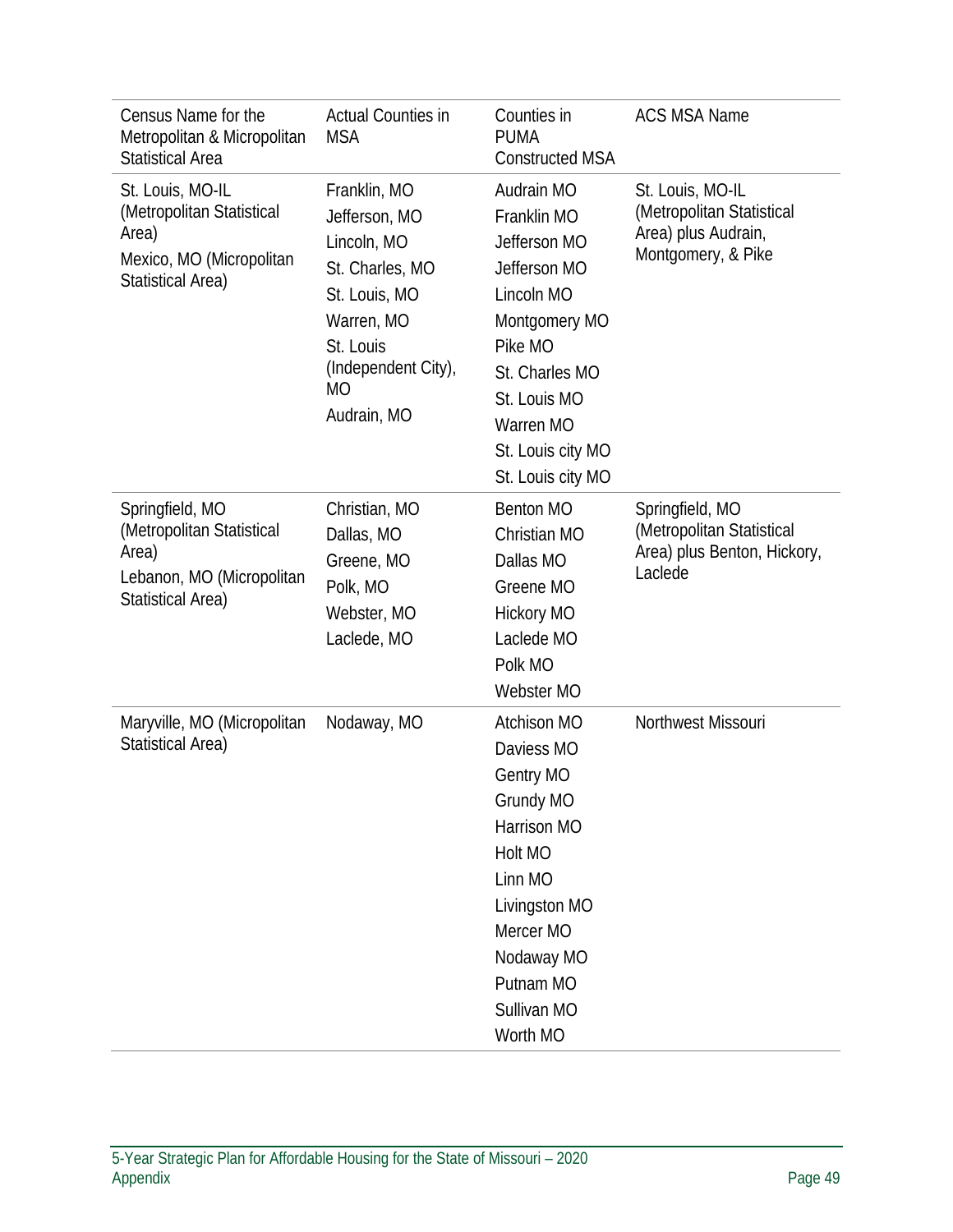| Census Name for the<br>Metropolitan & Micropolitan<br><b>Statistical Area</b>                                                                                                                                                                            | <b>Actual Counties in</b><br><b>MSA</b>                                        | Counties in<br><b>PUMA</b><br><b>Constructed MSA</b>                                                                                                 | <b>ACS MSA Name</b>                                                                |
|----------------------------------------------------------------------------------------------------------------------------------------------------------------------------------------------------------------------------------------------------------|--------------------------------------------------------------------------------|------------------------------------------------------------------------------------------------------------------------------------------------------|------------------------------------------------------------------------------------|
| Fort Madison-Keokuk, IA-<br>IL-MO (Micropolitan<br><b>Statistical Area)</b><br>Hannibal, MO (Micropolitan<br><b>Statistical Area)</b><br>Kirksville, MO (Micropolitan<br><b>Statistical Area)</b><br>Quincy, IL-MO<br>(Micropolitan Statistical<br>Area) | Clark, MO<br>Marion, MO<br>Ralls, MO<br>Adair, MO<br>Schuyler, MO<br>Lewis, MO | Adair MO<br>Clark MO<br>Knox MO<br>Lewis MO<br>Macon MO<br>Marion MO<br>Monroe MO<br>Ralls MO<br>Schuyler MO<br>Scotland MO<br>Shelby MO             | Northeast Missouri                                                                 |
| Marshall, MO (Micropolitan<br>Statistical Area)<br>Moberly, MO (Micropolitan<br><b>Statistical Area)</b><br>Sedalia, MO (Micropolitan<br>Statistical Area)                                                                                               | Saline, MO<br>Randolph, MO<br>Pettis, MO                                       | Carroll MO<br>Chariton MO<br>Cooper MO<br>Howard MO<br>Pettis MO<br>Randolph MO<br>Saline MO                                                         | Pettis, Randolph, Saline,<br>Cooper, Howard, Carroll &<br><b>Chariton Counties</b> |
|                                                                                                                                                                                                                                                          |                                                                                | <b>Barton MO</b><br>Cedar MO<br>Dade MO<br>Henry MO<br>Lawrence MO<br>St. Clair MO<br>Vernon MO<br>Camden MO<br>Miller MO<br>Morgan MO<br>Pulaski MO | Lawrence, Henry, Vernon,<br>Cedar, Barton, St. Clair &<br>Dade Counties            |
| Fort Leonard Wood, MO<br>(Micropolitan Statistical<br>Area)                                                                                                                                                                                              | Pulaski, MO                                                                    |                                                                                                                                                      | Pulaski, Camden, Miller &<br>Morgan Counties                                       |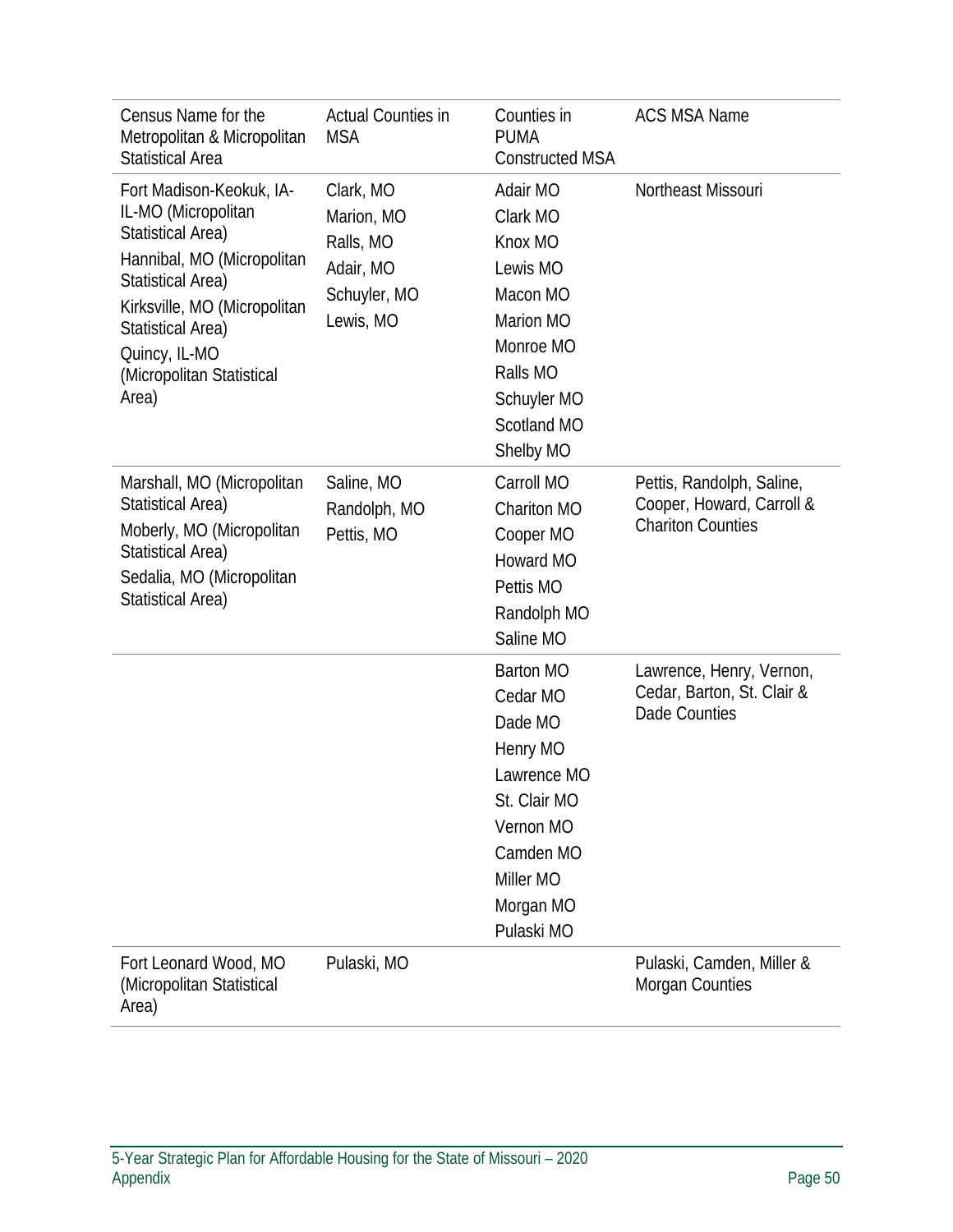| Census Name for the<br>Metropolitan & Micropolitan<br><b>Statistical Area</b> | <b>Actual Counties in</b><br><b>MSA</b> | Counties in<br><b>PUMA</b><br><b>Constructed MSA</b>                                                  | <b>ACS MSA Name</b>                                                           |
|-------------------------------------------------------------------------------|-----------------------------------------|-------------------------------------------------------------------------------------------------------|-------------------------------------------------------------------------------|
|                                                                               |                                         | Crawford MO<br>Dent MO<br>Gasconade MO<br>Maries MO<br>Phelps MO                                      | Phelps, Crawford, Dent,<br>Gasconade & Maries<br>Counties                     |
| Rolla, MO (Micropolitan<br>Statistical Area)                                  | Phelps, MO                              | Perry MO<br>Ste. Genevieve<br><b>MO</b><br>St. Francois MO<br>Washington MO                           | St. Francois, Washington,<br>Perry & Ste. Genevieve<br>Counties               |
| Kennett, MO (Micropolitan<br>Statistical Area)                                | Dunklin, MO                             | Dunklin MO<br>Mississippi MO<br>New Madrid MO<br>Pemiscot MO<br>Stoddard MO                           | Dunklin, Stoddard, New<br>Madrid, Pemiscot &<br>Mississippi Counties          |
| Poplar Bluff, MO<br>(Micropolitan Statistical<br>Area)                        | Butler, MO                              | <b>Butler MO</b><br>Carter MO<br>Iron MO<br>Madison MO<br>Reynolds MO<br><b>Ripley MO</b><br>Wayne MO | Butler, Ripley, Wayne,<br>Madison, Iron, Reynolds &<br><b>Carter Counties</b> |
| West Plains, MO<br>(Micropolitan Statistical<br>Area)                         | Howell, MO                              | Douglas MO<br>Howell MO<br>Oregon MO<br>Ozark MO<br>Shannon MO<br>Texas MO<br>Wright MO               | Howell, Texas, Wright,<br>Douglas, Oregon, Ozark &<br><b>Shannon Counties</b> |